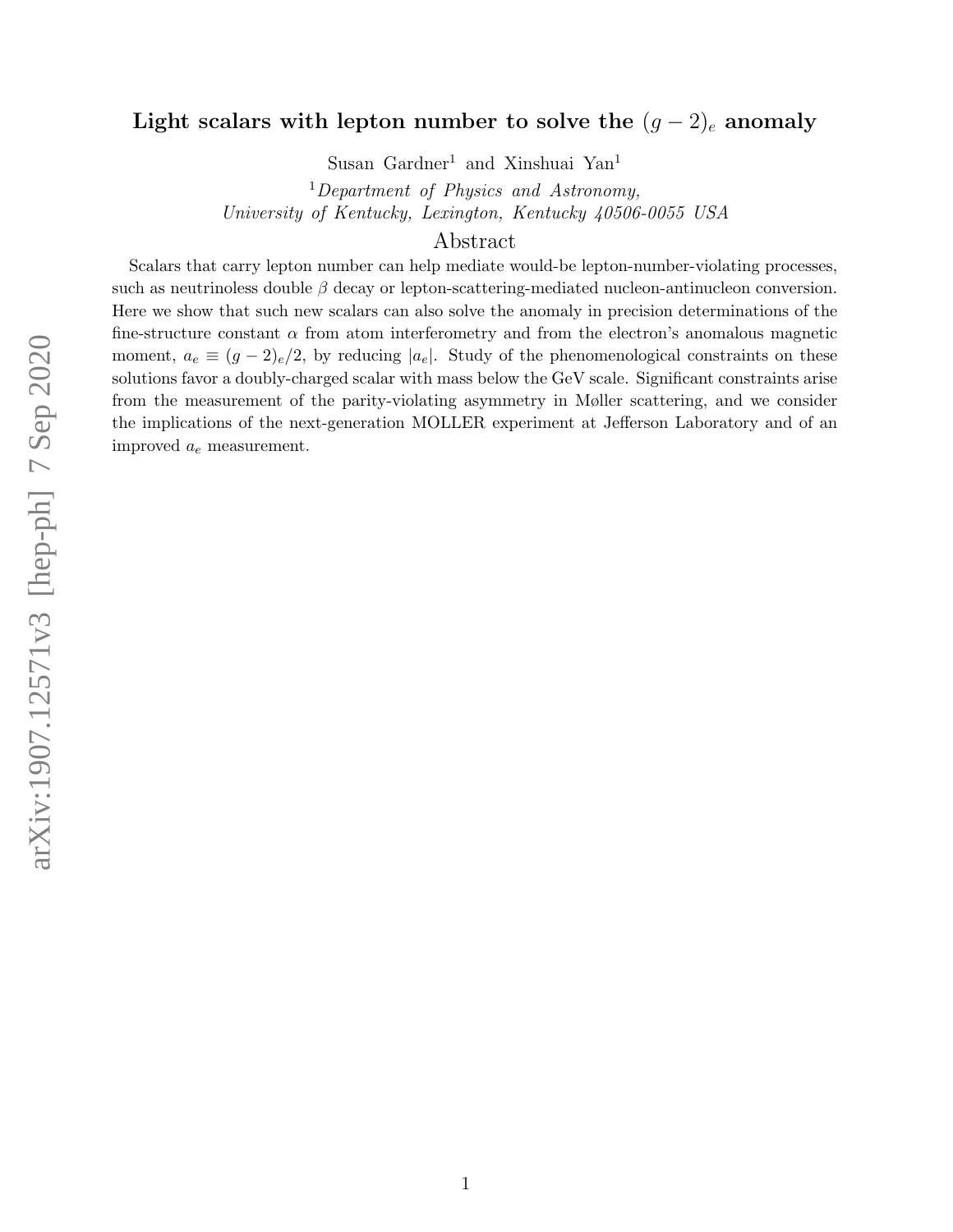#### I. INTRODUCTION

Through tour-de-force efforts in both theory and experiment, the anomalous magnetic moments of both the electron and muon have emerged as exquisitely sensitive probes of physics beyond the Standard Model (SM) [\[1–](#page-19-0)[8\]](#page-19-1). For many years, the measured value of the electron's anomalous magnetic moment  $a_e \equiv (g-2)_e/2^1$  $a_e \equiv (g-2)_e/2^1$  was used to determine the most precise value of the fine-structure constant  $\alpha \equiv e^2/4\pi\epsilon_0\hbar c$  [\[8\]](#page-19-1), with the measurement of  $a_\mu$ providing sensitivity to new physics at the weak scale, once the hadronic and electroweak contributions were taken into account  $[6, 10]$  $[6, 10]$ . In recent years, with the emergence of precise assessments of  $a_e$  in QED perturbation theory through fifth-order in  $\alpha/\pi$  [\[1,](#page-19-0) [11–](#page-20-0)[14\]](#page-20-1) and precise determinations of  $\alpha$  [\[3,](#page-19-4) [4\]](#page-19-5) from atom interferometry [\[15,](#page-20-2) [16\]](#page-20-3),  $a_e$  itself, due to it quantum nature, has also emerged as a probe of physics beyond the SM. Indeed the comparison of  $a_e$  from its direct experimental measurement with its expected value in the SM, using atom interferometry to fix  $\alpha$ , yields the most precise test of the SM in all of physics [\[17\]](#page-20-4).

The SM value of  $a_e$  is dominated by the contribution from QED — though contributions from the SM weak gauge bosons  $W^{\pm}$ ,  $Z^0$  and hadronic effects also exist, these are known to be extraordinarily small, contributing only 0.026 ppb [\[18–](#page-20-5)[20\]](#page-20-6) and 1.47 ppb [\[21,](#page-20-7) [22\]](#page-20-8), respectively, of the total contribution to  $a_e^{\text{SM}}$  [\[1\]](#page-19-0). The analysis of atom interferometry measurements for  $\alpha$  also require the use of QED theory and other observables [\[8\]](#page-19-1), though the uncertainty in the determined value of  $\alpha$  is dominated by that in its measured observable,  $h/M_X$ , where h is Planck's constant and  $M_X$  is the mass of atomic species X. With the most precise experimental result for  $a_e$  [\[2,](#page-19-6) [23\]](#page-20-9) and  $h/M_X$  measurements for Rb [\[3\]](#page-19-4) or Cs atoms [\[4\]](#page-19-5) to determine  $\alpha$  and thus  $a_e^{\text{SM}}$  [\[1\]](#page-19-0) we report [\[1\]](#page-19-0)

$$
a_e^{\text{EXP}} - a_e^{\text{SM}}[\text{Rb}] = (-131 \pm 77) \times 10^{-14},\tag{1}
$$

$$
a_e^{\text{EXP}} - a_e^{\text{SM}}\left[\text{Cs}\right] = (-88 \pm 36) \times 10^{-14},\tag{2}
$$

where here and elsewhere the uncertainties are added in quadrature. In what follows we use the most precise determination of  $\alpha$  to define the  $a_e$  anomaly,  $\Delta a_e \equiv (-88 \pm 36) \times$  $10^{-14}$  [\[1,](#page-19-0) [2,](#page-19-6) [4\]](#page-19-5), which is a discrepancy of  $\sim 2.4\sigma$ . For reference we report the anomaly in  $(g-2)_{\mu}$  as well [\[5,](#page-19-7) [24\]](#page-20-10)

$$
\Delta a_{\mu} \equiv a_{\mu}^{\text{EXP}} - a_{\mu}^{\text{SM}} = (2.74 \pm 0.73) \times 10^{-9},\tag{3}
$$

for a discrepancy of  $\sim 3.7\sigma$ , as also determined by Ref. [\[25\]](#page-20-11), with a sign opposite to that of  $\Delta a_e$ . Both the relative sign and size of the anomalies suggest distinct mechanisms for their explanation. For example, if weak-scale new physics were to explain  $\Delta a_{\mu}$ , scaling as  $m_{\mu}^2$ , then its contribution to  $\Delta a_e$  would be roughly 10 times too small,  $\Delta a_e \simeq 0.7 \times$  $10^{-13}$  [\[26,](#page-20-12) [27\]](#page-20-13). Thus explaining both anomalies is seemingly not possible in models that differentiate electrons and muons only by their mass — rather, possible solutions should break lepton flavor universality [\[27–](#page-20-13)[30\]](#page-21-0). The relatively large size of  $\Delta a_e$  also suggests the appearance of new physics below the  $\sim 1$  GeV scale.

Several models of light new physics have been proposed that could explain both of the  $a_{\ell}$  anomalies [\[27–](#page-20-13)[30\]](#page-21-0). However, the suggestion that new physics at scales below  $\sim 1$  GeV, arising from so-called dark, hidden, or secluded sectors, could explain the  $a_{\mu}$  anomaly has existed much longer [\[31,](#page-21-1) [32\]](#page-21-2). Keen interest in such scenarios has been generated not only by

<span id="page-1-0"></span><sup>&</sup>lt;sup>1</sup> In this paper we define the magnetic moment of a charged lepton  $\ell$  as  $\mu_{\ell} = g_{\ell} \mathbf{S}e/2m_{\ell}$ , with  $g_{\ell} > 0$  and  $e = -|e|$  [\[9\]](#page-19-8).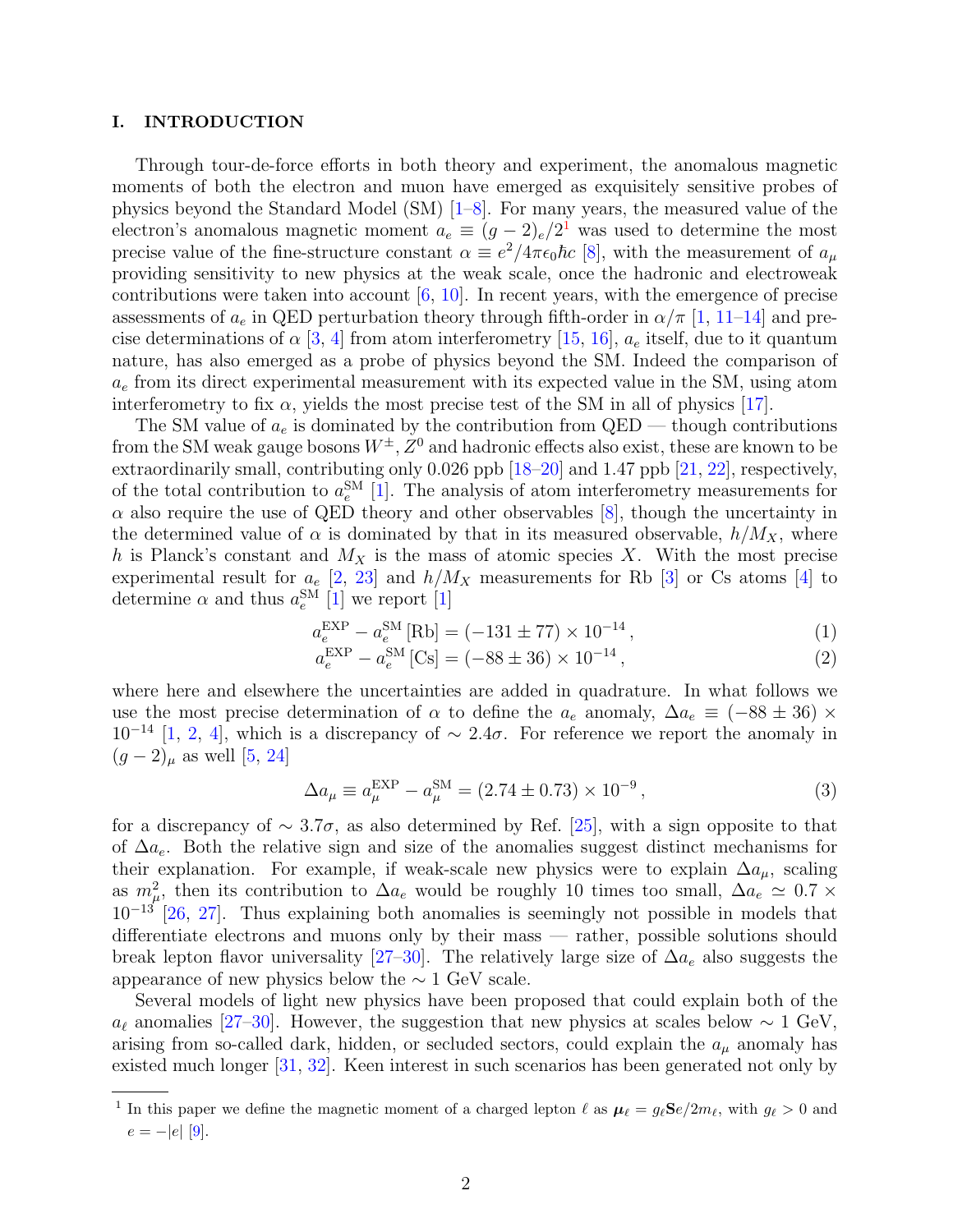anomalies in high-energy astrophysics that could arise from dark-matter annihilation [\[33\]](#page-21-3), but also by an appreciation of the great reaches of untested parameter space possible for their realization [\[34,](#page-21-4) [35\]](#page-21-5), which has spurred new experimental initatives [\[36,](#page-21-6) [37\]](#page-21-7). Although the possibility that a  $U(1)$  gauge boson that mixes with the photon [\[38\]](#page-21-8), a "dark photon," could explain  $\Delta a_{\mu}$  has been ruled out [\[39\]](#page-21-9), solutions involving a new light scalar or pseudoscalar are still possible [\[40,](#page-21-10) [41\]](#page-21-11). Since the dark photon gives a positive contribution to  $a_{\ell}$  [\[31,](#page-21-1) [32\]](#page-21-2), it also cannot address the  $a_e$  anomaly  $|4|$ .

Models that address both  $a_\ell$  anomalies treat the electrons and muons in different ways. In Ref. [\[28\]](#page-20-14), a single real scalar is introduced, and, in the electron case, the scalar coupling to a heavy charged fermion, such as the  $\tau$ , can be chosen to mediate a two-loop Barr-Zee [\[42\]](#page-21-12) contribution to  $a_e$  that yields the needed opposite sign. In Ref. [\[29\]](#page-21-13), models with an abelian flavor symmetry  $L_{\mu} - L_{\tau}$  are used to realize different contributions to  $a_e$  and  $a_{\mu}$ , with the suggested consequence that the permanent electric-dipole moment (EDM) of the  $\mu$  could be much larger than supposed from electron EDM limits. In Ref. [\[27\]](#page-20-13), a complex scalar is introduced with CP-odd couplings to the electron and CP-even couplings to the muon, generating contributions to  $a_{e,\mu}$  of opposite sign. The somewhat disjoint nature of the various simultaneous solutions, and the severity of the constraint from nonobservation of  $\mu \to e\gamma$  [\[29\]](#page-21-13), suggests that we can address one anomaly without precluding the other. In this paper we show that we can solve the  $a_e$  anomaly by introducing a scalar with lepton number that couples to first-generation fermions only, respecting SM symmetries, supposing that one of the solutions for  $\Delta a_{\mu}$  proposed in Refs. [\[27,](#page-20-13) [40,](#page-21-10) [41,](#page-21-11) [43–](#page-21-14)[46\]](#page-21-15), e.g., could also act. The solutions we have found also serve as ingredients in minimal scalar models [\[47](#page-21-16)[–51\]](#page-22-0) that can also mediate lepton-number violating processes, such as neutrinoless double  $\beta$  decay and scattering-mediated nucleon-antinucleon conversion [\[51\]](#page-22-0).

Giudice, Paradisi, and Passera have shown that many possible new physics models could generate a shift of  $a_e$  from its SM value [\[26\]](#page-20-12), considering both models that connect to a change in  $a_{\mu}$  by  $(m_{\mu}/m_e)^2$  and those that do not. In the latter class they consider models that connect to violations of charged lepton flavor number or lepton flavor universality, as well as models with heavy vector-like fermions [\[26,](#page-20-12) [52\]](#page-22-1). In the last example, Giudice et al. introduced a SU(2) vector-like doublet and singlet, with interactions that can explicitly break lepton number. In what follows we consider a new physics model for  $\Delta a_e$  of a completely different kind — here the scalars carry lepton number, with scalar-fermion interactions that conserve lepton number, and indeed are SM-gauge invariant; and these features are essential to the results we find. Other models pertinent to  $a_e$  [\[53,](#page-22-2) [54\]](#page-22-3) that also address the  $\Delta a_e$ anomaly [\[54\]](#page-22-3) have been proposed. Interestingly, models with a new axial-vector boson also generate contributions that decrease  $|a_e|$  [\[31,](#page-21-1) [55\]](#page-22-4), though other empirical constraints exist on these solutions as well [\[4,](#page-19-5) [55\]](#page-22-4).

Scalars that carry lepton number also appear in neutrino mass models. Although the smallness of the neutrino masses can be elegantly ascribed to a seesaw mechanism with a newphysics scale of some  $M_N \sim 10^{10-15}$  GeV [\[56](#page-22-5)[–59\]](#page-22-6), there are many alternate possibilities [\[60\]](#page-22-7). In type II seesaw models [\[61–](#page-22-8)[65\]](#page-22-9), e.g., the see-saw scale can be below the electroweak scale. The neutrino masses can also be generated radiatively [\[64,](#page-22-10) [66](#page-22-11)[–73\]](#page-23-0). The scalars of interest to us appear in different contexts. For example, weak-isospin singlet scalars appear in radiative mass models [\[67,](#page-22-12) [68,](#page-22-13) [72\]](#page-23-1), whereas weak-isospin triplet scalars appear in light type II seesaw models and other mass models [\[74\]](#page-23-2). If the scalar also couples to right-handed  $W^{\pm}$  gauge bosons, as in the latter case in the left-right symmetric model, the scalar-fermion coupling for a scalar that couples to right-handed electrons with a scalar mass of less than  $\sim 100$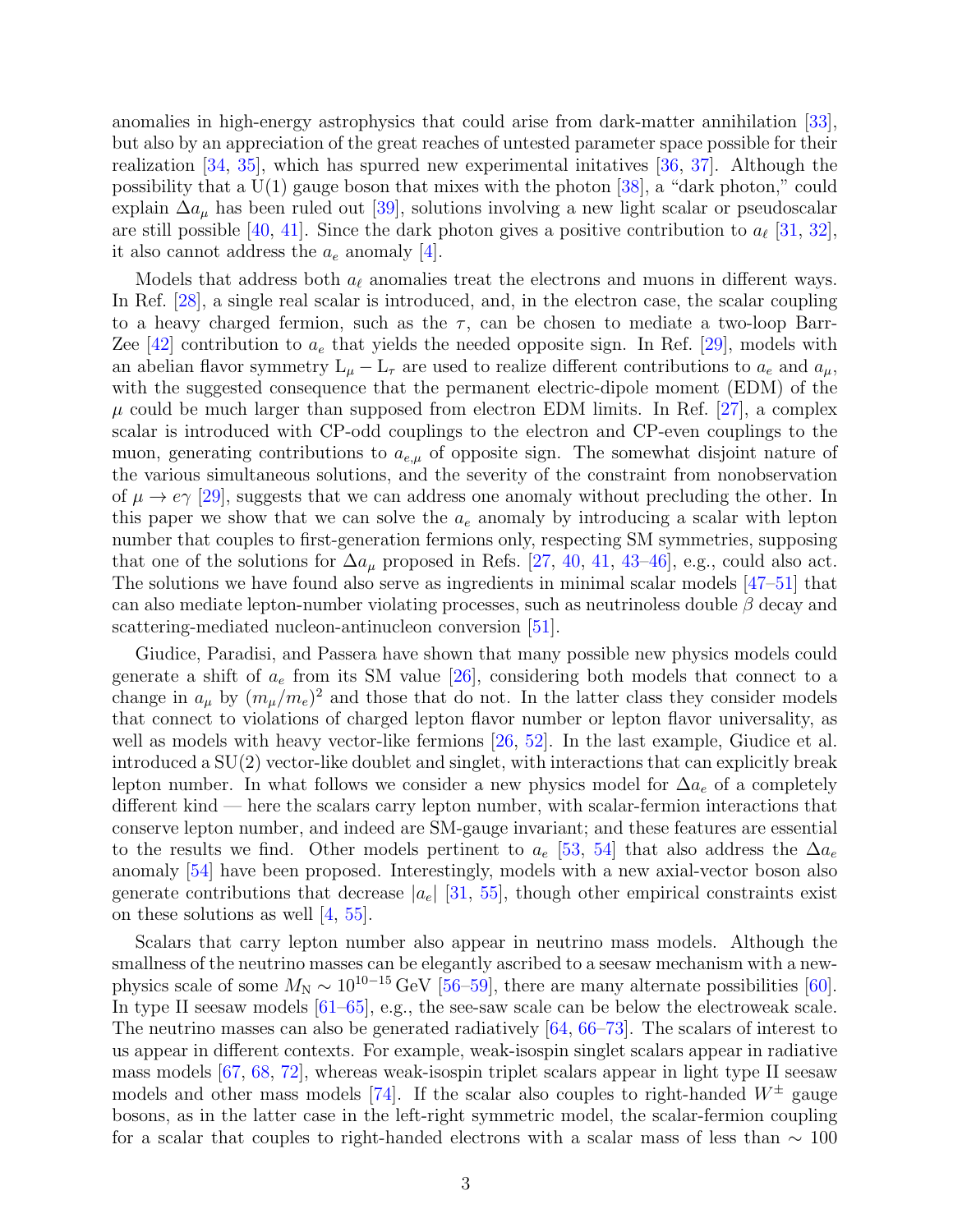GeV is significantly constrained by existing experimental limits on neutrinoless double  $\beta$ decay [\[74\]](#page-23-2). This constraint does not act in our case because the associated scalars do not break lepton number. Here we suppose, as in Ref. [\[51\]](#page-22-0), that scalars with lepton number need not in themselves act to explain the numerical size of the neutrino mass, so that we take no stance on the precise origin of the neutrino masses and mixings. We consider minimal scalar models with weak-isospin triplet and singlet scalars that couple to first-generation fermions only — such a scenario is much less constrained, evading severe constraints, e.g., from the  $\mu$  lifetime and  $\mu \to e\gamma$  decay [\[72\]](#page-23-1). We do find constraints, however, on our scenario from precision measurements of Bhabha scattering and of the  $Z^0$  width. We view minimal scalar models as a simple framework in which to study the connections between B- and L-violating phenomena, and for scalars with masses that would permit contributions to the  $Z^0$  width we find that it turns out to be incomplete. We also find, however, that it is simple to remedy this and bring all into agreement through the addition of a higher dimensional operator, and its impact on the parameters of our solutions to the  $\Delta a_e$  anomaly is trivially small. We consider these issues in Sec. [V.](#page-9-0)

We conclude this section by outlining the content of our paper — we begin, in Sec. [II,](#page-3-0) by describing the scalar models we employ in more detail. Thereafter, in Sec. [III,](#page-4-0) we discuss the contributions to  $a_e$  in these models, providing our detailed computations in the appendix for clarity. We describe the sets of possible couplings and masses that solve the  $a_e$  anomaly before turning to the constraints on these models from parity-violating electron scattering in Sec. [IV](#page-7-0) and considering other possible constraints in Sec. [V.](#page-9-0) In our analysis we focus on scalars of less than  $\mathcal{O}(10 \,\text{GeV})$  in mass, making our analysis complementary to that of Ref. [\[74\]](#page-23-2), who analyzed constraints on doubly charged scalars with masses in excess of that. We conclude with a discussion of the experimental prospects in Sec. [VI.](#page-15-0)

#### <span id="page-3-0"></span>II. SCALARS WITH LEPTON NUMBER

Minimal scalar models are extensions of the SM that respect its gauge symmetries and do not impact its predictive power, because the new interactions possess mass dimension 4 or less. Such models have been primarily employed in the study of baryonnumber-violating and/or lepton-number-violating processes [\[47–](#page-21-16)[51,](#page-22-0) [75\]](#page-23-3), through the lowenergy higher-dimension operators that can appear. In what follows we introduce new scalars with definite representations under the  $SU(3)_c \times SU(2)_L \times U(1)_Y$  gauge symmetry of the SM that also carry nonzero lepton number L and construct their minimal interactions by requiring Lorentz and SM gauge invariance. Scalars that carry baryon number appear in this model also, and the possiblity of baryon-number-violating proton or neutron decay is removed at tree level by choosing the particular scalars that are allowed to appear [\[49–](#page-22-14)[51\]](#page-22-0). In such an approach the observability of the baryon-number-violating and/or lepton-number-violating processes that can occur rest on the empirical constraints that exist on the new scalars' masses and couplings [\[51\]](#page-22-0). This is in contrast to UV-complete models in which the gauge dynamics enforce the absence of baryon number violation by one unit, but also admit observable neutron-antineutron oscillations. As specific examples we note models based on the gauge group  ${\rm SU(3)}_c \times {\rm SU(2)}_L \times {\rm SU(2)}_R \times {\rm U(1)}_{\rm B-L}$  [\[76,](#page-23-4) [77\]](#page-23-5) or  ${\rm SU(2)}_L \times {\rm SU(2)}_R \times {\rm SU(4)}_c$  [\[78,](#page-23-6) [79\]](#page-23-7) or on the non-supersymmetric  $SO(10)$  [\[80\]](#page-23-8). In these models the new light scalars range from about 100 GeV to the TeV scale in mass. Thus minimal scalar models open the door to new possibilities, to the consideration of a relatively unexplored parameter space. In this paper we show that new sub-GeV-scale scalars can potentially explain the  $(g-2)_e$  puzzle, but to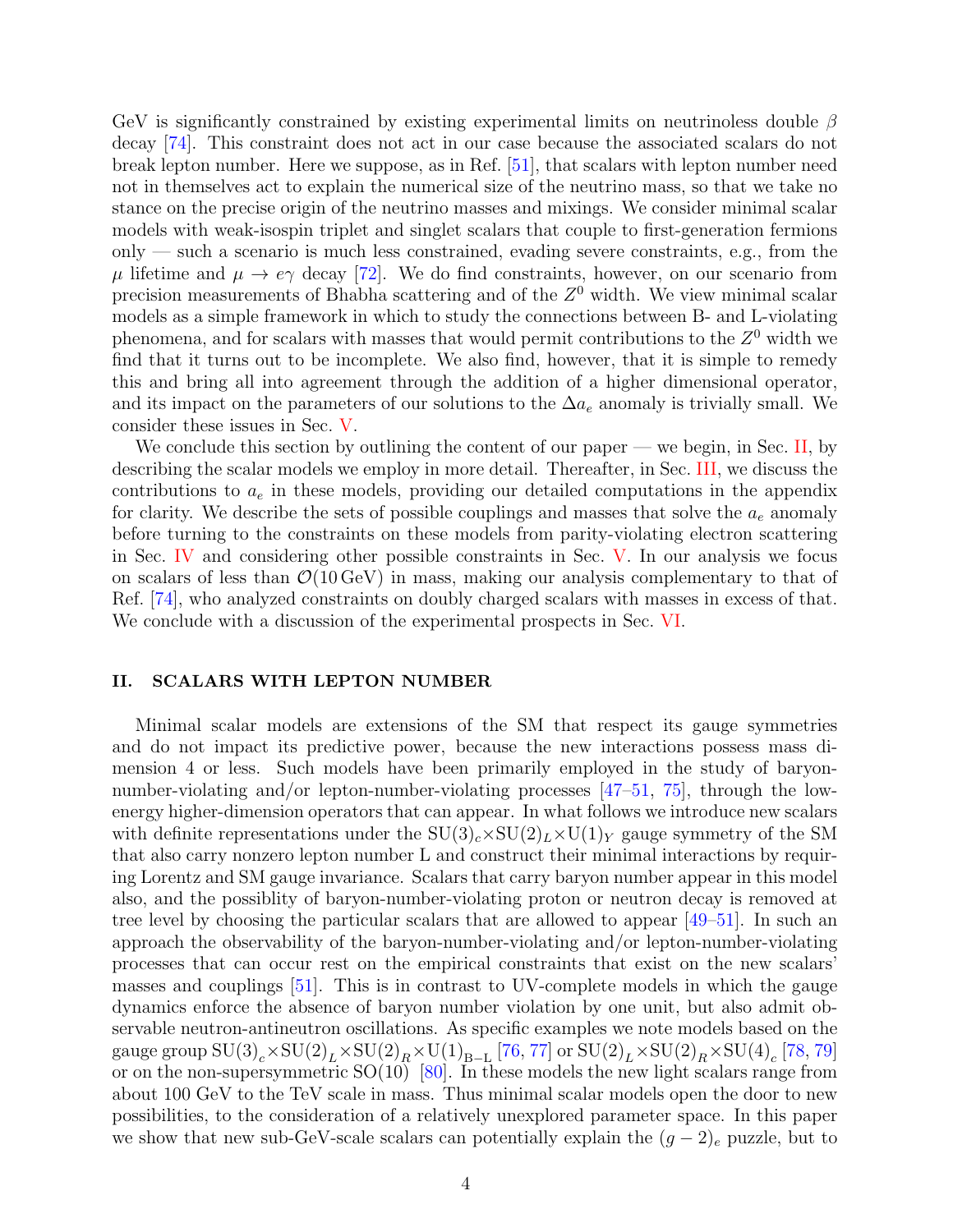render these solutions compatible with measurements from LEP we need to augment our minimal scalar model with a higher dimension operator. We refer to Sec. [V](#page-9-0) for a detailed discussion.

Generally, there are three possible scalars  $X_i$  that couple to SM leptons only, all carrying L=  $-2$ . We have two weak isospin singlets:  $X_1$  with hypercharge  $Y = 2$  that couples to right-handed fermions, where we employ the convention that the electric charge  $Q_{em} = T_3 + Y$ in units of |e| and  $T_3$  is the third component of weak isospin, and  $X_2$  with hypercharge  $Y = 1$ that couples to left-handed fermions. There is also one weak isospin triplet  $X_3$  with  $Y = 1$ that couples to left-handed fermions. Since the new scalars carry electric charge to ensure electric charge conservation, we have added scalar QED interactions as appropriate. Through the electroweak gauge invariant kinetic terms, the scalars couple to the  $Z<sup>0</sup>$  gauge boson as well, and we consider the consequences of this in Sec. [V.](#page-9-0) We will see that our solutions to the  $(g-2)_e$  puzzle demand scalars that are lighter than the  $Z^0$  width constraints would allow, but we find that through a small addition to our minimal scalar models we can satisfy the Z<sup>0</sup> width constraint with only trivial numerical modifications to our  $(g-2)_{e}$  solutions.

Denoting a right-handed lepton of generation  $a$  as  $e^a$  and the associated left-handed lepton doublet as  $L^a$ , the possible scalar-fermion interactions mediated by each  $X_i$  are of form

<span id="page-4-1"></span>
$$
-g_1^{ab}X_1(e^ae^b), -g_2^{ab}X_2(L^a\varepsilon L^b), -g_3^{ab}X_3^A(L^a\xi^A L^b), \tag{4}
$$

where  $\varepsilon = i\tau^2$  is a totally antisymmetric tensor,  $\xi^A \equiv ((1+\tau^3)/2, \tau^1/2)$  $\sqrt{2}$ ,  $(1 - \tau^3)/2$ , and  $\tau^A$  are Pauli matrices with  $A \in 1, 2, 3$  [\[51\]](#page-22-0). The symmetries of the scalar representations under weak isospin  $SU(2)$  fix the symmetry of the associated coupling constant under  $a, b$ interchange, with  $g_1^{ab}$  and  $g_3^{ab}$  symmetric and  $g_2^{ab}$  antisymmetric. Thus only  $X_1$  and  $X_3$ can couple to first-generation leptons exclusively. In Eq. [\(4\)](#page-4-1) we adopt 2-spinors such that the fermion products in parentheses are Lorentz invariant, and we map to 4-spinors via  $(e_{L,R\alpha}\mu_{L,R\beta}) \to (e_{\alpha}^T C P_{L,R}\mu_{\beta})$  where C and  $P_{L,R} = (1 \mp \gamma_5)/2$  are in Weyl representation [\[81\]](#page-23-9). We have chosen the arbitrary phases [\[82\]](#page-23-10) that appear such that  $C = i\gamma^0 \gamma^2$  and the chargeconjugate field  $\psi^c$  is  $\psi^c \equiv C(\bar{\psi})^\top$ . Thus the scalar-fermion interactions for each of these scalars are of form

<span id="page-4-2"></span>
$$
\mathcal{L}_{X_1} \supset -g_1^{ab} X_1 \overline{e_R^{ac}} e_R^b + \text{H.c.}\,,
$$
\n
$$
\mathcal{L}_{X_2} \supset -g_2^{ab} X_2 (\overline{e_L^{ac}} \nu_L^b - \overline{e_L^{bc}} \nu_L^a) + \text{H.c.}\,,
$$
\n
$$
\mathcal{L}_{X_3} \supset -g_3^{ab} \left( X_3^1 \overline{\nu_L^{ac}} \nu_L^b + X_3^2 \frac{1}{\sqrt{2}} \left( \overline{e_L^{ac}} \nu_L^b + \overline{\nu_L^{ac}} e_L^b \right) + X_3^3 \overline{e_L^{ac}} e_L^b \right) + \text{H.c.}
$$
\n(5)

In what follows we assume that  $X_1$  and  $X_3$  couple to first-generation fermions only, whereas for  $X_2$  we assume only  $1 \leftrightarrow 3$  couplings exist, since the existing constraints on intergenerational mixing are less severe in that case [\[72\]](#page-23-1). We analyze the pertinent constraints there in Sec. [V.](#page-9-0)

#### <span id="page-4-0"></span>III. NEW SCALAR CONTRIBUTIONS TO  $a_e$

In minimal scalar models the new scalars can carry electric charge, so that two types of Feynman diagrams can contribute to  $a_e$  at leading order: one in which the photon attaches to the internal charged fermion line and a second in which the photon attaches to the charged scalar line — we illustrate these possibilities in Fig. [1.](#page-5-0) We find that  $X_1$  and  $X_3$  can contribute to  $a_e$  through both diagrams, whereas in the case of  $X_2$  only the second diagram appears.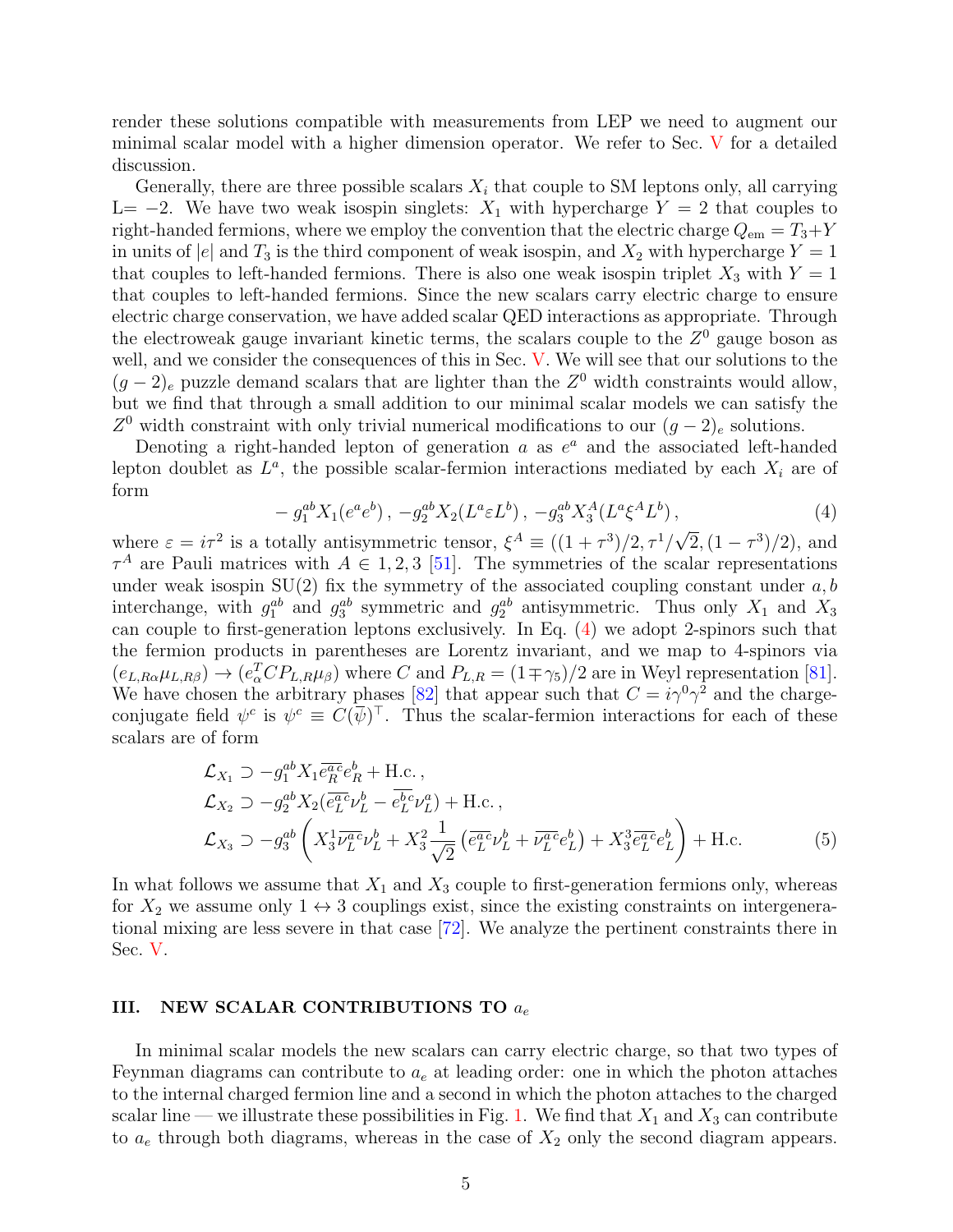<span id="page-5-0"></span>
$$
\frac{1}{\sqrt{\frac{a}{p}}}\n\begin{array}{c}\n\searrow & q \\
\searrow & q \\
\hline\n\frac{a}{p} & -\frac{X}{-(p+k')} & -\frac{a}{p'} & -\frac{a}{p'} & -\frac{a}{(p+k')} & -\frac{b}{(p+k')} & -\frac{a}{p'} \\
\hline\n\end{array}
$$

FIG. 1: Feynman diagrams to illustrate contributions to the anomalous magnetic dipole moment  $a_{\ell_a}$  of lepton a, where b denotes another lepton, and X denotes a scalar that carries lepton number. Note that if lepton b is electrically neutral, only diagram (b) can contribute to  $a_{\ell_a}$ .

The contributions to  $a_e$  from  $X_1$  and  $X_2$  have been previously studied [\[72\]](#page-23-1). Although we agree with Ref. [\[72\]](#page-23-1) for the computation of  $\Delta a_e$  from  $X_2$ , our computation of  $\Delta a_e$  from  $X_1$ does not — indeed, our result differs from theirs by a factor of −4. Consequently we find that the contribution to  $\Delta a_e$  from each scalar is negative definite. Since this result is key to our paper, and subtleties exist in the computation of  $\Delta a_e$ , we present our computation in detail in the appendix. In this section we compile our results and evaluate their consequences. We evaluate the contribution of each possible new scalar to  $a_e$  independently, terming this  $(\delta a_e)_{X_i}.$ 

Combining the results of the appendix, Eqs.  $(A.26)$  and  $(A.34)$ , as appropriate, we find that the contribution to  $\Delta a_e$  from  $X_1$  is

$$
(\delta a_e)_{X_1} = -\frac{m_e^2 |g_1^{11}|^2}{4\pi^2} \left( \int_0^1 dz \frac{z(1-z)^2}{(1-z)^2 m_e^2 + z m_{X_1}^2} + 2 \int_0^1 dz \frac{z(1-z)^2}{z^2 m_e^2 + (1-z) m_{X_1}^2} \right) ,\tag{6}
$$

so that  $(\delta a_e)_{X_1} \leq 0$  and finite for all  $m_{X_1} > 0$ . Moreover, the contribution to  $\Delta a_e$  from  $X_2$ from Eq.  $(A.35)$  is

<span id="page-5-1"></span>
$$
(\delta a_e)_{X_2} = -\frac{4m_e^2|g_2^{1j}|^2}{16\pi^2} \left( \int_0^1 dz \frac{z(1-z)}{m_{X_2}^2 - zm_e^2} \right) ,\tag{7}
$$

where we have set the mass of the neutrino  $\nu_i$  to zero here and elsewhere, as it is known to be very small [\[7\]](#page-19-11). The 4 in the numerator appears because  $g_2^{13} = -g_2^{31}$ , as in Ref. [\[72\]](#page-23-1), so that there is a 2 in the effective  $e - X_2 - \nu_j$  vertex. Here  $M_{X_2} < m_e$  leads to a singularity in the parameter integral arising from on-mass-shell intermediate states; we avoid this possibility if  $M_{X_2} > m_e$ . For  $M_{X_2} < m_e$  we would replace the integral in Eq. [\(7\)](#page-5-1) with its principal value, though in that region  $(\delta a_e)_{X_2} > 0$ . Finally, the contribution to  $\Delta a_e$  from  $X_3$  is

$$
(\delta a_e)_{X_3} = -\frac{m_e^2 |g_3^{11}|^2}{4\pi^2} \left( \int_0^1 dz \frac{z(1-z)^2}{(1-z)^2 m_e^2 + z m_{X_3}^2} + 2 \int_0^1 dz \frac{z(1-z)^2}{z^2 m_e^2 + (1-z) m_{X_3}^2} + \frac{1}{2} \int_0^1 dz \frac{z(1-z)}{m_{X_3}^2 - z m_e^2} \right).
$$
\n(8)

Here, too, by choosing  $M_{X_3} > m_e$  we would avoid the inconvenience of a singularity in the parameter integral; in the  $M_{X_3} < m_e$  region the integral would be replaced by its principal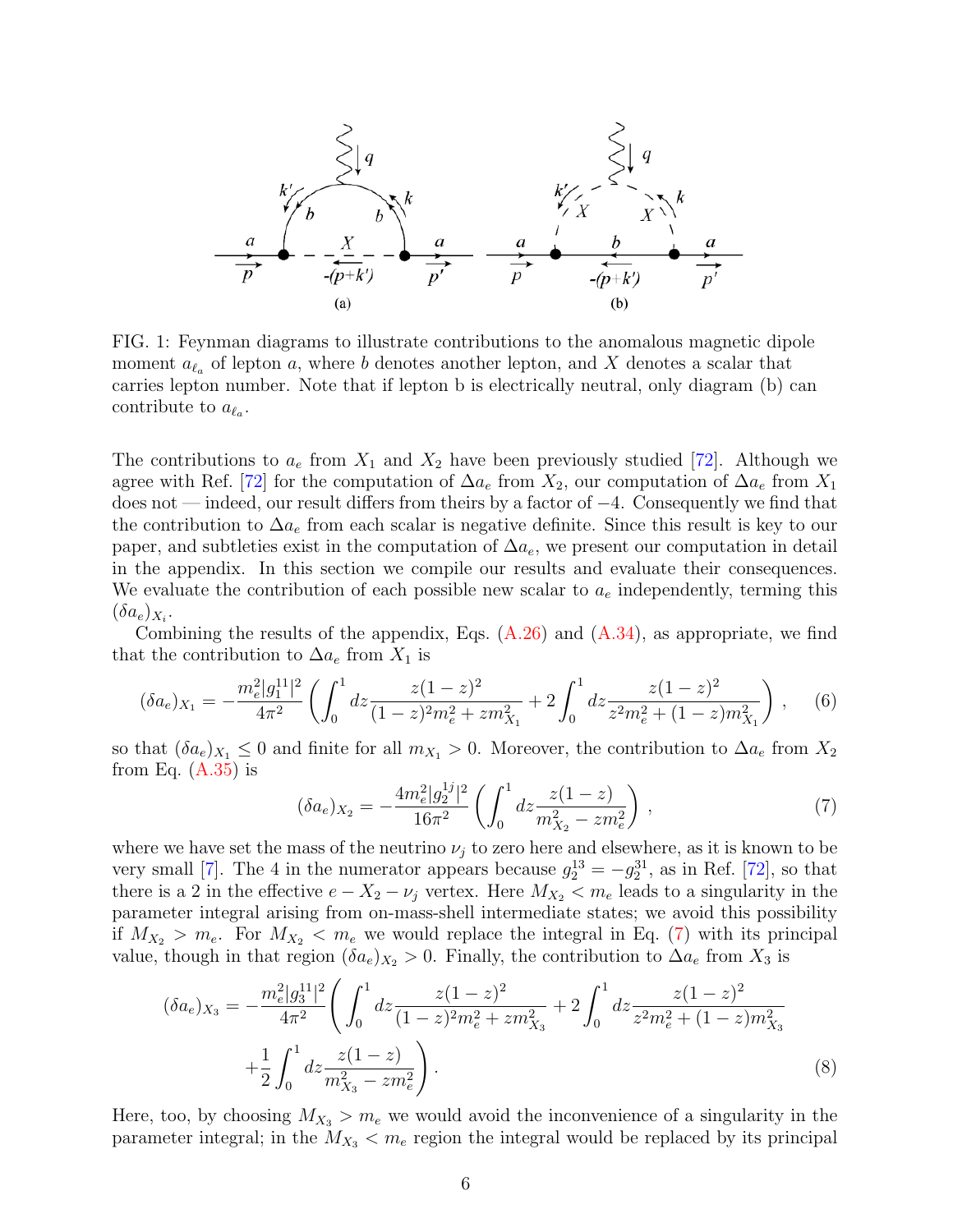value, noting that in this case  $(\delta a_e)_{X_3} < 0$  for  $M_{X_3} > 0$ . Thus we observe that each of the three lepton-number-carrying scalars possible in minimal scalar models could solve the  $a_e$  anomaly — we need only choose a scalar mass and scalar-fermion coupling consistent with the empirical value of  $\Delta a_e$ , and a broad range of choices are possible. Thus we see that the  $\Delta a_e$  anomaly could also potentially be solved by new physics at very light mass scales, beyond the reach of existing accelerator experiments. Nevertheless, in what follows we consider scalars with masses  $M_{X_i} > m_e$ , as that mass region loosely avoids astrophysical constraints, such as those from stellar cooling [\[83\]](#page-23-11). We note, however, that new particles with masses  $M_{X_i} < m_e$  may be possible if their interactions do not permit them to escape an astrophysical environment  $[84]$  — and our lepton-number-carrying scalars may well be of that class. We also consider  $M_{X_i} < 8 \,\text{GeV}$  on  $X_1$  and  $X_3$  because we note that existing LHC searches for new physics in pp collisions to same-sign dileptons observe no departures from the SM but also require that the dilepton invariant mass be in excess of 8 GeV [\[85,](#page-23-13) [86\]](#page-23-14). We note that both  $X_2$  and  $X_3$  can induce a contribution to the magnetic moment of a massive Dirac neutrino; we consider this further in Sec. [V.](#page-9-0)

We now summarize our solutions for the  $\Delta a_e$  anomaly. Working in the  $M_{X_i} \gg m_e$  limit and considering  $\Delta a_e$  at 95% confidence level (CL) we find that the masses and scalar-fermion couplings of each  $X_i$  must satisfy

<span id="page-6-0"></span>
$$
3.2 \times 10^{-6} \le \frac{m_e}{M_{X_1}} |g_1^{11}| \le 9.7 \times 10^{-6},\tag{9}
$$

$$
6.5 \times 10^{-6} \le \frac{m_e}{M_{X_2}} |g_2^{1j}| \le 2.0 \times 10^{-5},\tag{10}
$$

$$
3.4 \times 10^{-6} \le \frac{m_e}{M_{X_3}} |g_3^{11}| \le 1.0 \times 10^{-5},\tag{11}
$$

where  $j \neq 1$ . We show the exact numerical solutions for  $|g_i^{11}|$  and  $M_{X_i}$  for  $i = 1, 3$  in Fig. [2,](#page-7-1) along with other pertinent constraints and their future prospects — the mass range we show is selected to evade both stellar cooling and collider bounds. In this mass range,  $X_2$ , even with the assumption of  $1 \leftrightarrow 3$  couplings only, is significantly constrained by branching ratio measurements of semileptonic  $\tau$  decay — we update the analysis of Ref. [\[72\]](#page-23-1) in Sec. [V.](#page-9-0) We develop the established and expected constraints from parity-violating Møller scattering, which act on  $X_1$  and  $X_3$ , in the next section. Here we wish to emphasize, in addition to providing the solutions we have shown, that the measured value of  $\Delta a_e$  also *constrains* new physics; that is, the upper value of Eqs.  $(9,10,11)$  serves as the boundary of a 95% CL exclusion. That is, we can exclude

$$
\frac{m_e}{M_{X_1}}|g_1^{11}| > 9.7 \times 10^{-6},\tag{12}
$$

$$
\frac{m_e}{M_{X_2}}|g_2^{1j}| > 2.0 \times 10^{-5},\tag{13}
$$

$$
\frac{m_e}{M_{X_3}}|g_3^{11}| > 1.0 \times 10^{-5},\tag{14}
$$

as these regions of parameter space yield values of  $|\Delta a_e|$  that are too large — these regions, for  $X_1$  and  $X_3$ , appear above the shaded black bands in Fig. [2.](#page-7-1) In contrast, the regions below the black band in Fig. [2](#page-7-1) give values of  $|\Delta a_e|$  that are too small — although the latter region does not explain the anomaly, these regions of parameter space are not excluded by the  $\Delta a_e$  result, because the scalars we have introduced need not solve the  $\Delta a_e$  anomaly.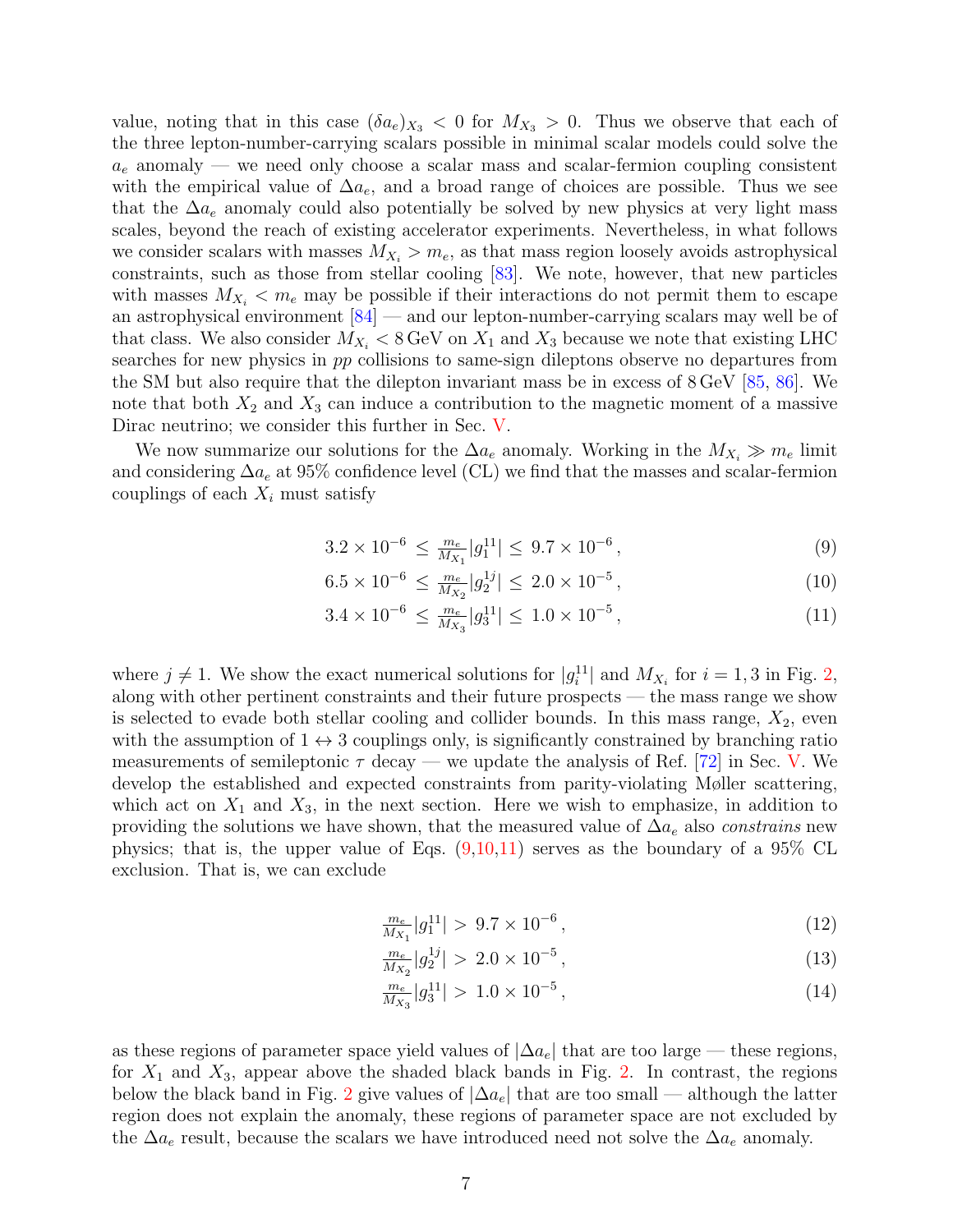<span id="page-7-1"></span>

FIG. 2: Our solution for the  $a_e$  anomaly in scalar mass  $M_{X_i}$  versus the magnitude of the  $X_i$ ee coupling,  $|g_i^{11}|$ , for scalars (a)  $X_1$  and (b)  $X_3$ , compared with existing and anticipated experimental constraints. The black dashed line shows our solution for  $\Delta a_e$  in  $|g_{X_i}^{11}|$  with  $M_{X_i}$  for its experimental central value, with the black band enclosing the solutions bounded by that for  $\Delta a_e$  taken at 95% CL. Note that values of  $|g_i^{11}|$  above the black band produce a  $|\Delta a_e|$  that is too large and are thus excluded by the measurement; we refer to the text for further discussion. We also show the excluded region at 90% CL from the measurement of parity-violating Møller scattering from the E158 [\[87\]](#page-23-15) experiment (solid boundary), as well as the excluded region anticipated from the expected sensitivity of the planned MOLLER experiment (dashed boundary) at Jefferson Laboratory [\[88,](#page-23-16) [89\]](#page-23-17), if no departure from the SM is observed. We also show the constraint that emerges from measurements of Bhabha scattering at LEP [\[90\]](#page-24-0) evaluated at  $95\%$  CL — see Sec. [V](#page-9-0) for a detailed discussion.

#### <span id="page-7-0"></span>IV. CONSTRAINTS FROM PARITY-VIOLATING MØLLER SCATTERING

The parity-violating asymmetry  $A_{PV}$  in the low-momentum-transfer scattering of longitudinally polarized electrons from unpolarized electrons has been measured to a precision of 17 ppb in the E158 experiment at SLAC, yielding a determination of the value of the effective weak mixing angle  $\sin^2 \theta_W^{\text{eff}}$  to  $\simeq 0.5\%$  precision [\[87\]](#page-23-15). In contrast, in a future experiment planned at the Jefferson Laboratory [\[88,](#page-23-16) [89\]](#page-23-17), the MOLLER collaboration expects to measure  $A_{PV}$  to an overall precision of 0.7 ppb [\[89\]](#page-23-17), to determine  $\sin^2\theta_W^{\text{eff}}$  to  $\simeq 0.1\%$ precision  $[89]$ , with a commensurate improvement of  $A_{PV}$  as a test of new physics. The determination of the weak mixing angle relies on the theoretical assessment of  $A_{\rm PV}$  in the SM [\[91](#page-24-1)[–96\]](#page-24-2), for which electroweak radiative corrections are important [\[92](#page-24-3)[–96\]](#page-24-2). Nevertheless, as per usual practice  $[74, 88, 89]$  $[74, 88, 89]$  $[74, 88, 89]$  $[74, 88, 89]$ , we use the tree-level formula for  $A_{PV}$  of Ref.  $[91]$  to determine the sensitivity of the existing and planned  $A_{\rm PV}$  measurements to new physics. Only the doubly-charged scalars,  $X_1$  and  $X_3^3$ , couple to two electrons, so that they contribute in s-channel to Møller scattering, i.e., via  $e^-(p) + e^-(k) \rightarrow X_i \rightarrow e^-(p') + e^-(k')$ . Since we are considering constraints on light scalars, the value of s is important, so that we note that both E158 and MOLLER are fixed-target experiments with an electron beam energy of  $E = 50$  GeV for E158 [\[87\]](#page-23-15) and  $E = 12$  GeV for the MOLLER experiment [\[89\]](#page-23-17). Thus of  $E = 50$  GeV for E158 [87] and  $E = 12$  $E = 12$  GeV for the MOLLER experiment [89]. Thus<br>we have  $s \simeq 2m_e E$ , with  $\sqrt{s} \simeq 0.23$  GeV for E158 — we label this " $\sqrt{s}$ " in Fig. 2 — and  $\sqrt{s} \simeq 0.11 \,\text{GeV}$  for MOLLER. If a measured value of  $A_{\text{PV}}$  agrees with SM expectations, then a model-independent constraint on new four-electron contact interactions follows, such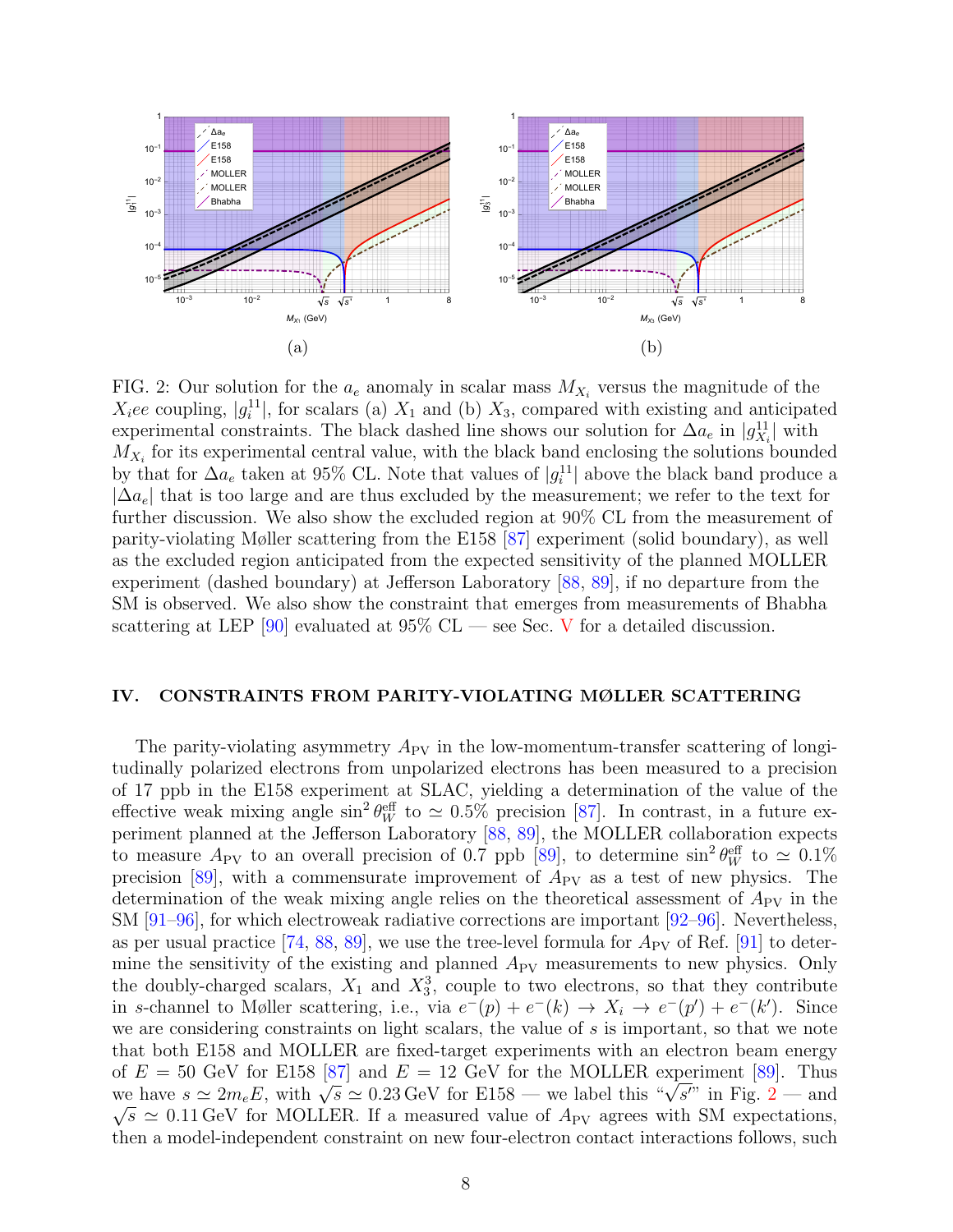as those of either left-left or right-right form [\[97\]](#page-24-4)

<span id="page-8-0"></span>
$$
\mathcal{H}_{\text{new}} = -\frac{g_{\xi\xi}^2}{2\Lambda^2} \overline{\psi_{\xi}} \gamma^{\mu} \psi_{\xi} \overline{\psi_{\xi}} \gamma_{\mu} \psi_{\xi}
$$
(15)

for  $\xi = L, R$ . For the MOLLER experiment, e.g., we would have the lower bound [\[88,](#page-23-16) [89\]](#page-23-17)

<span id="page-8-1"></span>
$$
\frac{\Lambda}{\sqrt{|g_{RR}^2 - g_{LL}^2|}} = \frac{1}{\sqrt{\sqrt{2}G_F|\Delta Q_W^e|}} \simeq 7.5 \text{ TeV},\tag{16}
$$

at 67% CL, where  $\Lambda$  is the mass scale of new physics and  $G_F$  is the Fermi constant. We note that the error in the weak charge of the electron  $\Delta Q_W^e$ , where  $Q_W^e \equiv 1-4\sin^2\theta_W^{\rm eff}$  [\[89\]](#page-23-17) in the SM, is  $\pm 5.1 \times 10^{-3}$  for the E158 experiment [\[87\]](#page-23-15) and is expected to be  $\pm 1.1 \times 10^{-3}$  for the MOLLER experiment [\[89\]](#page-23-17). Interpreting both results at 90% CL yields  $\Lambda/\sqrt{|g_{RR}^2 - g_{LL}^2|} \simeq$ 2.7 TeV and  $\Lambda/\sqrt{|g_{RR}^2 - g_{LL}^2|} \simeq 5.7$  TeV for the E158 and MOLLER experiments, respectively.

Returning to the possibility of doubly-charged scalars, we rewrite the interactions of Eq.  $(5)$  as

$$
\mathcal{H} \supset g_i^{11} X_i \overline{\psi^c} P_{\xi_i} \psi + g_i^{11} X_i^* \overline{\psi} P_{-\xi_i} \psi^c , \qquad (17)
$$

where i denotes model 1 or 3. Here  $\xi_1, -\xi_1$  are  $R, L$  and  $\xi_3, -\xi_3$  are  $L, R$ , respectively. Computing the S-matrix for Møller scattering,  $e^-(p) + e^-(k) \rightarrow e^-(p') + e^-(k')$ :

$$
\langle \mathbf{p}'\mathbf{k}'|T\left(\frac{1}{2!}(-i)^2\int d^4x \mathcal{H}(x)\int d^4y \mathcal{H}(y)\right)|\mathbf{p}\mathbf{k}\rangle ,\qquad (18)
$$

and noting that  $\overline{\psi^c}(x)P_{\xi}\psi(x)\overline{\psi}(y)P_{\xi'}\psi^c(y)$  and  $\overline{\psi^c}(y)P_{\xi}\psi(y)\overline{\psi}(x)P_{\xi'}\psi^c(x)$  generate the same contribution to the S-matrix, we have

$$
- |g_i^{11}|^2 \langle \mathbf{p}' \mathbf{k}' | T \Big( \int d^4x \ X_i(x) \overline{\psi^c}(x) P_{\xi} \psi(x) \int d^4y \ X_i^*(y) \overline{\psi}(y) P_{\xi'} \psi^c(y) \Big) |\mathbf{p} \ \mathbf{k} \rangle \,. \tag{19}
$$

After contracting  $X_i$  and  $X_i^*$ , applying a Fierz transformation [\[98\]](#page-24-5), and working in the  $s \ll M_{X_i}^2$  limit, we extract the effective Hamiltonian

<span id="page-8-3"></span>
$$
\mathcal{H}_{\text{eff}} = \frac{-|g_i^{11}|^2}{2M_i^2} \bar{\psi} \gamma^\mu P_\xi \psi \bar{\psi} \gamma_\mu P_\xi \psi \,. \tag{20}
$$

Comparing with Eq. [\(15\)](#page-8-0), we identify  $g_{RR} \equiv |g_1^{11}|$  and  $g_{LL} \equiv |g_3^{11}|$ . For definiteness we note that Eq. [\(15\)](#page-8-0) follows from the use of the  $Z_0$  interaction in Ref. [\[91\]](#page-24-1) to compute  $A_{\rm PV}$ , with  $v = g_{RR} + g_{LL}, a = g_{RR} - g_{LL}, g_0 = 1/2$ , which also yields  $|g_{RR}^2 - g_{LL}^2|/\Lambda^2 \leftrightarrow \sqrt{2}G_F|\Delta Q_W^e|$  as used in Eq. [\(16\)](#page-8-1). Previously the relations  $|g_{RR}|^2 \equiv |g_1^{11}|^2/2$  and  $|g_{LL}|^2 \equiv |g_3^{11}|^2/2$  have been used to set the effective mass scale  $\Lambda$  for the doubly-charged scalars [\[74,](#page-23-2) [88,](#page-23-16) [89\]](#page-23-17); however, as we have shown, those 2's should not appear. In our current analysis we wish to constrain light scalars, so that  $s \ll M_{X_i}^2$  need no longer be satisfied. We note that we may still safely use  $A_{\rm PV}$  as computed in Ref. [\[91\]](#page-24-1) because  $g_{\xi\xi}^2 s/(2(s-M_{X_i}^2)\pi\alpha) \ll 1$  can be satisfied nonetheless. Thus at low scales, we replace  $\Lambda/\sqrt{|g_{RR}^2 - g_{LL}^2|}$  by  $\sqrt{|s - M_{X_i}^2|}/|g_i^{11}|$  to find the constraints

<span id="page-8-2"></span>
$$
\frac{\sqrt{|s - M_{X_i}^2|}}{|g_i^{11}|} \gtrsim 2.7 \text{ TeV}, \quad \frac{\sqrt{|s - M_{X_i}^2|}}{|g_i^{11}|} \gtrsim 5.7 \text{ TeV}, \tag{21}
$$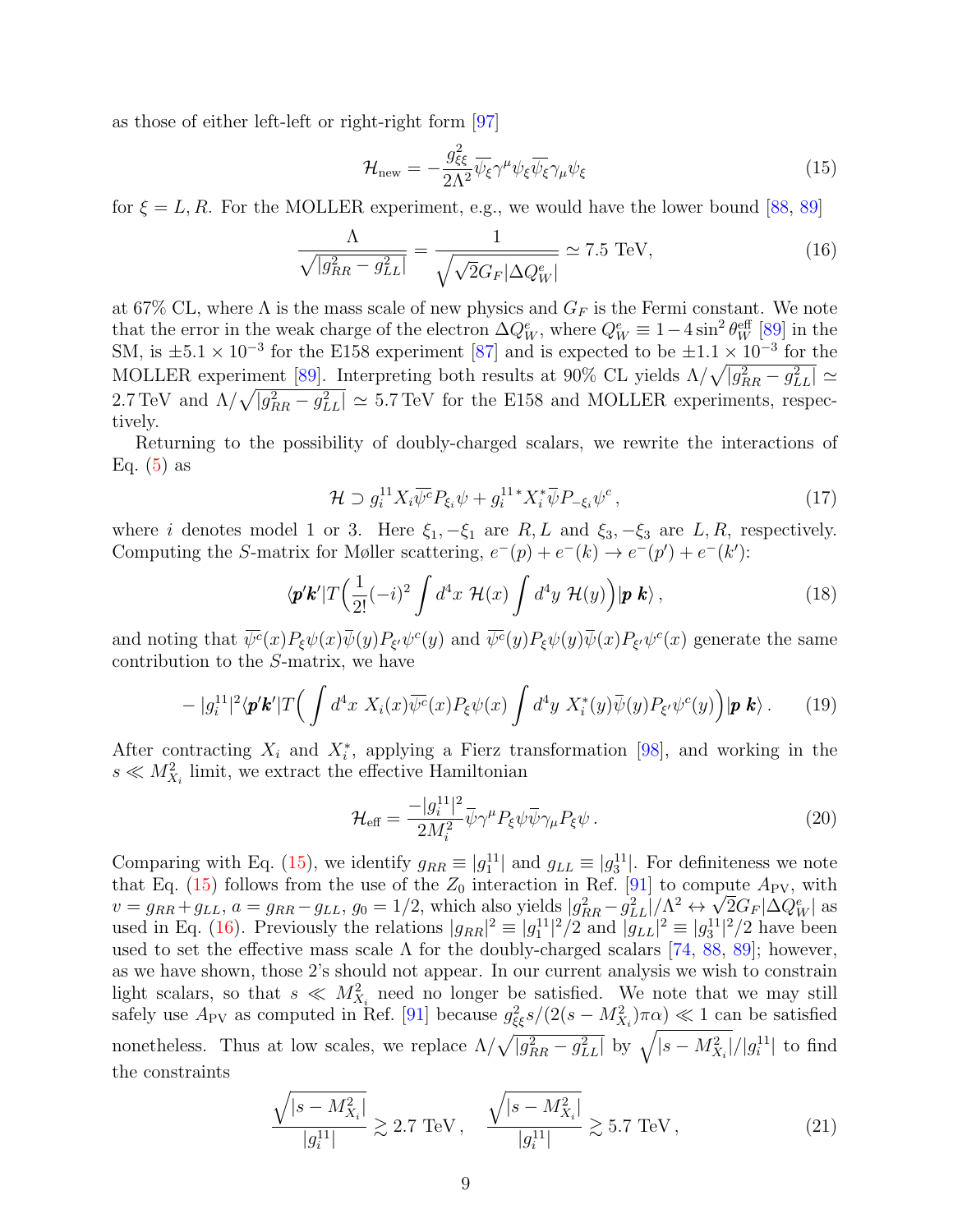at 90% CL for the E158 [\[87\]](#page-23-15) and MOLLER experiments [\[89\]](#page-23-17), respectively. Thus we note that the constrained region depends on the center-of-mass (CM) energy for each experiment and that if  $M_{X_i} \ll \sqrt{s}$ , only the coupling constants  $g_i^{11}$  are constrained. In particular, if  $M_{X_i} \ll \sqrt{s'}$ , the E158 constraint becomes  $|g_i^{11}| \leq 8.58 \times 10^{-5}$ , whereas if  $M_{X_i} \ll$ √  $\overline{s}$ , the MOLLER constraint becomes  $|g_i^{11}| \leq 1.9 \times 10^{-5}$ . The exclusion limits from Eq. [\(21\)](#page-8-2) as a function of  $M_{X_i}$  are shown in Fig. [2.](#page-7-1) One can find that indeed both the solid (red) and function of  $M_{X_i}$  are shown in Fig. 2. One can find that indeed both the solid (red) and dashed (olive) curves become straight lines as  $M_{X_i}$  grows much bigger than  $\sqrt{s'}$  and  $\sqrt{s}$ . dashed (olive) curves become straight lines as  $M_{X_i}$  grows much bigger than  $\sqrt{s'}$  and  $\sqrt{s}$ .<br>Moreover, as  $M_{X_i}$  becomes much smaller than  $\sqrt{s'}$  and  $\sqrt{s}$ , the solid (blue) and dashed (purple) curves become flat, so that only a coupling constant constraint emerges. (Note that the constraint from precision measurements of Bhabha scattering at LEP [\[90\]](#page-24-0) is also a coupling constant constraint because the CM energies studied far exceed the scalar masses of interest [\[99\]](#page-24-6); we refer to Sec. [V](#page-9-0) for a detailed discussion.) In the regions for which  $M_{X_i}$ of interest [99]; we refer to Sec. V for a detailed discussion.) In the regions for which  $M_{X_i}$  is very close to either  $\sqrt{s}$  or  $\sqrt{s'}$ , the constraints of Eq. [\(21\)](#page-8-2) demand a very small coupling constant, though the evaluation of  $A_{PV}$  can become non-trivial — it may be necessary to replace the scalar propagator by a Breit-Wigner form to find a definite result. However, for the region shown in Fig. [2](#page-7-1) this is not needed.

### <span id="page-9-0"></span>V. OTHER CONSTRAINTS

Light scalars that carry lepton number and couple to electrons, in a manner that preserves SM symmetries, also carry electric charge. As a result, the "beam-dump" experiments that severely constrain the electron coupling to electrically neutral, light scalars [\[41,](#page-21-11) [100\]](#page-24-7) do not operate, because electrically charged scalars interact with the material of the target or beam dump and do not escape. Certainly, too, searches for s-channel resonances in low-energy Bhabha scattering [\[101\]](#page-24-8) do not apply to the current case (and we consider the impact of new scalars in Bhabha scattering in t-channel later in this section), though an analogous search for a low-energy, s-channel resonance in  $e^-e^-$  scattering should be possible, though the extremely narrow decay widths associated with the scalar solutions we have found in Fig. [2](#page-7-1) may make a sufficiently sensitive test impracticable. In what follows we consider further constraints particular to scalars that carry lepton number.

The scalars  $X_1$  and  $X_2$  have been previously discussed in the context of a particular model  $[67, 68]$  $[67, 68]$  in which the neutrino masses are generated through radiative corrections  $[64, 64]$ [66\]](#page-22-11). In this paper we do not delve into the origin of neutrino masses. Nevertheless, the scalars  $X_2$  and  $X_3^2$  can potentially mediate additional neutrino mass contributions. We find it impossible to generate either a Dirac or Majorana neutrino mass at one loop level, so that our flavor-specific couplings do not in themselves impact the neutrino mass splittings. However, if both  $X_1$  and  $X_2$  exist, then a minimal scalar interaction of form  $\mu X_2 X_2 X_1^* + \text{H.c.}$ can also exist between them<sup>[2](#page-9-1)</sup>, then it is possble to induce a neutrino Majorana mass at two-loop order [\[67,](#page-22-12) [68,](#page-22-13) [72\]](#page-23-1). The mass prediction depends on the size of  $\mu$ , the coupling constant associated with the scalar-scalar interaction, and although its upper bound has been estimated in Ref.  $[72]$ , there are no constraints on its minimum value — thus these considerations do not restrict the parameter space of interest to us in this paper.

If neutrinos are massive Dirac particles, then the scalars  $X_2$  and  $X_3^2$  can each contribute to its magnetic moment, though these effects turn out to be extremely small. The largest contributions in the region of parameter space of interest to us come from  $X_2$  to  $\mu_{\nu_{\tau}}$  if

<span id="page-9-1"></span> $2$  This interaction is the same as model F in our recent work [\[51\]](#page-22-0).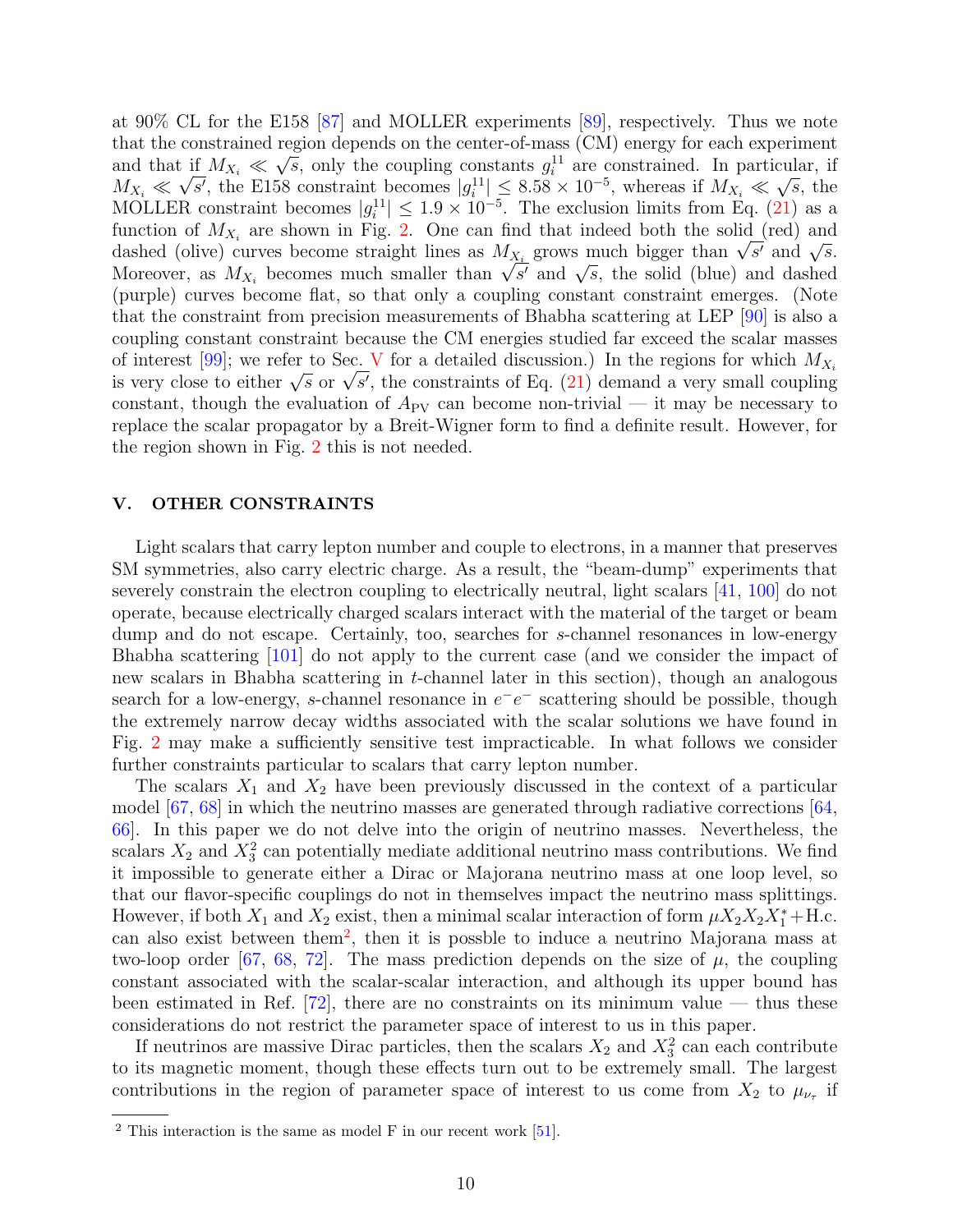$M_{X_2} \simeq m_e$  and from  $X_3^2$  to  $\nu_e$  if  $M_{X_3} \simeq m_e$ . Employing Eq. [\(A.35\)](#page-19-10) we find

$$
[\delta \mu_{\nu_{\tau}}]_{X_2} \simeq \frac{-1}{12} \frac{|g_2^{13}|^2}{\pi^2} \frac{m_{\nu}^2}{m_e^2} \mu_B \,, \quad [\delta \mu_{\nu_e}]_{X_3} \simeq \frac{-1}{24} \frac{|g_3^{11}|^2}{\pi^2} \frac{m_{\nu}^2}{m_e^2} \mu_B \,, \tag{22}
$$

where for simplicity we have assumed the neutrinos are approximately degenerate, with mass  $m_{\nu}$  and  $\mu_B$  the Bohr magneton. From cosmological observations, we have  $\sum_j m_j$  < 0.170 eV at 95% CL, though the best current limit on  $m_{\bar{\nu}_e}$  from <sup>3</sup>H  $\beta$ -decay is  $m_{\bar{\nu}_e}$  < 2.05 eV at 95% CL [\[7\]](#page-19-11). Thus we see that even with  $m_{\nu} \simeq 2 \,\text{eV}$  and  $|g_2^{13}| = 1$ , the largest contribution,  $[\delta \mu_{\nu_{\tau}}]_{X_2}$ , can not be excluded by the current best experimental limit  $|\mu|_{\nu} \sim$  $2.9 \times 10^{-11} \mu_B$  [\[102\]](#page-24-9), nor by expected improvements [\[103,](#page-24-10) [104\]](#page-24-11).

<span id="page-10-1"></span>

FIG. 3: Our solution for the  $a_e$  anomaly in scalar mass  $M_{X_2}$  versus the magnitude of the  $X_2e\nu_\tau$  coupling,  $|g_2^{13}|$ , compared with existing experimental constraints. In this case we have shown our solution over a larger mass range than in Fig.  $(2)$ , because the collider constraints on same-sign dileptons do not apply [\[85,](#page-23-13) [86\]](#page-23-14). The black dashed line and band are defined as in Fig. [2,](#page-7-1) but are for  $\Delta a_e$  in  $|g_2^{13}|$  with  $M_{X_2}$ . We also show the experimentally excluded region at 90% CL from the current error in the measured branching ratio in  $\tau \to e\bar{\nu}_e \nu_\tau$  decay [\[7\]](#page-19-11); for  $M_{X_2} < m_\tau$  we assume that the  $X_2$  width is saturated by  $X_2 \to e^- \bar{\nu}_{\tau}$  decay and refer to the text for further discussion.

We now turn to the consideration of constraints from flavor physics, noting the comprehensive analysis of Ref. [\[72\]](#page-23-1). Taken altogether, the constraints on flavor-non-diagonal scalar-fermion couplings from the experimental limits on lepton-flavor-violating processes, and from the muon lifetime, are severe. As a result, we have considered first-generation couplings for  $X_1$  and  $X_3$ , and first-third generation couplings for  $X_2$  exclusively. Consequently, we need only consider the constraint from the measurement of  $\tau \to e\bar{\nu}_e \nu_\tau$  decay, as the only other constraint, from  $e/\mu$  lepton-flavor universality in semileptonic  $\tau$  decay, acts similarly.

The scalar  $X_2$  can mediate  $\tau$  semileptonic decay via  $\tau(p) \to \bar{\nu}_e X_2^* \to \bar{\nu}_e (k') e^-(p') \nu_\tau (k)$ . After a Fierz transformation, we find the decay amplitude can found from the SM result by replacing  $G_F^2 \to |g_2^{13}|^4/[2(t-M_{X_2}^2)^2]$ , where  $t=(p-k')^2$ . Working in the  $\tau$  rest frame and integrating over the three-body phase space, neglecting all the light lepton masses, yields

<span id="page-10-0"></span>
$$
\Gamma = \frac{m_{\tau} |g_2^{13}|^4}{4\pi^3} \int_0^{m_{\tau}/2} d\omega' \frac{(\omega')^2 (m_{\tau} - 2\omega')}{(m_{\tau}^2 - 2m_{\tau}\omega' - M_{X_2}^2)^2},
$$
\n(23)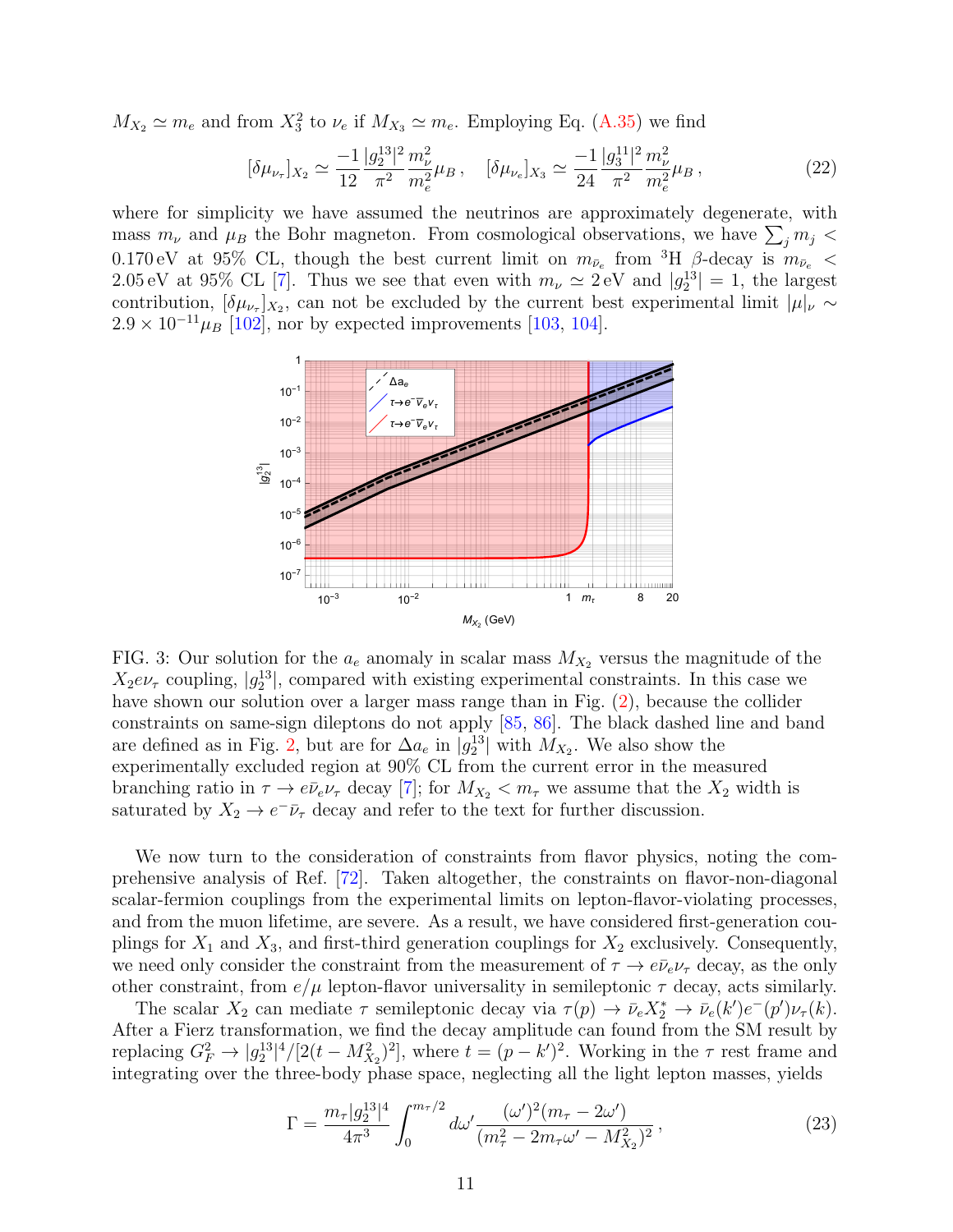where  $\omega'$  is the energy of the anti-electron neutrino. For  $M_{X_2} > m_{\tau}$ , the integral is welldefined, and for  $M_{X_2} \gg m_\tau$  yields the familar result

$$
\Gamma = \frac{m_{\tau}^5}{192\pi^3} \frac{|g_2^{13}|^4}{2M_{X_2}^4} \,. \tag{24}
$$

For  $M_{X_2} < m_{\tau}$ , a t-channel pole appears, which we address by replacing the scalar propagator by a Breit-Wigner form:

$$
\frac{1}{(t - M_{X_2})^2} \to \frac{1}{|t - M_{X_2}^2 + iM_{X_2}\Gamma_{X_2}|^2} \,. \tag{25}
$$

Defining

$$
x = \frac{t}{m_{\tau}^2} \quad , \quad x_X = \frac{M_{X_2}^2}{m_{\tau}^2} \quad , \quad \tilde{\Gamma}_X = \frac{\Gamma_{X_2}}{m_{\tau}}, \tag{26}
$$

we thus have

$$
\Gamma = \frac{m_{\tau} |g_2^{13}|^4}{32\pi^3} \int_0^1 dx \frac{(1-x)^2 x}{(x-x_X)^2 + x_X \tilde{\Gamma}_X^2}.
$$
\n(27)

Since  $x_X \tilde{\Gamma}_X^2 \ll 1$ , we can apply the narrow width approximation [\[105\]](#page-24-12), i.e.,

$$
\left((x-x_{A'})^2 + x_{A'}\tilde{\Gamma}_{A'}^2\right)^{-1} \to \frac{\pi}{\sqrt{x_{A'}}\tilde{\Gamma}_{A'}}\delta(x-x_{A'}),\tag{28}
$$

to find

$$
\Gamma = \frac{m_{\tau} |g_2^{13}|^4}{32\pi^2} \frac{m_{\tau} M_{X_2}}{\Gamma_{X_2}} \left(1 - \frac{M_{X_2}^2}{m_{\tau}^2}\right)^2.
$$
\n(29)

Since there is only one decay channel left for  $X_2, X_2^* \to e^- \nu_\tau$ , we compute

$$
\Gamma_{X_2} = \frac{1}{4\pi} M_{X_2} |g_2^{13}|^2 \tag{30}
$$

to find

<span id="page-11-1"></span>
$$
\Gamma = \frac{m_{\tau} |g_2^{13}|^2}{8\pi} \left(1 - \frac{M_{X_2}^2}{m_{\tau}^2}\right)^2, \qquad (31)
$$

which, as expected, is identical to our result for  $\Gamma(\tau \to e X_2^*)$ . We now turn to the numerical constraints on the scalar-fermion couplings with  $M_{X_2}$ , given existing measurements of the  $\tau \to e\bar{\nu}_e \nu_\tau$  branching ratio and  $\tau$  lifetime. Referring to Ref. [\[7\]](#page-19-11) for all experimental parameters, we note particularly that  $Br(\tau \to e\bar{\nu}_e \nu_\tau) = 17.82 \pm 0.04$  %,  $\tau_\tau = (290.3 \pm 0.5) \times 10^{-15}$  s, and  $m_{\tau} = 1776.86 \pm 0.12 \,\text{MeV}$ . For  $M_X \gg m_{\tau}$ , we can constrain, at 90% CL,

$$
\frac{|g_2^{13}|^4}{2M_{X_2}^4 G_F^2} \le \frac{\eta}{\text{Br}(\tau \to e\bar{\nu}_e \nu_\tau)} \Longrightarrow \frac{|g_2^{13}|}{M_{X_2}} \le 1.0 \times 10^{-3} \,\text{GeV}^{-1} \tag{32}
$$

or

<span id="page-11-0"></span>
$$
\frac{m_{\tau}^{5}}{192\pi^{3}} \frac{|g_{2}^{13}|^{4}}{2M_{X_{2}}^{4}} \le \frac{\eta h}{100\tau_{\tau}} \Longrightarrow \frac{|g_{2}^{13}|}{M_{X_{2}}} \le 1.6 \times 10^{-3} \,\text{GeV}^{-1} \,,\tag{33}
$$

with  $\eta = 0.066$ . The two estimates differ in that the former implicitly assumes the leadingorder formula describes the SM decay rate, though various refinements exist [\[106\]](#page-24-13). We note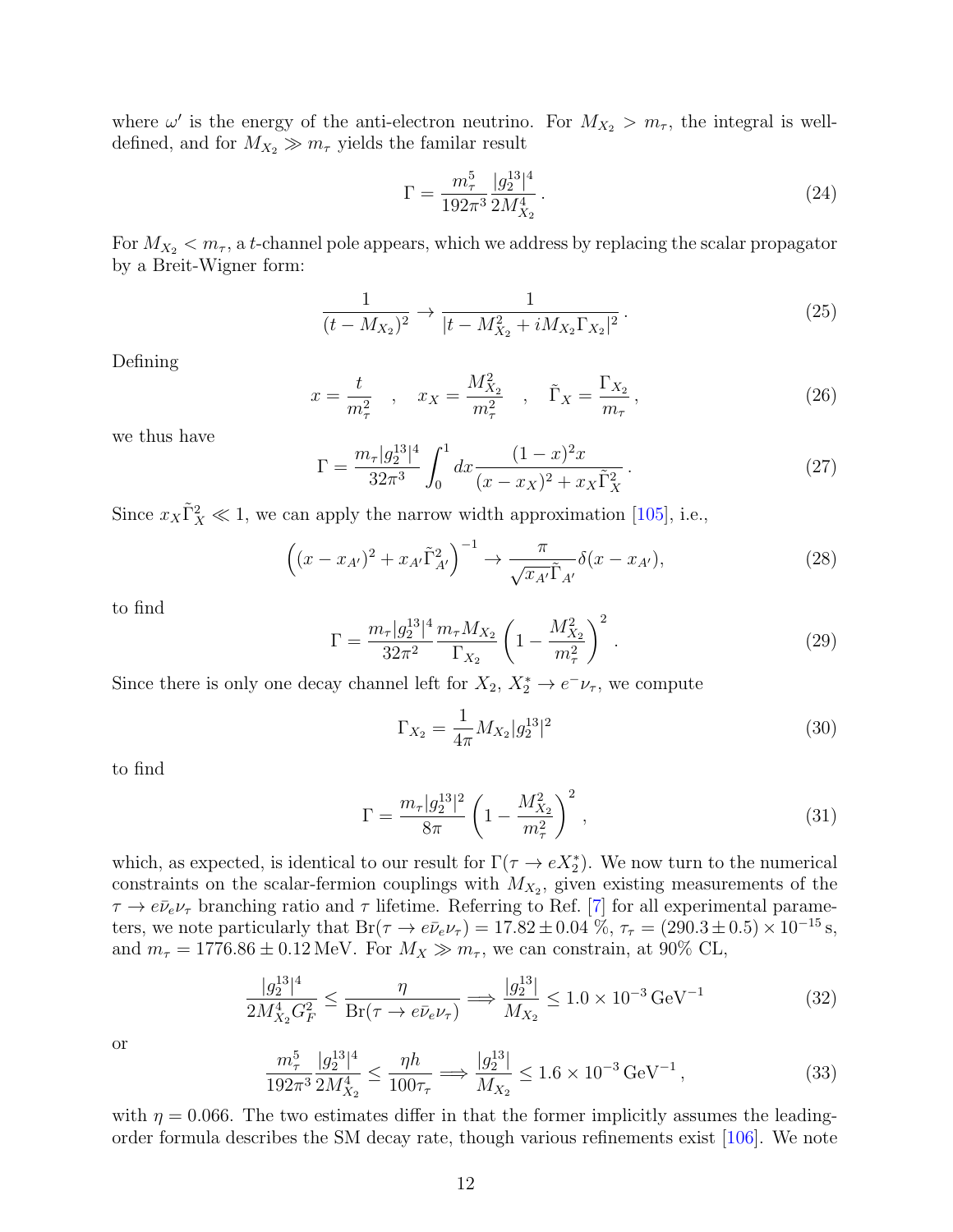that the numerical limit reported by Ref. [\[72\]](#page-23-1) in this case is significantly more severe than what we report. In what follows we use our second method to determine the exclusion limit. For  $M_{X_2} > m_\tau$  we replace the left-hand side (LHS) of Eq. [\(33\)](#page-11-0) with Eq. [\(23\)](#page-10-0). For  $M_{X_2} < m_\tau$ we replace the LHS of Eq.  $(33)$  with Eq.  $(31)$ . We report the 90% CL exclusion we have found in Fig. [3,](#page-10-1) recalling that  $(\delta a_e)_{X_2} < 0$  only if  $M_{X_2} > m_e$ . Thus we see that in this case the existing empirical data rules out  $X_2$  as a solution to the  $a_e$  anomaly, at least in a minimal scalar model. More generally, we note that Eq.  $(31)$  can be written [\[105\]](#page-24-12)

$$
\Gamma = \frac{m_{\tau} |g_2^{13}|^4}{8\pi} \left(1 - \frac{M_{X_2}^2}{m_{\tau}^2}\right)^2 \text{Br}(X_2^* \to e^- \nu_{\tau})
$$
(34)

and that decreasing  $Br(X_2^* \to e^- \nu_\tau)$  from unity weakens the constraint on  $|g_2^{13}|/M_{X_2}$  in the  $M_{X_2} < m_\tau$  region.

Finally, we turn to the constraints that appear because our scalars couple to the gauge bosons of the SM. The doubly-charged scalars that we consider are constrained just as the doubly charged Higgs bosons  $H_{L,R}^{\pm\pm}$  [\[65,](#page-22-9) [107–](#page-24-14)[109\]](#page-25-0) in generalized left-right symmetric models [\[110\]](#page-25-1) are. In what follows, the constraints on  $H_R^{\pm\pm}$  $R^{\pm\pm}$   $(H_L^{\pm\pm}$  $L^{\pm\pm}$ ) are identical to those on  $X_1(X_3)$ . We note that the same-sign dilepton limits from searches for  $pp [q\bar{q}] \to H_{L,R}^{\pm\pm} H_{L,R}^{\mp\mp} \to$  $\ell^{\pm} \ell^{\pm} \ell^{\mp} \ell^{\mp}$  from the LHC at  $\sqrt{s} = 13 \text{ TeV}$  with  $\ell \in e, \mu$  yield  $M_{H_L^{++}} > 768 \text{ GeV}$  at 95% CL and  $\ell^{\pm} \ell^{\pm} \ell^{\mp} \ell^{\mp}$  from the LHC at  $\sqrt{s} = 13 \text{ TeV}$  with  $\ell \in e, \mu$  yield  $M_{H_L^{++}} > 768 \text{ GeV}$  a  $M_{H_R^{++}} > 658 \,\text{GeV}$  at 95% CL for  $Br(H_{L,R}^{++} \to e^+e^+) = 1$  [\[111,](#page-25-2) [112\]](#page-25-3), where the experiments are most sensitive to doubly-charged scalars with masses in excess of  $200 \,\text{GeV}$  — e.g., the same-sign dilepton invariant mass is required to be in excess of 200 GeV in the study of the  $e^{\pm}e^{\pm}e^{\mp}e^{\mp}$  final state [\[111\]](#page-25-2). Thus to constrain lighter mass scalars we must look further. Extensive searches for charged scalars have been made at LEP [\[113\]](#page-25-4). Such measurements can probe doubly charged scalars over a very wide mass range, both indirectly, through tchannel exchange of  $H^{\pm\pm}$  in Bhabha scattering scattering [\[90,](#page-24-0) [99,](#page-24-6) [114\]](#page-25-5), and directly, through associated production,  $e^+e^- \to e^{\pm}e^{\pm}H^{\mp\mp}$  [\[114\]](#page-25-5). The latter process tends to be more sensitive to the size of the Higgs coupling to electrons  $h_{ee}$  (our  $g_1^{11}$  or  $g_3^{11}$ ), but the former is sensitive to a much broader range of masses. In these experiments no evidence for the existence of  $H^{\pm\pm}$ has been found, with an upper limit of  $h_{ee} < 0.071$  at 95% CL inferred for  $M_{H^{\pm\pm}} < 160 \,\text{GeV}$ coming from their direct search, though the region with  $M_{H^{\pm\pm}}$  < 98.5 GeV had been assumed to be excluded by studies of pair production. In particular, the direct search did not search for doubly charged scalars less than 80 GeV in mass [\[114\]](#page-25-5). Turning to the pair production studies, through  $e^+e^-$  scattering in s-channel [\[115\]](#page-25-6), a mass limit of 98.5 GeV at 95% CL has indeed been set, but a lower mass limit of  $45 \,\text{GeV}$  is assumed from  $Z^0$  decay studies [\[115\]](#page-25-6). We note that doubly charged scalars have been studied in  $Z^0$  decay,  $Z^0 \to H^{++}H^{--}$  [\[116\]](#page-25-7). The experiment is unable to constrain scalars with masses of less than a few GeV directly, and constraints on the mass of  $H^{\pm\pm}$  are found by appealing to measurements of the  $Z^0$  line shape. That is, they determine that the difference between the  $Z<sup>0</sup>$  width measurement and its SM prediction to be less than 40 MeV at 95% CL, so that a bound on the doubly charged scalar mass is set by requiring that the  $Z^0 \to H^{++}H^{--}$  partial width to be no larger than 40 MeV [\[116\]](#page-25-7). In this way they finally determine the mass exclusion limits of less than 25.5 GeV for weak-isospin singlets (our  $X_1$ ) and of less than 30.4 GeV for weak-isospin triplets (our  $X_3$ ) at 95% CL [\[116\]](#page-25-7) using [\[110\]](#page-25-1)

<span id="page-12-0"></span>
$$
\Gamma(Z^0 \to H^{++} H^{--}) = \frac{G_F M_Z^3}{6\pi\sqrt{2}} \left(I_3^L - Q\sin^2\theta_W\right)^2 \left(1 - \frac{4M_H^2}{M_Z^2}\right)^{3/2},\tag{35}
$$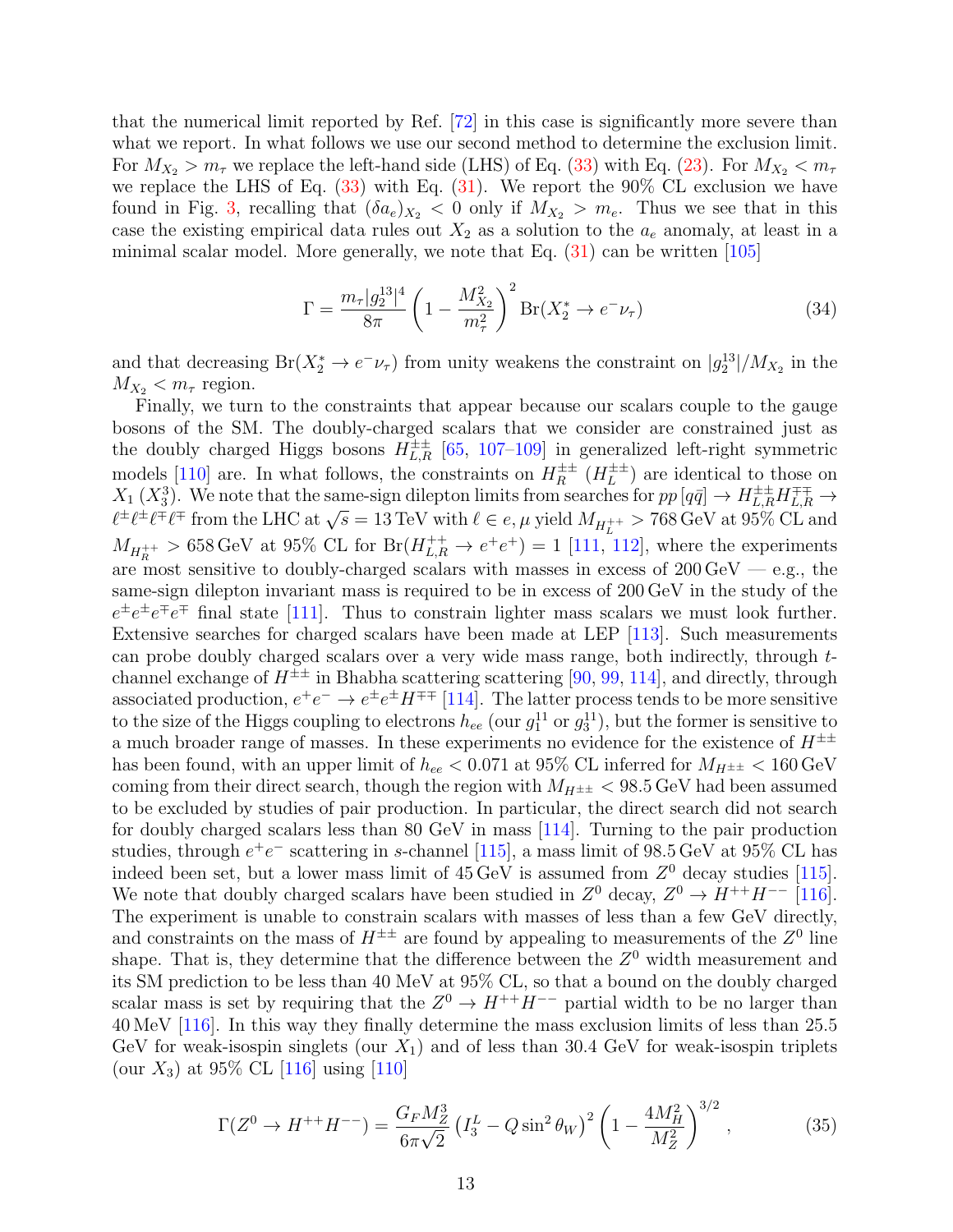where  $M_H$ ,  $Q$ ,  $I_3^L$  are the mass, charge, and the third component of weak isospin of the  $H^{\pm\pm}$ . For the right-handed singlet we set  $I_3^L = 0$ . We can easily mitigate this constraint, however, through an addition to our model, as we detail below. There is also a pair production constraint extracted from  $e^+e^- \rightarrow e^+e^-l^+\ell^-$  data measured by the CELLO collaboration at PETRA to realize tests of QED [\[117\]](#page-25-8), which Swartz has analyzed to determine a limit of 21.5 GeV at 90% CL on the mass of the doubly-charged scalar if  $Br(H^{\pm \pm} \rightarrow e^{\pm}e^{\pm}) = 1$  [\[99\]](#page-24-6). The decay width of the doubly charged scalar is given by [\[99\]](#page-24-6)

$$
\Gamma_{\ell\ell} = \frac{h_{\ell\ell}^2}{8\pi} M_H \left( 1 - 2 \frac{m_\ell^2}{M_H^2} \right) \left( 1 - 4 \frac{m_\ell^2}{M_H^2} \right)^{1/2},\tag{36}
$$

and Ref. [\[99\]](#page-24-6) notes that the doubly charged scalar can be short-lived unless  $h_{\ell\ell} < 10^{-9}$ . However, this observation does not bear out for lighter mass scalars. In the empirical study of  $e^+e^- \rightarrow e^+e^-l^+\ell^-$  by Le Diberder [\[117\]](#page-25-8), three out of the four final state leptons were detected under the requirement of a "good vertex" (as per Eq. (A-1.3) of Ref. [\[117\]](#page-25-8)) in order to control backgrounds. As a result a produced doubly charged scalar with a decay length in excess of 0.4 cm would not have been detected by the experiment. We find that this requirement removes light, weakly coupled scalars from the aforementioned constraint. Namely, requiring that the decay length in the laboratory frame satisfies

$$
\left(\frac{\sqrt{s}}{2M_H}\sqrt{1-\frac{4M_H^2}{s}}\right)\frac{\hbar c}{\Gamma_{\ell\ell}} < 0.4 \,\text{cm}\,,\tag{37}
$$

we see that for  $\sqrt{s}$  of 40 GeV<sup>[3](#page-13-0)</sup>, e.g., if  $M_H = 1$  GeV then couplings with  $h_{ee} > 5.0 \cdot 10^{-6}$ are excluded, whereas if  $M_H = 100 \text{ MeV}$  (10 MeV) then the exclusion limit changes to  $h_{ee}$  $5.0 \cdot 10^{-5} (5.0 \cdot 10^{-4})$ . Thus we observe that our possible  $(g-2)_e$  solutions are not constrained by the PETRA data. From our discussion we observe that the only significant constraint on the mass of the light scalar comes from the measured width of the  $Z<sup>0</sup>$  gauge boson.

Further constraints come from the indirect process, Bhabha scattering. In this case, if  $M_H^2 \ll s$  [\[99\]](#page-24-6), the indirect process becomes insensitive to the mass of the scalar, much as we have seen in the case of Møller scattering, constraining only the  $h_{ee}$  coupling constant in this limit. We note the limit of  $h_{ee} < 0.14$  at 95% CL from  $e^+e^- \to e^+e^-$  collision data at CM energies of  $\sqrt{s} = 183 - 209 \,\text{GeV}$  collected by the OPAL detector [\[114\]](#page-25-5). Moreover, at OM energies of  $\sqrt{s} = 185 - 209 \,\text{GeV}$  conected by the OFAL detector [114]. Moreover,<br> $e^+e^- \rightarrow e^+e^-$  cross section measurements at CM energies of  $\sqrt{s} \sim 130 - 207 \,\text{GeV}$  at LEP by the DELPHI collaboration yield a limit of  $h_{ee} < 0.088$  at 95% CL, determined from their limit on a new contact interaction of the form in Eq. [\(20\)](#page-8-3), with  $M_i \equiv \Lambda^- = 6.8 \text{ TeV}$  for LL and RR from Table 30 for a coupling of strength  $g = \sqrt{4\pi}$  [\[90\]](#page-24-0). This last limit is reported in Fig. [2.](#page-7-1)

Finally, since our scalars can carry electric charge, we evaluate the indirect constraints on them that follow from the direct measurement of the running of  $\alpha(s)$ ,  $|\alpha(s)/\alpha(0)|^2$ , where  $\alpha \equiv \alpha(0)$ . This can be determined from the measured differential cross section for  $e^+e^- \rightarrow \mu^+\mu^-\gamma$ , for which the most precise results are in the time-like region below 1 GeV  $[118]$  — there the presence of hadronic contributions is established at more than  $5\sigma$ . We evaluate  $\alpha(s) = \alpha/(1 - \Delta \alpha(s))$  [\[119\]](#page-25-10), where the leading contribution to the vacuum

<span id="page-13-0"></span><sup>3</sup> The experiment employed beam energies from 17.5 to 23 GeV [\[99\]](#page-24-6).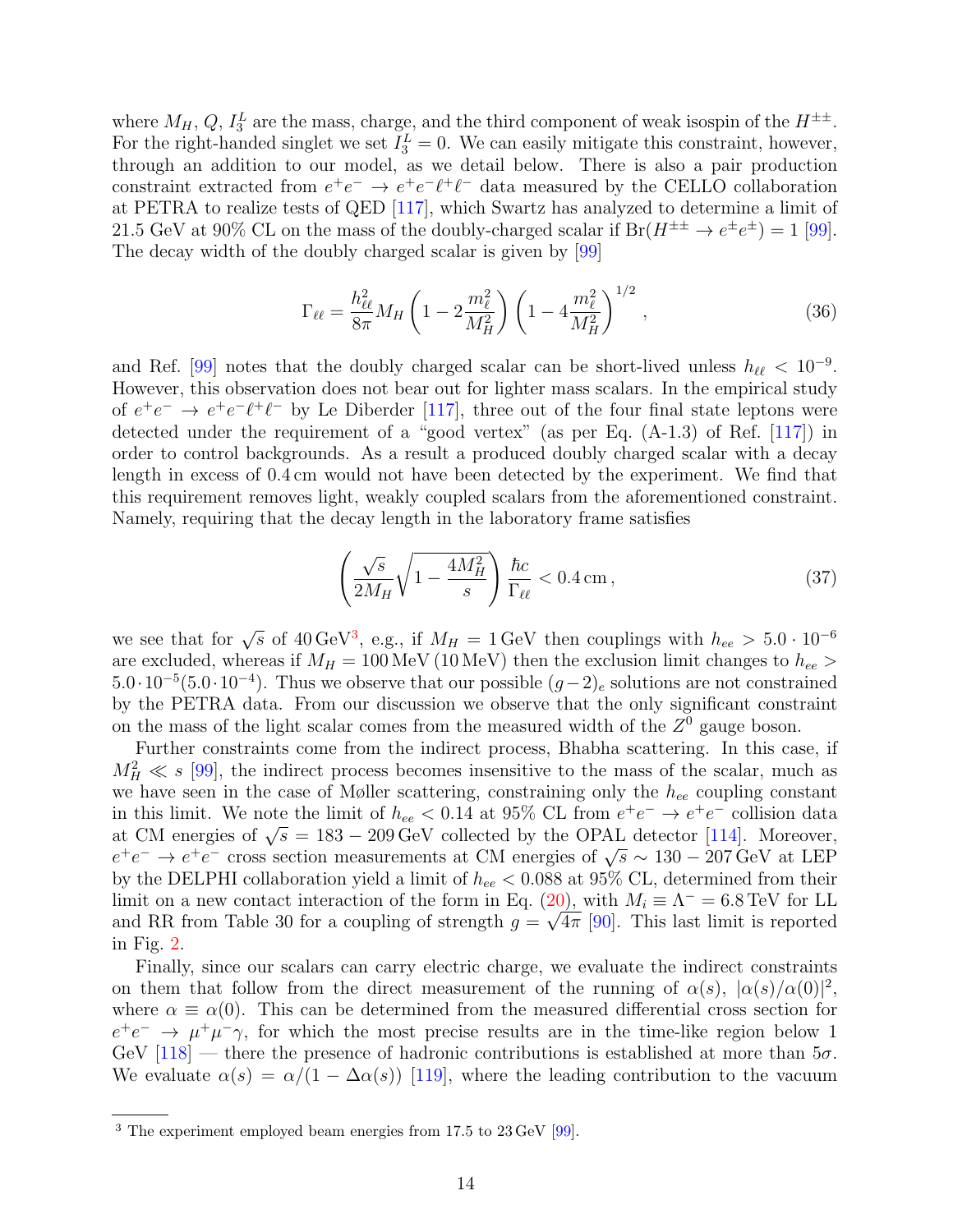polarizaton  $\Delta \alpha$  can be readily calculated in scalar QED to yield [\[9\]](#page-19-8)

$$
\text{Re}\Delta\alpha_{X_2}(s) = -\frac{\alpha}{2\pi} \int_0^1 dx \, x(2x - 1) \log \left| \frac{M_{X_2}^2}{M_{X_2}^2 - sx(1 - x)} \right|,
$$
\n
$$
= \frac{\alpha}{12\pi} \left[ \log \left( \frac{s}{M_{X_2}^2} \right) - \frac{8}{3} \right] \quad \text{for } s \gg 4M_{X_2}^2 ; \tag{38}
$$

$$
\text{Im}\Delta\alpha_{x_2}(s) = -i\frac{\alpha}{12}\left(1 - \frac{4M_{X_2}^2}{s}\right)^{3/2}\Theta(s - 4M_{X_2}^2). \tag{39}
$$

We note that  $\Delta \alpha_{x_2}(s)$  is 4 times smaller, and  $\text{Re}\Delta \alpha_{x_2}(s)$  runs more slowly, than that for a fermion in QED. The contribution of  $X_2$  for  $M_{X_2} \leq m_e$  to  $|\alpha(s)/\alpha(0)|^2$  deviates from unity by less than 0.5% over the s-range of the experiment,  $0.6 < \sqrt{s} < 0.975 \,\text{GeV}$ , with an inappreciable s dependence. Since the individual measurements have a statistical error of  $\leq 1\%$  and an overall systematic error of  $1\%$  [\[118\]](#page-25-9), the existence of the  $X_2$  scalar is not constrained. However, the contributions from  $X_1$  and  $X_3$  include doubly charged scalars, and we have  $\Delta \alpha_{X_1}(s) = 4\Delta \alpha_{X_2}(s)$  and  $\Delta \alpha_{X_3}(s) = 5\Delta \alpha_{X_2}(s)$ . Although the contributions to  $\alpha(s)$  from  $X_1$  and  $X_3$  also have negligibly small slope in the s-range of interest, they can each generate an appreciable offset from zero. We suppose that the existence of these scalars is limited by the size of the overall systematic error, or offset, in the measurement of  $|\alpha(s)/\alpha(0)|^2$ . Noting the measured data points and their errors in Table 2 of Ref. [\[118\]](#page-25-9), we require that the overall shift in the theory contribution with a new scalar be less than we require that the overall shift in the theory contribution with a new scalar be less than 0.011 for  $\sqrt{s}$  < 0.783 GeV, the region for which the hadronic contribution is completely captured by the included  $2\pi$  intermediate state. Thus we estimate  $M_{X_1} > 8.4 \,\text{MeV}$  and  $M_{X_3} > 19$  MeV. We regard these limits as guidelines rather than exclusions because the new scalars generate contributions that do not impact the measured s dependence, but, rather, only its overall normalization. Nevertheless, this analysis suggests that  $X_1$  is a more likely solution to the  $(g-2)_e$  anomaly.

We have found severe constraints on the allowed doubly-charged scalar mass from its couplings to the  $Z^0$  and to the photon, notably through the running of  $\alpha$ . We note that the  $Z<sup>0</sup>$  constraint, in particular, can be readily mitigated through the introduction of a higher dimension operator that acts to neutralize the couplings of the doubly charged scalars to SM gauge bosons. That is, we can add an operator of form

$$
- g_{\Phi} \frac{|\Phi|^2 |D_{\mu} X_i|^2}{\Lambda_{\Phi}^2}, \qquad (40)
$$

where the scalar  $\Phi$  is an electroweak singlet with zero L and zero electric charge. We let Φ gain a vacuum expectation value  $v_{\Phi}$  below the scale  $\Lambda_{\Phi}$ , where  $v_{\Phi} \sim \Lambda_{\Phi}$  exceeds the electroweak scale, the coefficient  $-g_{\Phi}v_{\Phi}^2/\Lambda_{\Phi}^2$ , with  $g_{\Phi} > 0$ , acts to neutralize the leptonnumber-carrying scalars'  $SU(2)_L$  and electric charges. Turning to Eq. [\(35\)](#page-12-0) and considering the limit on  $X_1$ , under which, e.g., the factor  $(1 - 4M_H^2/M_Z^2)^{3/2}$  evaluates to 0.58, we see that by weakening the effective  $SU(2)$  coupling of the  $X_1$  by about 20% we would be able to remove this constraint completely. This seems plausibly attainable, and we note that such a change makes only a trivially small impact on the  $\Delta a_e$  solutions we show in Fig. [2](#page-7-1) because the contributions of the charged scalars themselves to  $a_e$  are numerically quite small. Thus we have not included this effect in Fig. [2.](#page-7-1)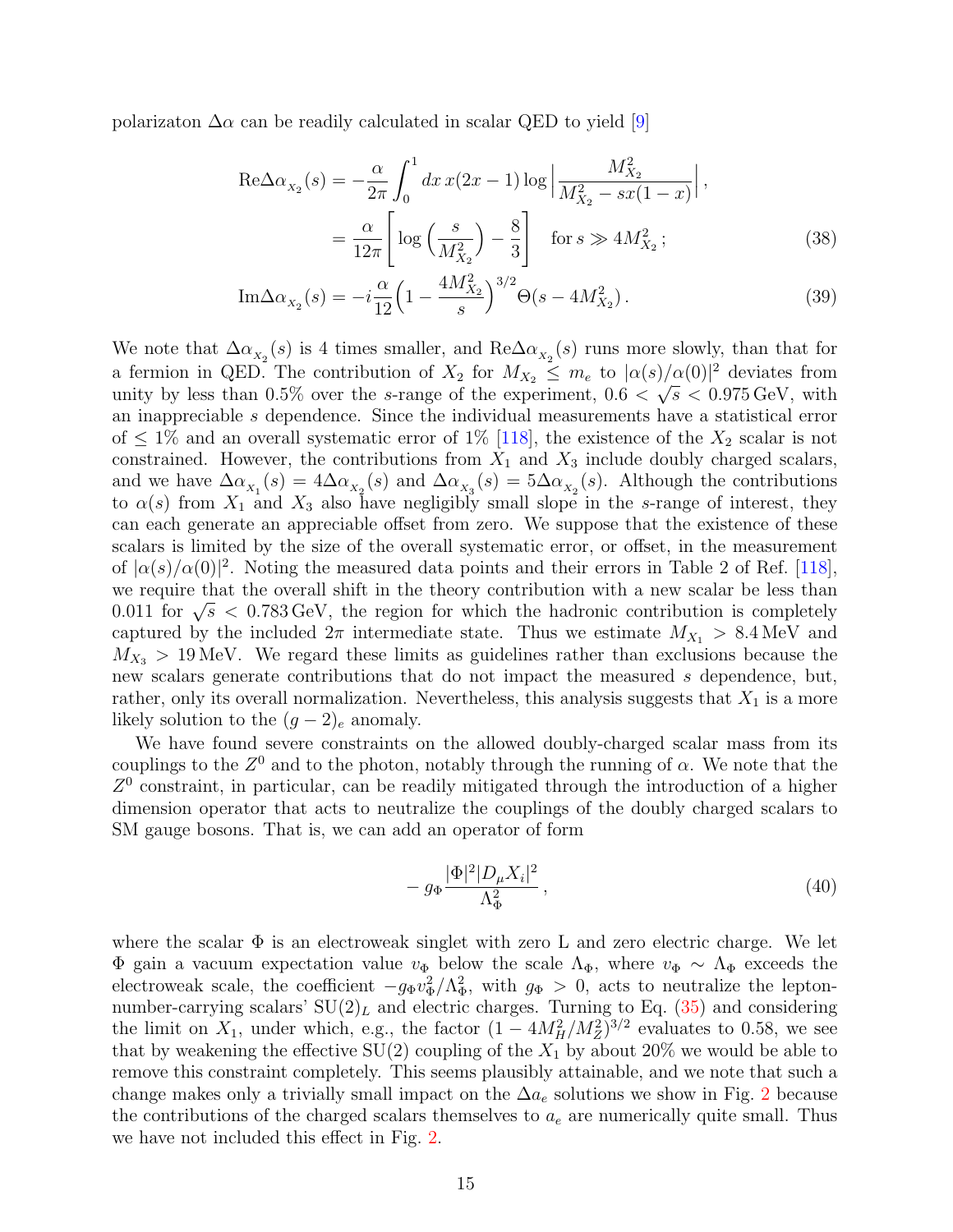#### <span id="page-15-0"></span>VI. SUMMARY

In this paper we have shown that the light scalars with lepton number that appear in minimal scalar models of new physics can generate solutions to the  $\Delta a_e$  anomaly, in that they act to reduce the size of  $|a_e|$ . Although our solutions determine only the ratio of the scalar-fermion coupling to mass, we have particularly focussed on new particles with masses in excess of the electron mass and less than 8 GeV, as this mass region, at first glance, should evade both astrophysical cooling constraints and collider bounds. We should note, however, that since the scalars that couple to electrons also carry electric charge, lighter mass candidates could also prove phenomenologically viable, because such particles may be unable to escape an astrophysical environment and contribute to its cooling. We have proposed three possible solutions to the  $\Delta a_e$  anomaly, but we have found that only the two solutions with doubly charged scalars are viable, because the existing  $\tau$  decay data preclude the singly-charged scalar  $X_2$  as a possible solution, at least in a minimal scalar model. As for the doubly-charged scalars, the constraints from parity-violating Møller scattering permit a solution to the  $\Delta a_e$  anomaly, with the upcoming MOLLER experiment poised to discover a conflict with the SM or to constrain our proposed solutions yet further. We have also carefully studied existing collider constraints on doubly charged scalars, and we have noted that the only pertinent constraint on the solutions we consider comes from studies of the  $Z<sup>0</sup>$  line width. We can readily weaken this constraint as needed through the addition of a higher dimension operator that acts to neutralize the SU(2) and electric charges of the doubly charged scalar boson, and this addition leaves the parameters of our proposed  $\Delta a_e$ solutions essentially unchanged.

We have noted, moreover, that the  $\Delta a_e$  determination also constrains broad swatches of the scalar-fermion coupling and mass parameter space, as parameters which would give too large a value of  $|a_e|$  should be excluded. There are plans to make substantially improved measurements of both the electron and the positron anomalous magnetic moments [\[17\]](#page-20-4), to better existing measurements by a factor of 10 and 150 [\[120\]](#page-25-11), respectively. Although this comparison is meant as a CPT test, it can also help affirm our new physics solution to the  $\Delta a_e$  anomaly, as the two new measurements could well agree with each other, up to the expected difference in overall sign, but yet disagree with the SM using  $\alpha$  determined through atom interferometry. The scalar solutions we have found can also help engender baryon and lepton number violation in low-energy scattering experiments, and we keenly await these studies.

Acknowledgments. We acknowledge partial support from the Department of Energy Office of Nuclear Physics under contract DE-FG02-96ER40989. We thank Mark Pitt for alerting us to the importance of parity-violating electron scattering in this context. We also thank Yu-Sheng Liu for his generous assistance with the exclusion plots, and Heather Logan and Daniel Stolarski for prompting us to investigate the constraints from the running of  $\alpha$ carefully. We thank Brian Batell, Bhupal Dev, and Tao Han for key input regarding the constraints from LEP on our model, and we thank Jeffrey Berryman and Yue Zhang for helpful discussions as well.

#### APPENDIX

Herewith we detail our  $a_\ell$  computation for scalars that carry lepton number. The nature of the scalar-fermion interactions in this case, Eq. [\(5\)](#page-4-2), allows for multiple ways in which the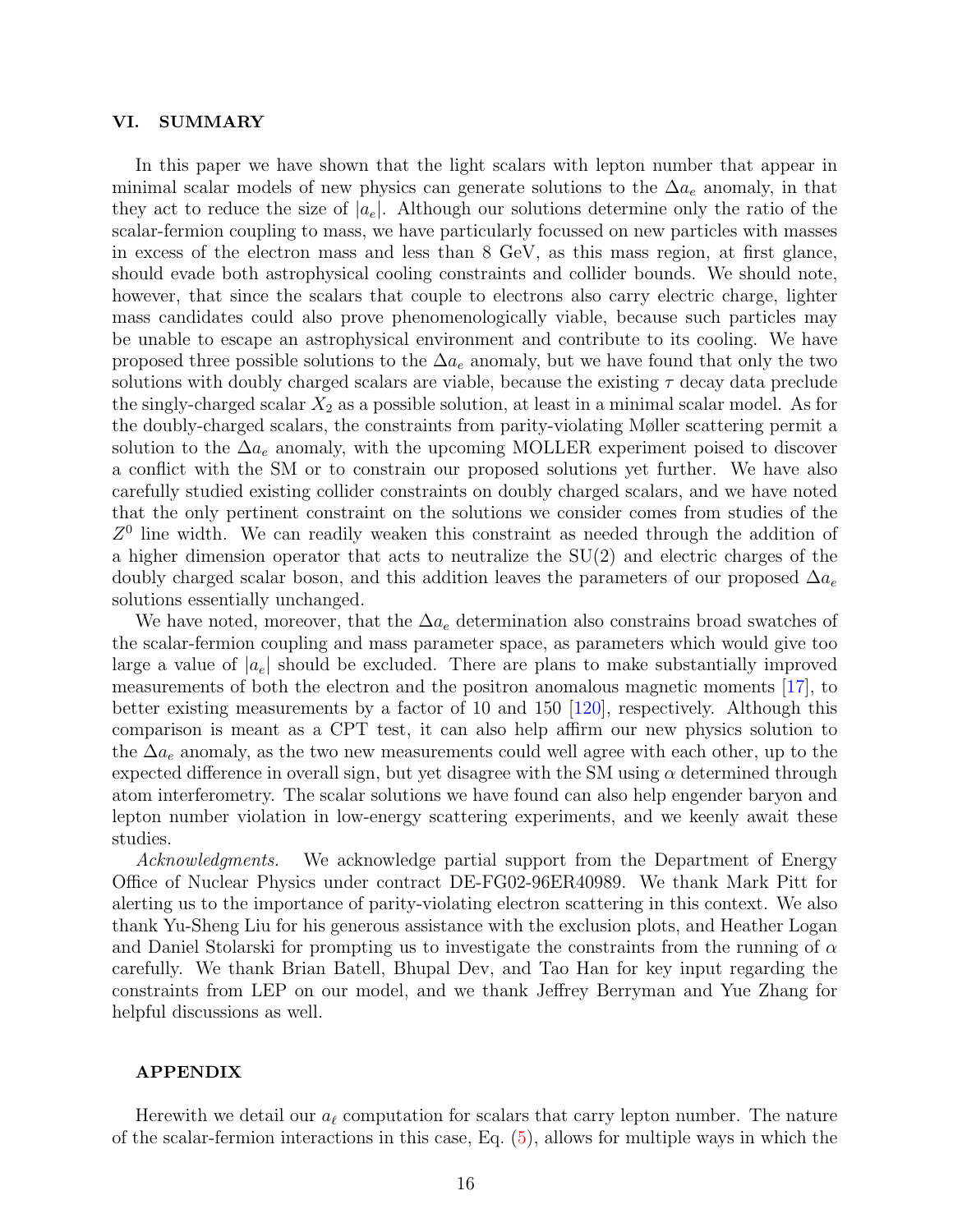fermion fields can contract, so that it is more efficient to evaluate the time-ordered products of fields directly, rather than to develop Feynman rules for this case.

We have defined  $\psi^c$  as  $\psi^c \equiv C(\bar{\psi})^\top$ , noting the charge conjugation matrix C obeys

$$
C^{\top} = C^{\dagger} = C^{-1} = -C, \tag{A.1}
$$

as well as

$$
C(\gamma^{\mu})^{\top} = -\gamma^{\mu}C, \quad C(\sigma^{\mu\nu})^{\top} = -\sigma^{\mu\nu}C.
$$
 (A.2)

We first summarize the plane-wave expansions of a Dirac field  $\psi(x)$ , its charge conjugate  $\psi^c(x)$ , and their Dirac adjoints, where we refer to Ref. [\[9\]](#page-19-8) for all details:

$$
\psi(x) = \int \frac{d^3 \mathbf{p}}{(2\pi)^3} \frac{1}{\sqrt{2E}} \sum_s \left( a^s_{\mathbf{p}} u(s, p) e^{-ip \cdot x} + b^s_{\mathbf{p}} v(s, p) e^{ip \cdot x} \right), \tag{A.3}
$$

$$
\bar{\psi}(x) = \int \frac{d^3 \mathbf{p}}{(2\pi)^3} \frac{1}{\sqrt{2E}} \sum_s \left( a_{\mathbf{p}}^{s\dagger} \bar{u}(s, p) e^{ip \cdot x} + b_{\mathbf{p}}^s \bar{v}(s, p) e^{-ip \cdot x} \right), \tag{A.4}
$$

$$
\psi^{c}(x) = \int \frac{d^{3}p}{(2\pi)^{3}} \frac{1}{\sqrt{2E}} \sum_{s} \left( a_{p}^{s\dagger} u^{c}(s, p) e^{ip\cdot x} + b_{p}^{s} v^{c}(s, p) e^{-ip\cdot x} \right), \tag{A.5}
$$

$$
\overline{\psi^c}(x) = \int \frac{d^3 \mathbf{p}}{(2\pi)^3} \frac{1}{\sqrt{2E}} \sum_s \left( a^s_{\mathbf{p}} \overline{u^c}(s, p) e^{-ip \cdot x} + b^{s\dagger}_{\mathbf{p}} \overline{v^c}(s, p) e^{ip \cdot x} \right). \tag{A.6}
$$

We note  $u^c$  and  $v^c$  are defined in the manner of  $\psi^c$ , and the creation and annihilation operators obey the anticommutation relations

$$
\{a_p^r, a_q^{s\dagger}\} = \{b_p^r, b_q^{s\dagger}\} = (2\pi)^3 \delta^3(\mathbf{p} - \mathbf{q}) \delta^{rs} \,. \tag{A.7}
$$

We now summarize all the Wick contractions that can appear. The contractions between  $\psi(x), \,\overline{\psi}(x), \psi^c(x),$  and  $\overline{\psi^c}(x)$  and an incoming or outgoing fermion of mass m are

$$
\overline{\psi_a(x)|\mathbf{p},s}\rangle = u_a(s,p)e^{-ip\cdot x}|0\rangle \quad \langle \mathbf{p},s|\overline{\psi}_a(x) = \langle 0|\overline{u}_a(s,p)e^{ip\cdot x},\tag{A.8}
$$

$$
\overline{\psi_a^c}(x)|\mathbf{p},s\rangle = \overline{u_a^c}(s,p)e^{-ip\cdot x}|0\rangle \quad \langle \mathbf{p},s|\psi_a^c(x) = \langle 0|u_a^c(s,p)e^{ip\cdot x},\tag{A.9}
$$

where  $|\mathbf{p}, s\rangle = \sqrt{2E_p}a_p^{s\dagger}|0\rangle$  and  $\langle \mathbf{p}, s|$  denote an incoming and an outgoing fermion with momentum  $p$  and spin s, respectively, whereas the contractions to an incoming or outgoing antifermion are

$$
\overline{\overline{\psi}_a(x) \vert \mathbf{k}, r} = \overline{v}_a(r, k) e^{-ik \cdot x} \vert 0 \rangle \quad \langle \mathbf{k}, r \vert \overline{\psi}_a(x) = \langle 0 \vert v_a(r, p) e^{ik \cdot x} \,, \tag{A.10}
$$

$$
\psi_a^c(x)|\mathbf{k},r\rangle = v_a^c(r,k)e^{-ik\cdot x}|0\rangle \quad \langle \mathbf{k},r|\overline{\psi_a^c}(x) = \langle 0|\overline{v_a^c}(r,k)e^{ik\cdot x},\tag{A.11}
$$

where, similarly,  $|\mathbf{k}, r\rangle$  ( $\langle \mathbf{k}, r|$ ) denote an incoming (outgoing) anti-fermion with momentum **k** and spin r. The spinor index a runs from 1 to 4. Different contractions of the internal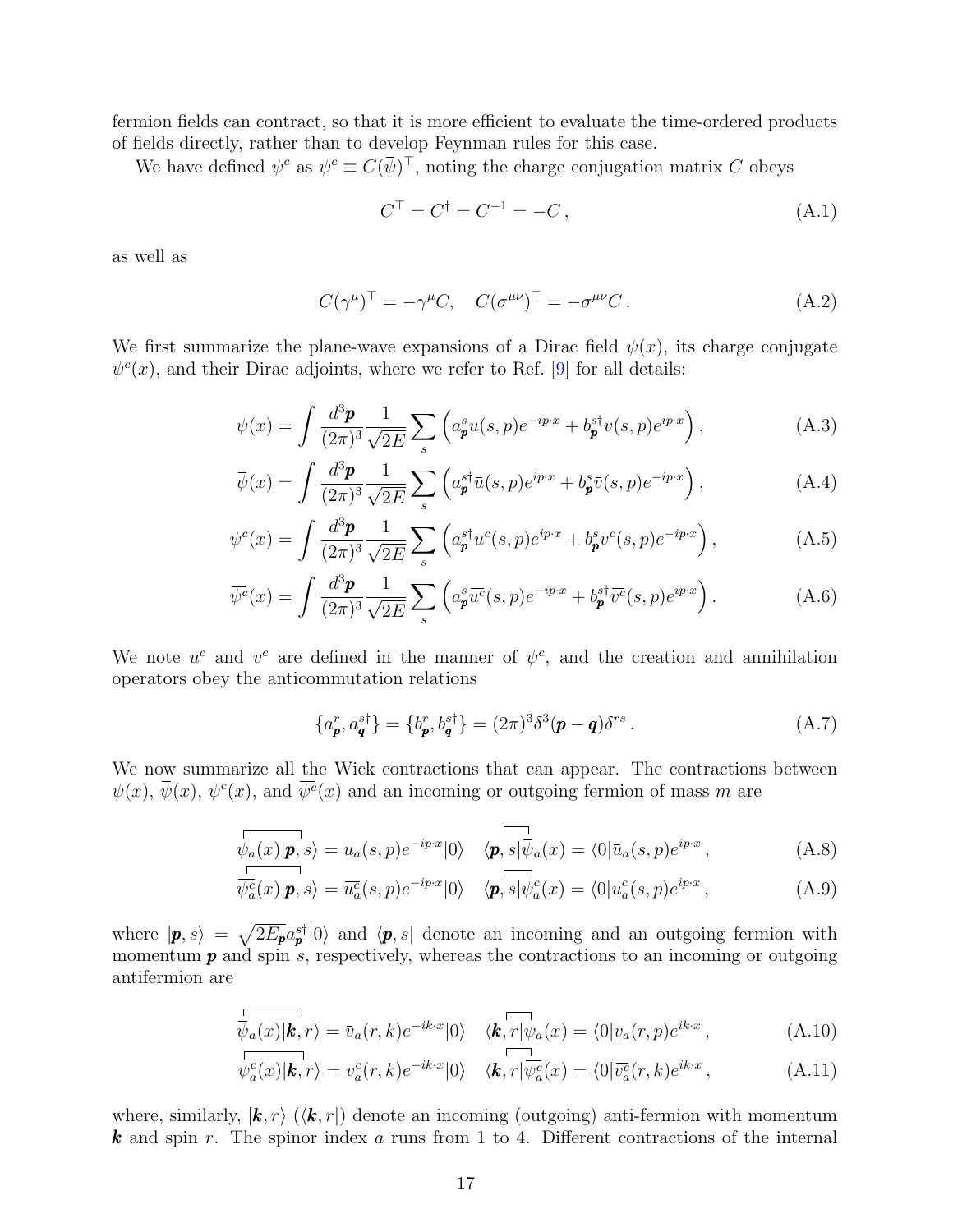fermion and antifermion fields can appear. That is,

$$
\overline{\psi_a(x)}\overline{\psi_b}(y) = \int \frac{d^4p}{(2\pi)^4} \frac{i(p+m)_{ab}}{p^2 - m^2 + i\epsilon} e^{-ip\cdot(x-y)},
$$
\n(A.12)

$$
\overline{\psi_a(x)}\psi_b^c(y) = \int \frac{d^4p}{(2\pi)^4} \frac{i[(\psi + m)C^\top]_{ab}}{p^2 - m^2 + i\epsilon} e^{-ip \cdot (x - y)},\tag{A.13}
$$

$$
\frac{1}{\psi_a^c(x)}\overline{\psi}_b(y) = \int \frac{d^4p}{(2\pi)^4} \frac{i[C^\top(\rlap/v + m)]_{ab}}{p^2 - m^2 + i\epsilon} e^{-ip \cdot (x-y)},\tag{A.14}
$$

$$
\overline{\psi_a^c(x)}\psi_b^c(y) = \int \frac{d^4p}{(2\pi)^4} \frac{i[C^\top(\not p + m)C^\top]_{ab}}{p^2 - m^2 + i\epsilon} e^{-ip \cdot (x-y)}, \tag{A.15}
$$

where a and b are spinor indices.

We now can compute the one-loop amplitude associated with the lepton anomalous magnetic dipole moment  $a_{\ell}$ . As shown in Fig. [1,](#page-5-0) a photon can be attached to either a charged fermion line or a charged scalar line, and interactions from quantum electrodynamics (QED) and scalar QED are needed:

$$
\mathcal{H}_1 \supset -Qe\bar{\psi}\gamma^{\mu}\psi A_{\mu},\tag{A.16}
$$

$$
\mathcal{H}_2 \supset -iQe[(\partial^{\mu}X)X^* - X(\partial^{\mu}X^*)]A_{\mu}, \qquad (A.17)
$$

where  $Q = -1$  for the electron. Noting Eq. [\(5\)](#page-4-2), we make the replacements  $g_i^{11} \rightarrow g_i$  for  $i = 1, 3$  and  $e \to \psi$ . Here we consider the contributions from  $X_1$  and  $X_3^3$ . We address the contribution to  $a_\ell$  from  $X_2$ , as well as from  $X_3^2$ , later.

For the first case, the interaction is

$$
\mathcal{H} \supset -eQ\bar{\psi}\gamma^{\mu}\psi A_{\mu} + g_i X_i \overline{\psi^c} P_{\xi}\psi + g_i^* X_i^* \overline{\psi} P_{\xi'} \psi^c , \qquad (A.18)
$$

where  $P_{\xi} = (1 + \xi \gamma^5)/2$  is the chiral projection operator with  $\xi = \pm 1$  for R or L. Hermitian conjugation of the second term results in the third term, in which  $\xi' = -\xi$ . The one-loop contribution comes from the  $H^3$  term of the S-matrix:

$$
\langle \mathbf{p}'|T\Big(\frac{1}{3!}(-i)^3\int d^4x \; \mathcal{H}(x)\int d^4y \; \mathcal{H}(y)\int d^4z \; \mathcal{H}(z)\Big)|\mathbf{p}\,\mathbf{q}\rangle\,,\tag{A.19}
$$

where  $q$  represent the momenta of incoming photon, and  $p$  and  $p'$  denote the momenta of the incoming and outgoing leptons, respectively. Since there are 3! ways of arranging the interactions in  $H$  to generate the same matrix element we have

<span id="page-17-0"></span>
$$
\langle \mathbf{p}'|T\Big((-i)^3\int d^4x g_i X_i \overline{\psi^c} P_{\xi}\psi \int d^4y g_i^* X_i^* \overline{\psi} P_{\xi'}\psi^c \int d^4z (-eQ)\overline{\psi}\gamma^{\mu}\psi A_{\mu}\Big)|\mathbf{p}\,\mathbf{q}\rangle. \tag{A.20}
$$

There are four different ways of contracting the fields in Eq. [\(A.20\)](#page-17-0):

$$
\langle \mathbf{p'} | \int d^4x X_i \overline{\psi_a^c} (P_\xi)_{aa'} \psi_{a'} \int d^4y X_i^* \overline{\psi_b} (P_{\xi'})_{bb'} \psi_{b'}^c \int d^4z \overline{\psi_c} \gamma_{cd}^\mu \psi_d A_\mu | \mathbf{p} \mathbf{q} \rangle , \qquad (A.21)
$$

$$
\langle \mathbf{p'} | \int d^4x X_i \overline{\psi_a^c(P_\xi)_{aa'} \psi_{a'}} \int d^4y X_i^* \overline{\psi_b(P_{\xi'})_{bb'} \psi_{b'}^c} \int d^4z \overline{\psi_c \gamma_{cd}^{\mu} \psi_d A_{\mu} | \mathbf{p} | \mathbf{q}} \rangle , \qquad (A.22)
$$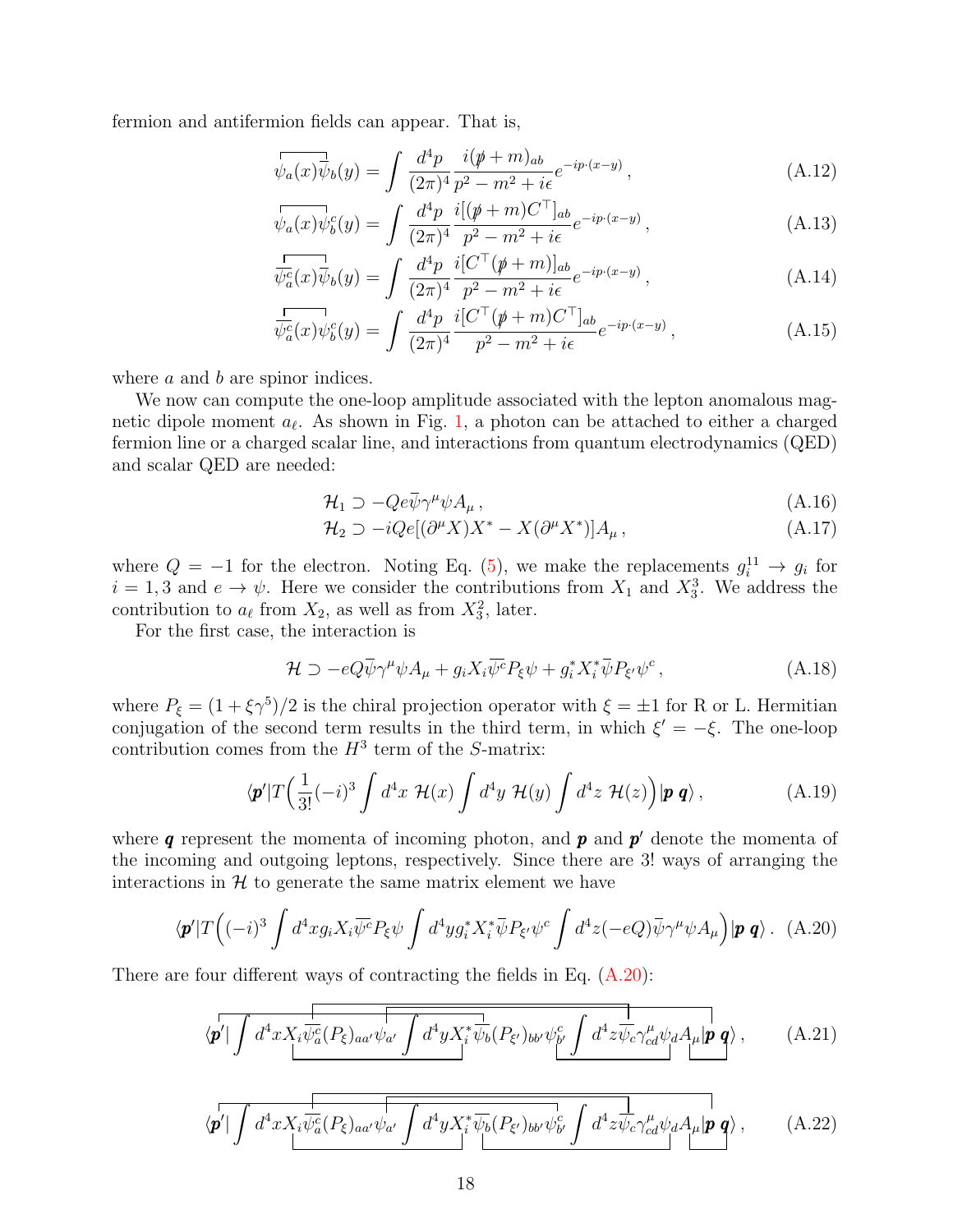$$
\langle \mathbf{p'} | \int d^4x X_i \overline{\psi_a^c(P_\xi)_{aa'}} \psi_{a'} \int d^4y X_i^* \overline{\psi_b(P_{\xi'})_{bb'} \psi_{b'}^c \int d^4z \overline{\psi_c} \gamma_{cd}^\mu \psi_d A_\mu | \mathbf{p} | \mathbf{q} \rangle}, \tag{A.23}
$$

$$
\langle \mathbf{p'} | \int d^4x X_i \overline{\psi_a^c(P_\xi)_{aa'} \psi_{a'}} \overline{\int d^4y X_i^* \overline{\psi_b(P_{\xi'})_{bb'} \psi_{b'}^c} \int d^4z \overline{\psi_c} \gamma_{cd}^\mu \psi_d A_\mu | \mathbf{p} \mathbf{q} \rangle}, \qquad (A.24)
$$

where we have factored out  $-(-i)^3 g_i g_i^* Q_e$  and have left the spinor indices explicit. After some manipulation we find each contribution is identical, so that after pulling out the factor  $(2\pi)^4 \delta^4(p+q-p')$ , the total matrix element is

<span id="page-18-1"></span>
$$
i\mathcal{M}^{\mu} = 4Qe|g_i|^2 \int \frac{d^4k}{(2\pi)^4} \frac{\bar{u}(p')P_{\xi'}(\not{k} - m_b)\gamma^{\mu}(\not{k}' - m_b)P_{\xi}u(p)}{(\xi^2 - m_b^2 + i\epsilon)(\xi'^2 - m_b^2 + i\epsilon)((k + p')^2 - M_{X_i}^2 + i\epsilon)},
$$
(A.25)

where  $k' = k + q$  and  $m_b$  and  $M_{X_i}$  are the masses of the charged lepton and scalar in the loop, respectively — the overall 4 comes from the different contractions we have noted. We find that Eq. [\(A.25\)](#page-18-1) contributes to  $a_{\ell_a}$  as

<span id="page-18-0"></span>
$$
\delta a_{\ell_a} = \frac{Q g_i g_i^*}{4\pi^2} \int_0^1 dz \frac{m_a^2 z (1-z)^2}{(z^2 - z) m_a^2 + z M_{X_i}^2 + (1-z) m_b^2},
$$
\n(A.26)

where  $m_a$  is the mass of external lepton a. Note that the final result is independent of  $\xi$ .

We now move to the second case. The interaction is

 $\langle$ 

$$
\mathcal{H} \supset -iQ'e[(\partial^{\mu}X_i)X_i^* - X_i(\partial^{\mu}X_i^*)]A_{\mu} + g_iX_i\overline{\psi}^c P_{\xi}\psi + g_i^*X_i^*\overline{\psi}P_{\xi'}\psi^c, \qquad (A.27)
$$

where the charged scalar has  $Q' = 2$ , if it couples to two electrons. Here, too, there are four different contractions, and they contribute identically to the one-loop amplitude. Since there is only one way to contract all the scalars, we show it separately from the four different fermion contractions:

$$
\langle \mathbf{p'} | \int d^4x \overline{\psi_a^c}(P_\xi)_{aa'} \psi_{a'} \int d^4y \overline{\psi_b}(P_{\xi'})_{bb'} \psi_{\mathbf{p'}}^c \int d^4z A_\mu |\mathbf{p} \mathbf{q} \rangle , \qquad (A.28)
$$

$$
\mathbf{p}'|\int d^4x \overline{\psi_a^c}(P_{\xi})_{aa'}\psi_{a'}\int d^4y \overline{\psi_b}(P_{\xi'})_{bb'}\psi_{b'}^c \int d^4z A_{\mu}|\mathbf{p}\mathbf{q}\rangle ,\qquad (A.29)
$$

$$
\langle \mathbf{p'} | \int d^4x \overline{\psi_a^c}(P_{\xi})_{aa'} \psi_{a'} \int d^4y \overline{\psi_b}(P_{\xi'})_{bb'} \psi_{b'}^c \int d^4z A_{\mu} | \mathbf{p} | \mathbf{q} \rangle , \qquad (A.30)
$$

$$
\langle \mathbf{p'} | \int d^4x \overline{\psi_a^c}(P_{\xi})_{aa'} \psi_{a'} \int d^4y \overline{\psi_b}(P_{\xi'})_{bb'} \psi_{b'}^c \int d^4z A_{\mu} | \mathbf{p} | \mathbf{q} \rangle , \qquad (A.31)
$$

with

$$
ig_i g_i^* Q' e \left[ \overbrace{X_i(x) X_i^*(y) (i \partial^\mu X_i(z)) X_i^*(z)} - \overbrace{X_i(x) X_i^*(y) X_i(z) (i \partial^\mu X_i^*(z))} \right].
$$
 (A.32)

After combining all of the contractions and dropping the factor  $(2\pi)^4 \delta^4(p+q-p')$ , we find the one-loop matrix element in the second case is

$$
i\mathcal{M}^{\mu} = -4g_i g_i^* Q' e \int \frac{d^4k}{(2\pi)^4} \frac{\bar{u}(p')P_{\xi'}(\cancel{k} + \cancel{p'} + m_b)u(p)(k + k')^{\mu}}{(k^2 - M_{X_i}^2)(k'^2 - M_{X_i}^2)((k + p')^2 - m_b^2)}, \tag{A.33}
$$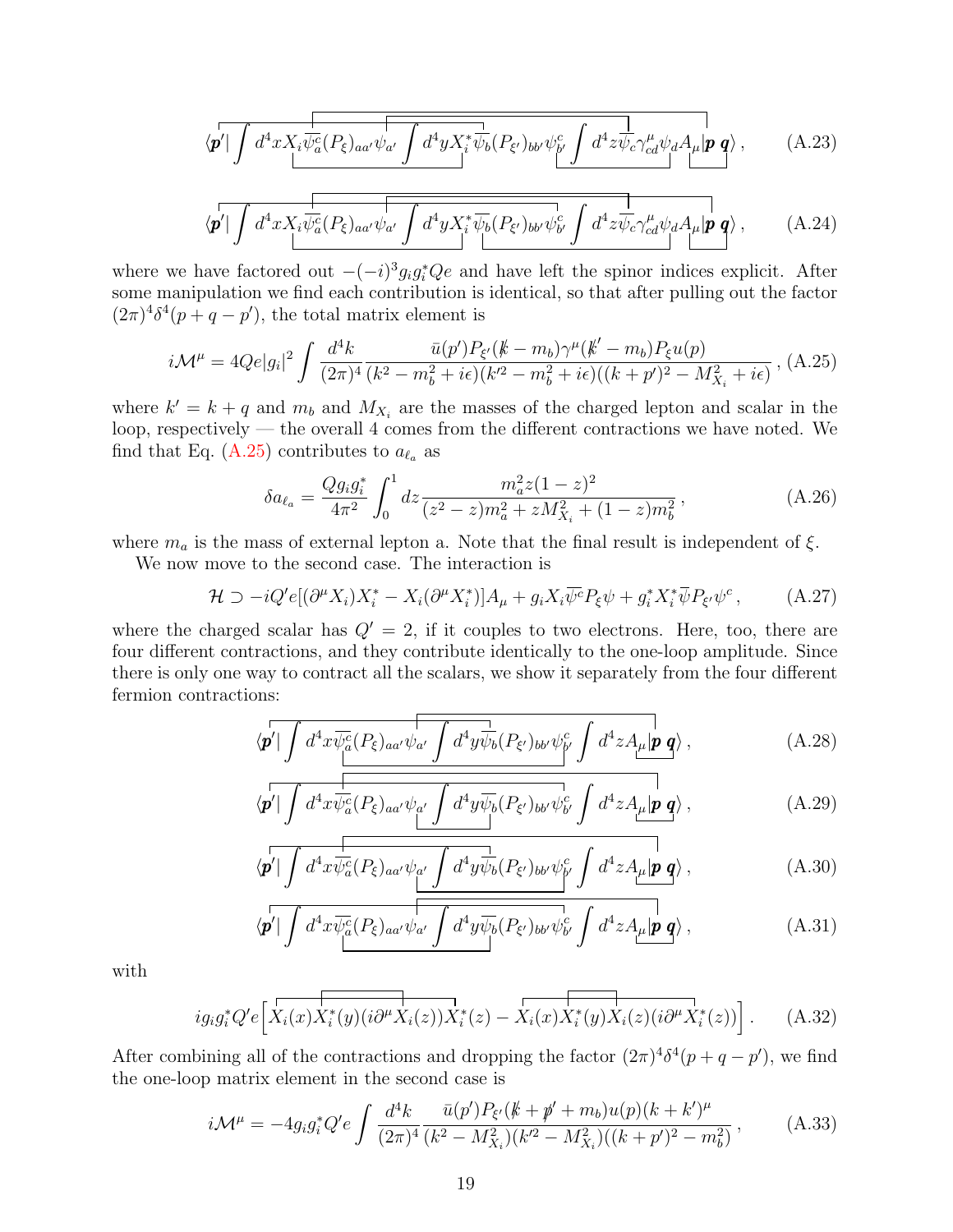with  $k' = k + q$ , which contributes to  $a_{\ell_a}$  as

<span id="page-19-9"></span>
$$
\delta a_{\ell_a} = \frac{-Q' g_i g_i^*}{4\pi^2} \int_0^1 dz \frac{m_a^2 z (1-z)^2}{(z^2 - z) m_a^2 + z m_b^2 + (1-z) M_{X_i}^2},
$$
\n(A.34)

noting that this result is independent of  $\xi$ , too. To compute the final contribution to  $\delta a_{\ell}$ from either  $X_1$  or  $X_3^3$  we add those of Eqs. [\(A.26,](#page-18-0)[A.34\)](#page-19-9).

The computation of  $\delta a_{\ell_e}$  from  $X_2$ , or from  $X_3^2$ , is more straightforward in that only a single set of fermion contractions exists. We find from  $X_2$ , where  $Q' = 1$  for the scalar that couples to an electron and a neutrino, that

<span id="page-19-10"></span>
$$
\delta a_{\ell_a} = \frac{-Q'4|g_2^{1b}|^2}{16\pi^2} \int_0^1 dz \frac{m_a^2 z (1-z)^2}{(z^2-z)m_a^2 + zm_b^2 + (1-z)M_{X_i}^2},\tag{A.35}
$$

where  $m_b^2 = m_{\nu_b}^2$ . To find the contribution from  $X_3^2$  we replace  $2g_2^{1b}$  with  $\sqrt{2}g_3^{11}$  and note that  $m_b^2$  is just  $m_{\nu_e}^2$ .

- <span id="page-19-0"></span>[1] T. Aoyama, T. Kinoshita, and M. Nio, "Theory of the Anomalous Magnetic Moment of the Electron," Atoms 7 [\(2019\) 28.](http://dx.doi.org/10.3390/atoms7010028)
- <span id="page-19-6"></span>[2] D. Hanneke, S. Fogwell, and G. Gabrielse, "New Measurement of the Electron Magnetic Moment and the Fine Structure Constant," [Phys. Rev. Lett.](http://dx.doi.org/10.1103/PhysRevLett.100.120801) 100 (2008) 120801, [arXiv:0801.1134 \[physics.atom-ph\]](http://arxiv.org/abs/0801.1134).
- <span id="page-19-4"></span>[3] R. Bouchendira, P. Cladé, S. Guellati-Khélifa, F. Nez, and F. Biraben, "New determination of the fine structure constant and test of the quantum electrodynamics," [Phys. Rev. Lett.](http://dx.doi.org/10.1103/PhysRevLett.106.080801) 106 [\(2011\) 080801.](http://dx.doi.org/10.1103/PhysRevLett.106.080801)
- <span id="page-19-5"></span>[4] R. H. Parker, C. Yu, W. Zhong, B. Estey, and H. M¨uller, "Measurement of the fine-structure constant as a test of the Standard Model," Science 360 [\(2018\) 191,](http://dx.doi.org/10.1126/science.aap7706) [arXiv:1812.04130 \[physics.atom-ph\]](http://arxiv.org/abs/1812.04130).
- <span id="page-19-7"></span>[5] Muon g-2 Collaboration, G. W. Bennett et al., "Final Report of the Muon E821 Anomalous Magnetic Moment Measurement at BNL," Phys. Rev. D73 [\(2006\) 072003,](http://dx.doi.org/10.1103/PhysRevD.73.072003) [arXiv:hep-ex/0602035 \[hep-ex\]](http://arxiv.org/abs/hep-ex/0602035).
- <span id="page-19-2"></span>[6] B. L. Roberts and W. J. Marciano, ["Lepton Dipole Moments,"](http://dx.doi.org/10.1142/7273) vol. 20 of Adv. Ser. Direct. High Energy Phys., pp. 1–772. 2009.
- <span id="page-19-11"></span>[7] Particle Data Group Collaboration, M. Tanabashi et al., "Review of Particle Physics," Phys. Rev. D98 [\(2018\) 030001.](http://dx.doi.org/10.1103/PhysRevD.98.030001)
- <span id="page-19-1"></span>[8] P. J. Mohr, D. B. Newell, and B. N. Taylor, "CODATA Recommended Values of the Fundamental Physical Constants: 2014," [Rev. Mod. Phys.](http://dx.doi.org/10.1103/RevModPhys.88.035009) 88 (2016) 035009, [arXiv:1507.07956 \[physics.atom-ph\]](http://arxiv.org/abs/1507.07956).
- <span id="page-19-8"></span>[9] M. E. Peskin and D. V. Schroeder, An Introduction to quantum field theory. Addison-Wesley, Reading, USA, 1995. <http://www.slac.stanford.edu/~mpeskin/QFT.html>.
- <span id="page-19-3"></span>[10] M. Lindner, M. Platscher, and F. S. Queiroz, "A Call for New Physics : The Muon Anomalous Magnetic Moment and Lepton Flavor Violation," Phys. Rept. 731 [\(2018\) 1–82,](http://dx.doi.org/10.1016/j.physrep.2017.12.001) [arXiv:1610.06587 \[hep-ph\]](http://arxiv.org/abs/1610.06587).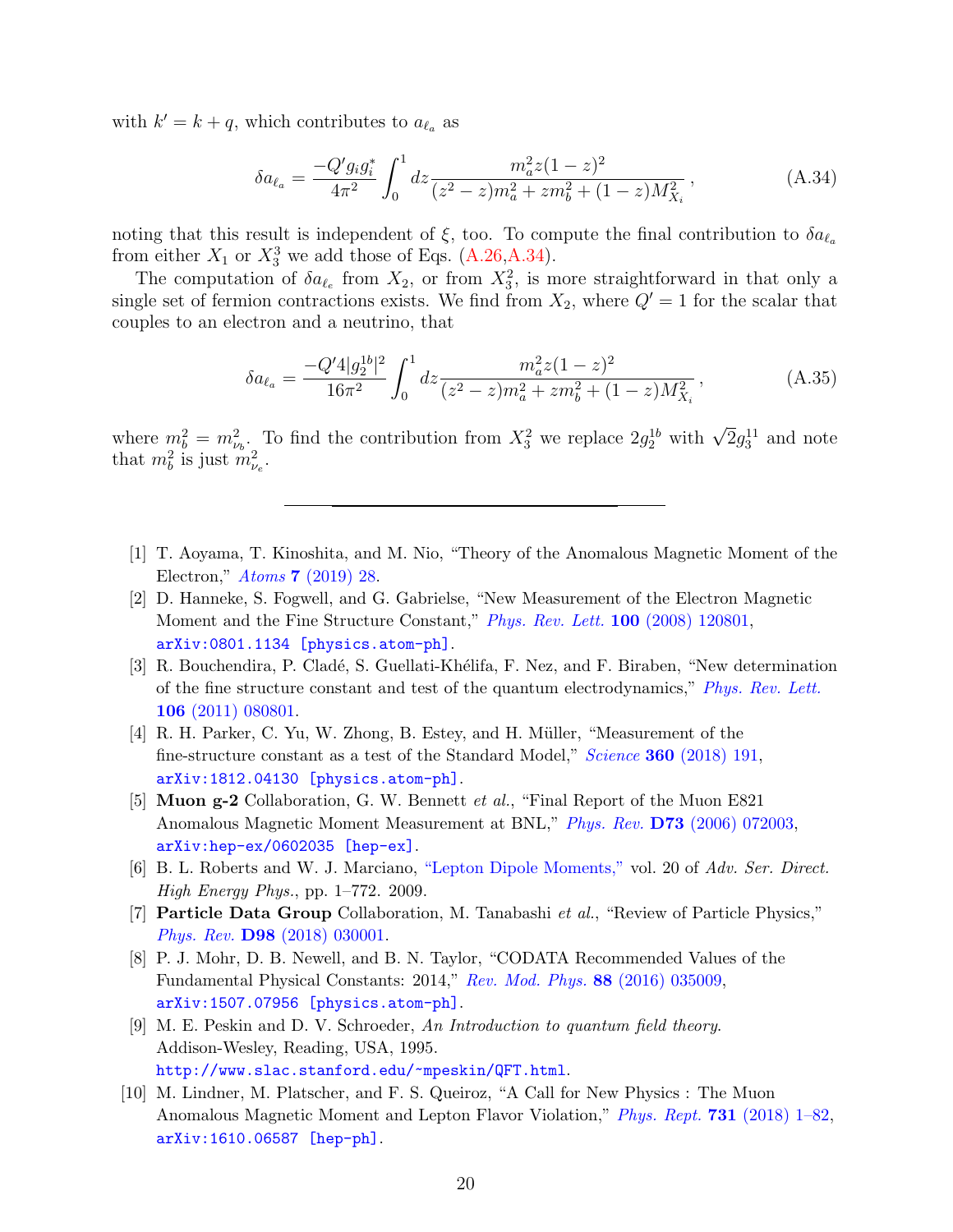- <span id="page-20-0"></span>[11] T. Aoyama, M. Hayakawa, T. Kinoshita, and M. Nio, "Tenth-Order QED Contribution to the Electron g-2 and an Improved Value of the Fine Structure Constant," [Phys. Rev. Lett.](http://dx.doi.org/10.1103/PhysRevLett.109.111807) 109 [\(2012\) 111807,](http://dx.doi.org/10.1103/PhysRevLett.109.111807) [arXiv:1205.5368 \[hep-ph\]](http://arxiv.org/abs/1205.5368).
- [12] T. Aoyama, M. Hayakawa, T. Kinoshita, and M. Nio, "Tenth-Order Electron Anomalous Magnetic Moment — Contribution of Diagrams without Closed Lepton Loops," [Phys. Rev.](http://dx.doi.org/10.1103/PhysRevD.91.033006, 10.1103/PhysRevD.96.019901) D91 [\(2015\) 033006,](http://dx.doi.org/10.1103/PhysRevD.91.033006, 10.1103/PhysRevD.96.019901) [arXiv:1412.8284 \[hep-ph\]](http://arxiv.org/abs/1412.8284). [Erratum: Phys. Rev. D96, 019901  $(2017)$ .
- [13] S. Laporta, "High-precision calculation of the 4-loop contribution to the electron g-2 in QED," [Phys. Lett.](http://dx.doi.org/10.1016/j.physletb.2017.06.056) B772 (2017) 232, [arXiv:1704.06996 \[hep-ph\]](http://arxiv.org/abs/1704.06996).
- <span id="page-20-1"></span>[14] T. Aoyama, T. Kinoshita, and M. Nio, "Revised and improved value of the qed tenth-order electron anomalous magnetic moment," Phys. Rev. D 97 [\(2018\) 036001.](http://dx.doi.org/10.1103/PhysRevD.97.036001)
- <span id="page-20-2"></span>[15] A. D. Cronin, J. Schmiedmayer, and D. E. Pritchard, "Optics and interferometry with atoms and molecules," [Rev. Mod. Phys.](http://dx.doi.org/10.1103/RevModPhys.81.1051) 81 (2009) 1051.
- <span id="page-20-3"></span>[16] P. Cladé, F. Nez, F. Biraben, and S. Guellati-Khelifa, "State of the art in the determination of the fine-structure constant and the ratio  $h/m_u$ ," [Comptes Rendus](http://dx.doi.org/10.1016/j.crhy.2018.12.003) Physique 20 [\(2019\) 77,](http://dx.doi.org/10.1016/j.crhy.2018.12.003) [arXiv:1901.01990 \[physics.atom-ph\]](http://arxiv.org/abs/1901.01990).
- <span id="page-20-4"></span>[17] G. Gabrielse, S. E. Fayer, T. G. Myers, and X. Fan, "Towards an Improved Test of the Standard Model's Most Precise Prediction," [arXiv:1904.06174 \[quant-ph\]](http://arxiv.org/abs/1904.06174).
- <span id="page-20-5"></span>[18] A. Czarnecki, B. Krause, and W. J. Marciano, "Electroweak corrections to the muon anomalous magnetic moment," [Phys. Rev. Lett.](http://dx.doi.org/10.1103/PhysRevLett.76.3267) 76 (1996) 3267, [arXiv:hep-ph/9512369](http://arxiv.org/abs/hep-ph/9512369) [\[hep-ph\]](http://arxiv.org/abs/hep-ph/9512369).
- [19] M. Knecht, S. Peris, M. Perrottet, and E. De Rafael, "Electroweak hadronic contributions to the muon  $(g-2)$ ," JHEP 11 [\(2002\) 003,](http://dx.doi.org/10.1088/1126-6708/2002/11/003) [arXiv:hep-ph/0205102 \[hep-ph\]](http://arxiv.org/abs/hep-ph/0205102).
- <span id="page-20-6"></span>[20] A. Czarnecki, W. J. Marciano, and A. Vainshtein, "Refinements in electroweak contributions to the muon anomalous magnetic moment," Phys. Rev. D67 [\(2003\) 073006,](http://dx.doi.org/10.1103/PhysRevD.67.073006, 10.1103/PhysRevD.73.119901) [arXiv:hep-ph/0212229 \[hep-ph\]](http://arxiv.org/abs/hep-ph/0212229). [Erratum: Phys. Rev. D73, 119901 (2006)].
- <span id="page-20-7"></span>[21] D. Nomura and T. Teubner, "Hadronic contributions to the anomalous magnetic moment of the electron and the hyperfine splitting of muonium," [Nucl. Phys.](http://dx.doi.org/10.1016/j.nuclphysb.2012.10.001) B867 (2013) 236, [arXiv:1208.4194 \[hep-ph\]](http://arxiv.org/abs/1208.4194).
- <span id="page-20-8"></span>[22] F. Jegerlehner, "Variations on Photon Vacuum Polarization," [arXiv:1711.06089](http://arxiv.org/abs/1711.06089) [\[hep-ph\]](http://arxiv.org/abs/1711.06089).
- <span id="page-20-9"></span>[23] D. Hanneke, S. F. Hoogerheide, and G. Gabrielse, "Cavity Control of a Single-Electron Quantum Cyclotron: Measuring the Electron Magnetic Moment," [Phys. Rev.](http://dx.doi.org/10.1103/PhysRevA.83.052122) A83 (2011) [052122,](http://dx.doi.org/10.1103/PhysRevA.83.052122) [arXiv:1009.4831 \[physics.atom-ph\]](http://arxiv.org/abs/1009.4831).
- <span id="page-20-10"></span>[24] **RBC and UKQCD** Collaboration, T. Blum, P. A. Boyle, V. Gülpers, T. Izubuchi, L. Jin, C. Jung, A. Jüttner, C. Lehner, A. Portelli, and J. T. Tsang, "Calculation of the hadronic vacuum polarization contribution to the muon anomalous magnetic moment," [Phys. Rev.](http://dx.doi.org/10.1103/PhysRevLett.121.022003) Lett. 121 [\(2018\) 022003,](http://dx.doi.org/10.1103/PhysRevLett.121.022003) [arXiv:1801.07224 \[hep-lat\]](http://arxiv.org/abs/1801.07224).
- <span id="page-20-11"></span>[25] A. Keshavarzi, D. Nomura, and T. Teubner, "Muon  $g-2$  and  $\alpha(M_Z^2)$ : a new data-based analysis," Phys. Rev. D97 [\(2018\) 114025,](http://dx.doi.org/10.1103/PhysRevD.97.114025) [arXiv:1802.02995 \[hep-ph\]](http://arxiv.org/abs/1802.02995).
- <span id="page-20-12"></span>[26] G. F. Giudice, P. Paradisi, and M. Passera, "Testing new physics with the electron g-2," JHEP 11 [\(2012\) 113,](http://dx.doi.org/10.1007/JHEP11(2012)113) [arXiv:1208.6583 \[hep-ph\]](http://arxiv.org/abs/1208.6583).
- <span id="page-20-13"></span>[27] J. Liu, C. E. M. Wagner, and X.-P. Wang, "A light complex scalar for the electron and muon anomalous magnetic moments,"  $JHEP$  03 [\(2019\) 008,](http://dx.doi.org/10.1007/JHEP03(2019)008)  $arXiv:1810.11028$  [hep-ph].
- <span id="page-20-14"></span>[28] H. Davoudiasl and W. J. Marciano, "Tale of two anomalies," [Phys. Rev.](http://dx.doi.org/10.1103/PhysRevD.98.075011) D98 (2018) [075011,](http://dx.doi.org/10.1103/PhysRevD.98.075011) [arXiv:1806.10252 \[hep-ph\]](http://arxiv.org/abs/1806.10252).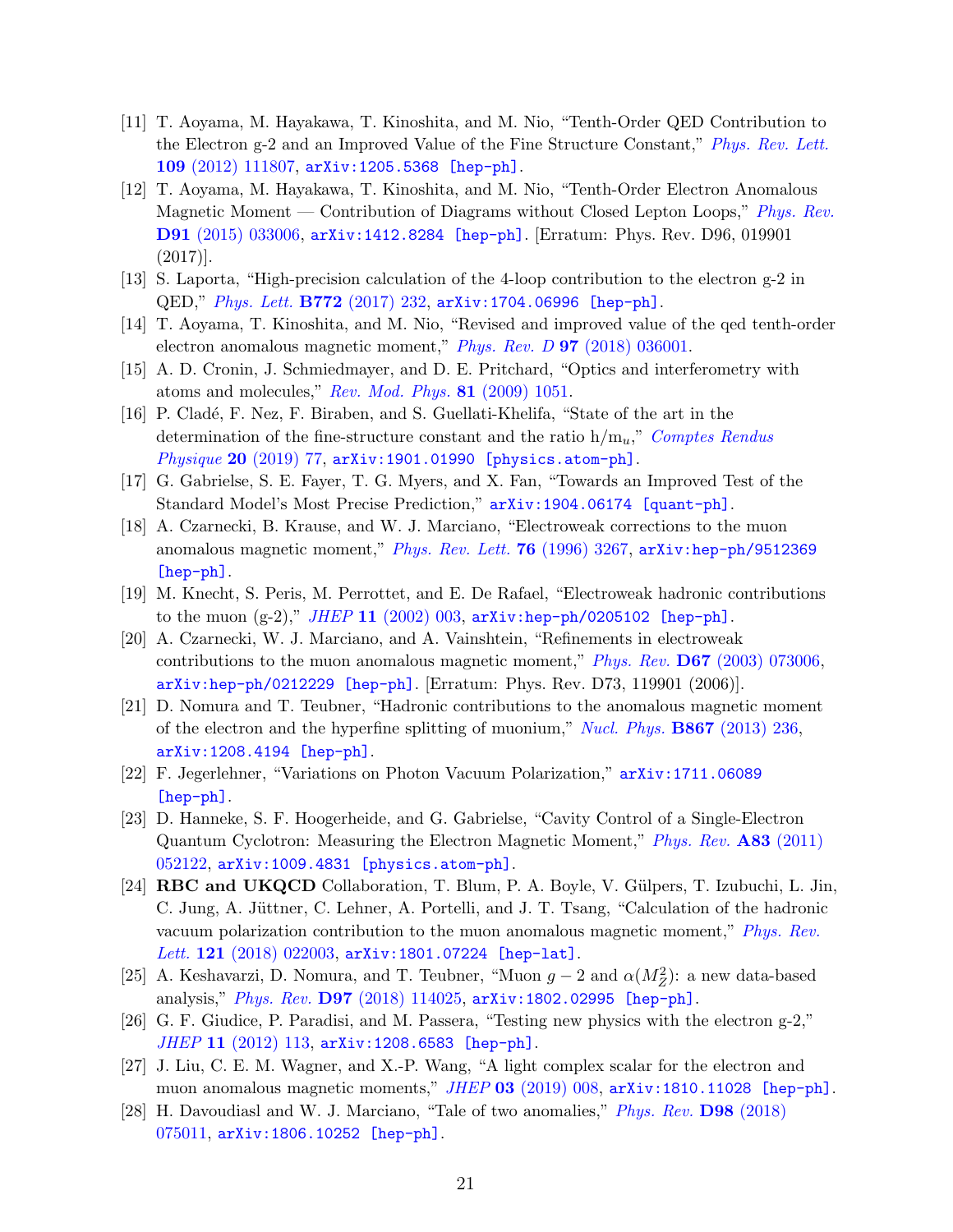- <span id="page-21-13"></span>[29] A. Crivellin, M. Hoferichter, and P. Schmidt-Wellenburg, "Combined explanations of  $(g-2)_{\mu,e}$  and implications for a large muon EDM," Phys. Rev. D98 [\(2018\) 113002,](http://dx.doi.org/10.1103/PhysRevD.98.113002) [arXiv:1807.11484 \[hep-ph\]](http://arxiv.org/abs/1807.11484).
- <span id="page-21-0"></span>[30] X.-F. Han, T. Li, L. Wang, and Y. Zhang, "Simple interpretations of lepton anomalies in the lepton-specific inert two-Higgs-doublet model," Phys. Rev. D99 [\(2019\) no. 9, 095034,](http://dx.doi.org/10.1103/PhysRevD.99.095034) [arXiv:1812.02449 \[hep-ph\]](http://arxiv.org/abs/1812.02449).
- <span id="page-21-1"></span>[31] P. Fayet, "U-boson production in e+ e- annihilations, psi and Upsilon decays, and Light Dark Matter," Phys. Rev. D75 [\(2007\) 115017,](http://dx.doi.org/10.1103/PhysRevD.75.115017) [arXiv:hep-ph/0702176 \[HEP-PH\]](http://arxiv.org/abs/hep-ph/0702176).
- <span id="page-21-2"></span>[32] M. Pospelov, "Secluded U(1) below the weak scale," *Phys. Rev. D* 80 [\(2009\) 095002.](http://dx.doi.org/10.1103/PhysRevD.80.095002)
- <span id="page-21-3"></span>[33] N. Arkani-Hamed, D. P. Finkbeiner, T. R. Slatyer, and N. Weiner, "A Theory of Dark Matter," Phys. Rev. D79 [\(2009\) 015014,](http://dx.doi.org/10.1103/PhysRevD.79.015014) [arXiv:0810.0713 \[hep-ph\]](http://arxiv.org/abs/0810.0713).
- <span id="page-21-4"></span>[34] J. D. Bjorken, R. Essig, P. Schuster, and N. Toro, "New Fixed-Target Experiments to Search for Dark Gauge Forces," Phys. Rev. D80 [\(2009\) 075018.](http://dx.doi.org/10.1103/PhysRevD.80.075018)
- <span id="page-21-5"></span>[35] B. Batell, M. Pospelov, and A. Ritz, "Exploring Portals to a Hidden Sector Through Fixed Targets," Phys. Rev. D80 [\(2009\) 095024.](http://dx.doi.org/10.1103/PhysRevD.80.095024)
- <span id="page-21-6"></span>[36] R. Essig et al., "Working Group Report: New Light Weakly Coupled Particles," in Proceedings, 2013 Community Summer Study on the Future of U.S. Particle Physics: Snowmass on the Mississippi (CSS2013): Minneapolis, MN, USA, July 29-August 6, 2013. 2013. [arXiv:1311.0029 \[hep-ph\]](http://arxiv.org/abs/1311.0029). [http://www.slac.stanford.edu/econf/C1307292/](http://www.slac.stanford.edu/econf/C1307292/docs/IntensityFrontier/NewLight-17.pdf) [docs/IntensityFrontier/NewLight-17.pdf](http://www.slac.stanford.edu/econf/C1307292/docs/IntensityFrontier/NewLight-17.pdf).
- <span id="page-21-7"></span>[37] J. Alexander et al., "Dark Sectors 2016 Workshop: Community Report," 2016. <http://inspirehep.net/record/1484628/files/arXiv:1608.08632.pdf>.
- <span id="page-21-8"></span>[38] B. Holdom, "Two U(1)'s and Epsilon Charge Shifts," [Phys. Lett.](http://dx.doi.org/10.1016/0370-2693(86)91377-8) 166B (1986) 196.
- <span id="page-21-9"></span>[39] BaBar Collaboration, J. P. Lees et al., "Search for Invisible Decays of a Dark Photon Produced in  $e^+e^-$  Collisions at BaBar," [Phys. Rev. Lett.](http://dx.doi.org/10.1103/PhysRevLett.119.131804) 119 (2017) 131804, [arXiv:1702.03327 \[hep-ex\]](http://arxiv.org/abs/1702.03327).
- <span id="page-21-10"></span>[40] C.-Y. Chen, H. Davoudiasl, W. J. Marciano, and C. Zhang, "Implications of a light 'dark Higgs' solution to the  $g_{\mu}$ -2 discrepancy," Phys. Rev. **D93** [\(2016\) 035006,](http://dx.doi.org/10.1103/PhysRevD.93.035006) [arXiv:1511.04715 \[hep-ph\]](http://arxiv.org/abs/1511.04715).
- <span id="page-21-11"></span>[41] Y.-S. Liu, D. McKeen, and G. A. Miller, "Electrophobic Scalar Boson and Muonic Puzzles," [Phys. Rev. Lett.](http://dx.doi.org/10.1103/PhysRevLett.117.101801) 117 (2016) 101801, [arXiv:1605.04612 \[hep-ph\]](http://arxiv.org/abs/1605.04612).
- <span id="page-21-12"></span>[42] S. M. Barr and A. Zee, "Electric Dipole Moment of the Electron and of the Neutron," [Phys. Rev. Lett.](http://dx.doi.org/10.1103/PhysRevLett.65.2920, 10.1103/PhysRevLett.65.21) 65 (1990) 21. [Erratum: Phys. Rev. Lett. 65, 2920 (1990)].
- <span id="page-21-14"></span>[43] T. Kinoshita and W. J. Marciano, "Theory of the muon anomalous magnetic moment," [Adv. Ser. Direct. High Energy Phys.](http://dx.doi.org/10.1142/9789814503273_0010) 7 (1990) 419.
- [44] V. Barger, C.-W. Chiang, W.-Y. Keung, and D. Marfatia, "Proton size anomaly," [Phys.](http://dx.doi.org/10.1103/PhysRevLett.106.153001) Rev. Lett. 106 [\(2011\) 153001,](http://dx.doi.org/10.1103/PhysRevLett.106.153001) [arXiv:1011.3519 \[hep-ph\]](http://arxiv.org/abs/1011.3519).
- [45] D. Tucker-Smith and I. Yavin, "Muonic hydrogen and MeV forces," [Phys. Rev.](http://dx.doi.org/10.1103/PhysRevD.83.101702) D83 (2011) [101702,](http://dx.doi.org/10.1103/PhysRevD.83.101702) [arXiv:1011.4922 \[hep-ph\]](http://arxiv.org/abs/1011.4922).
- <span id="page-21-15"></span>[46] B. Batell, N. Lange, D. McKeen, M. Pospelov, and A. Ritz, "Muon anomalous magnetic moment through the leptonic Higgs portal," *Phys. Rev.* **D95** [\(2017\) no. 7, 075003,](http://dx.doi.org/10.1103/PhysRevD.95.075003) [arXiv:1606.04943 \[hep-ph\]](http://arxiv.org/abs/1606.04943).
- <span id="page-21-16"></span>[47] A. J. Davies and X.-G. He, "Tree Level Scalar Fermion Interactions Consistent With the Symmetries of the Standard Model," *Phys. Rev.* **D43** [\(1991\) 225.](http://dx.doi.org/10.1103/PhysRevD.43.225)
- [48] J. P. Bowes, R. Foot, and R. R. Volkas, "Electric Charge Quantization from Gauge Invariance of a Lagrangian: A Catalog of Baryon Number Violating Scalar Interactions,"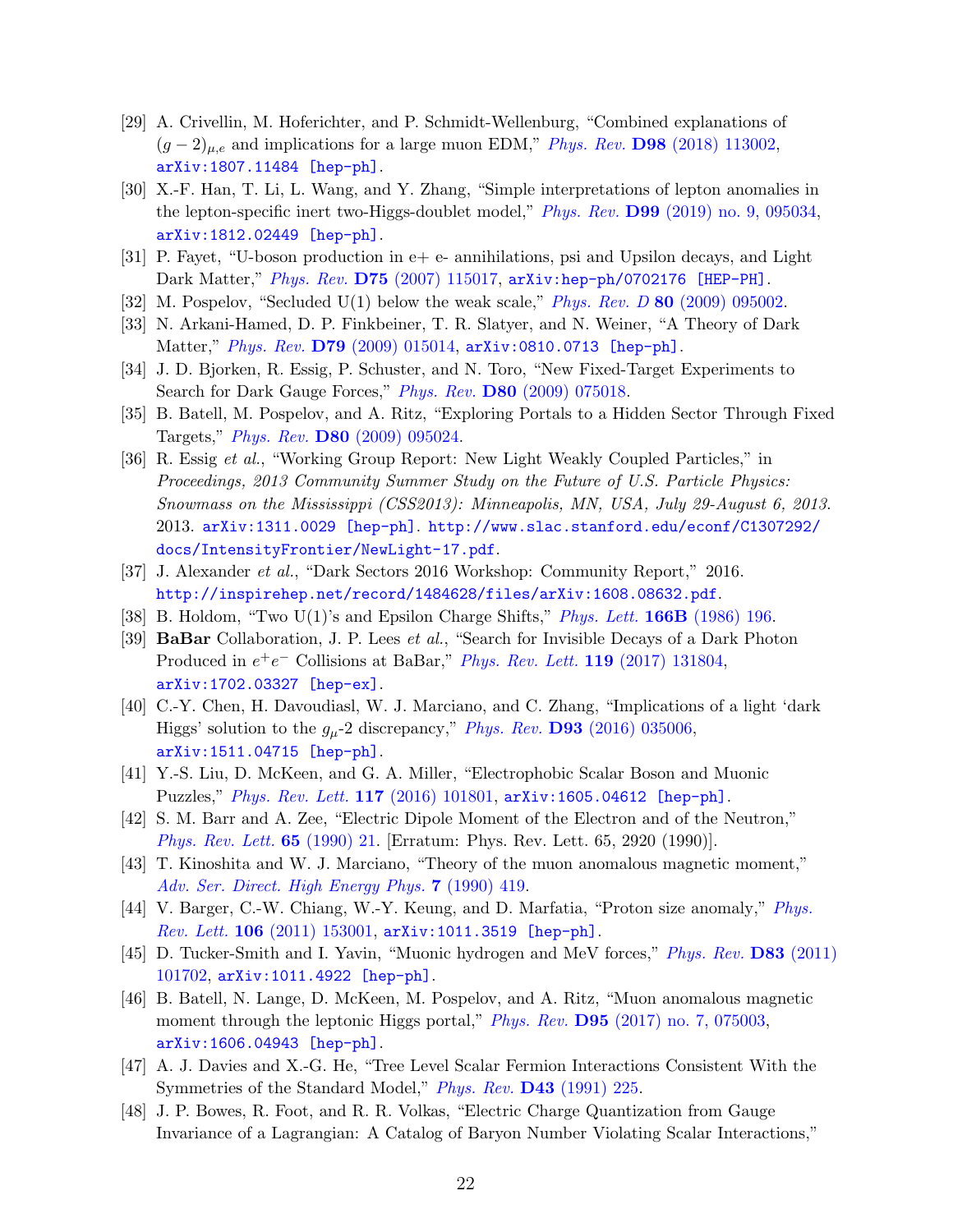Phys. Rev. D54 [\(1996\) 6936.](http://dx.doi.org/10.1103/PhysRevD.54.6936)

- <span id="page-22-14"></span>[49] J. M. Arnold, B. Fornal, and M. B. Wise, "Simplified Models with Baryon Number Violation but no Proton Decay," Phys. Rev. D87 [\(2013\) 075004.](http://dx.doi.org/10.1103/PhysRevD.87.075004)
- [50] J. M. Arnold, B. Fornal, and M. B. Wise, "Phenomenology of Scalar Leptoquarks," [Phys.](http://dx.doi.org/10.1103/PhysRevD.88.035009) Rev. D88 [\(2013\) 035009.](http://dx.doi.org/10.1103/PhysRevD.88.035009)
- <span id="page-22-0"></span>[51] S. Gardner and X. Yan, "Processes that break baryon number by two units and the Majorana nature of the neutrino," [Phys. Lett.](http://dx.doi.org/10.1016/j.physletb.2019.01.054) B790 (2019) 421, [arXiv:1808.05288](http://arxiv.org/abs/1808.05288) [\[hep-ph\]](http://arxiv.org/abs/1808.05288).
- <span id="page-22-1"></span>[52] K. Kannike, M. Raidal, D. M. Straub, and A. Strumia, "Anthropic solution to the magnetic muon anomaly: the charged see-saw,"  $JHEP$  02 [\(2012\) 106,](http://dx.doi.org/10.1007/JHEP02(2012)106, 10.1007/JHEP10(2012)136)  $arXiv:1111.2551$  [hep-ph]. [Erratum: JHEP 10, 136 (2012)].
- <span id="page-22-2"></span>[53] J. Girrbach, S. Mertens, U. Nierste, and S. Wiesenfeldt, "Lepton flavour violation in the MSSM," JHEP 05 [\(2010\) 026,](http://dx.doi.org/10.1007/JHEP05(2010)026) [arXiv:0910.2663 \[hep-ph\]](http://arxiv.org/abs/0910.2663).
- <span id="page-22-3"></span>[54] B. Dutta and Y. Mimura, "Electron  $g - 2$  with flavor violation in MSSM," [Phys. Lett.](http://dx.doi.org/10.1016/j.physletb.2018.12.070) B790 [\(2019\) 563,](http://dx.doi.org/10.1016/j.physletb.2018.12.070) [arXiv:1811.10209 \[hep-ph\]](http://arxiv.org/abs/1811.10209).
- <span id="page-22-4"></span>[55] Y. Kahn, G. Krnjaic, S. Mishra-Sharma, and T. M. P. Tait, "Light Weakly Coupled Axial Forces: Models, Constraints, and Projections," JHEP 05 [\(2017\) 002,](http://dx.doi.org/10.1007/JHEP05(2017)002) [arXiv:1609.09072](http://arxiv.org/abs/1609.09072) [\[hep-ph\]](http://arxiv.org/abs/1609.09072).
- <span id="page-22-5"></span>[56] P. Minkowski, " $\mu \to e\gamma$  at a rate of one out of 10<sup>9</sup> muon decays?," *[Phys. Lett.](http://dx.doi.org/https://doi.org/10.1016/0370-2693(77)90435-X)* **B67** (1977) [421.](http://dx.doi.org/https://doi.org/10.1016/0370-2693(77)90435-X)
- [57] M. Gell-Mann, P. Ramond, and R. Slansky, "Complex Spinors and Unified Theories," Conf. Proc. C790927 (1979) 315, [arXiv:1306.4669 \[hep-th\]](http://arxiv.org/abs/1306.4669).
- [58] T. Yanagida, "Horizontal gauge symmetry and masses of neutrinos," Conf. Proc. C7902131 (1979) 95.
- <span id="page-22-6"></span>[59] R. N. Mohapatra and G. Senjanovic, "Neutrino Mass and Spontaneous Parity Nonconservation," *[Phys. Rev. Lett.](http://dx.doi.org/10.1103/PhysRevLett.44.912)* 44 (1980) 912.
- <span id="page-22-7"></span>[60] A. de Gouvêa, "Neutrino Mass Models," [Ann. Rev. Nucl. Part. Sci.](http://dx.doi.org/10.1146/annurev-nucl-102115-044600) 66 (2016) 197.
- <span id="page-22-8"></span>[61] W. Konetschny and W. Kummer, "Nonconservation of Total Lepton Number with Scalar Bosons," [Phys. Lett.](http://dx.doi.org/10.1016/0370-2693(77)90407-5) 70B (1977) 433.
- [62] M. Magg and C. Wetterich, "Neutrino Mass Problem and Gauge Hierarchy," [Phys. Lett.](http://dx.doi.org/10.1016/0370-2693(80)90825-4) 94B [\(1980\) 61.](http://dx.doi.org/10.1016/0370-2693(80)90825-4)
- [63] J. Schechter and J. W. F. Valle, "Neutrino Masses in  $SU(2) \times U(1)$  Theories," *[Phys. Rev.](http://dx.doi.org/10.1103/PhysRevD.22.2227)* D22 [\(1980\) 2227.](http://dx.doi.org/10.1103/PhysRevD.22.2227)
- <span id="page-22-10"></span>[64] T. P. Cheng and L.-F. Li, "Neutrino Masses, Mixings and Oscillations in  $SU(2) \times U(1)$ Models of Electroweak Interactions," *Phys. Rev.* **D22** [\(1980\) 2860.](http://dx.doi.org/10.1103/PhysRevD.22.2860)
- <span id="page-22-9"></span>[65] R. N. Mohapatra and G. Senjanovic, "Neutrino Masses and Mixings in Gauge Models with Spontaneous Parity Violation," Phys. Rev. D23 [\(1981\) 165.](http://dx.doi.org/10.1103/PhysRevD.23.165)
- <span id="page-22-11"></span>[66] A. Zee, "A Theory of Lepton Number Violation, Neutrino Majorana Mass, and Oscillation," [Phys. Lett.](http://dx.doi.org/10.1016/0370-2693(80)90349-4, 10.1016/0370-2693(80)90193-8) 93B (1980) 389. [Erratum: Phys. Lett. 95B, 461 (1980)].
- <span id="page-22-12"></span>[67] A. Zee, "Quantum Numbers of Majorana Neutrino Masses," [Nucl. Phys.](http://dx.doi.org/10.1016/0550-3213(86)90475-X) B264 (1986) 99.
- <span id="page-22-13"></span>[68] K. S. Babu, "Model of 'Calculable' Majorana Neutrino Masses," [Phys. Lett.](http://dx.doi.org/10.1016/0370-2693(88)91584-5) B203 (1988) [132.](http://dx.doi.org/10.1016/0370-2693(88)91584-5)
- [69] L. J. Hall and M. Suzuki, "Explicit R-Parity Breaking in Supersymmetric Models," [Nucl.](http://dx.doi.org/10.1016/0550-3213(84)90513-3) Phys. B231 [\(1984\) 419.](http://dx.doi.org/10.1016/0550-3213(84)90513-3)
- [70] D. Chang and R. N. Mohapatra, "Small and Calculable Dirac Neutrino Mass," [Phys. Rev.](http://dx.doi.org/10.1103/PhysRevLett.58.1600) Lett. **58** [\(1987\) 1600.](http://dx.doi.org/10.1103/PhysRevLett.58.1600)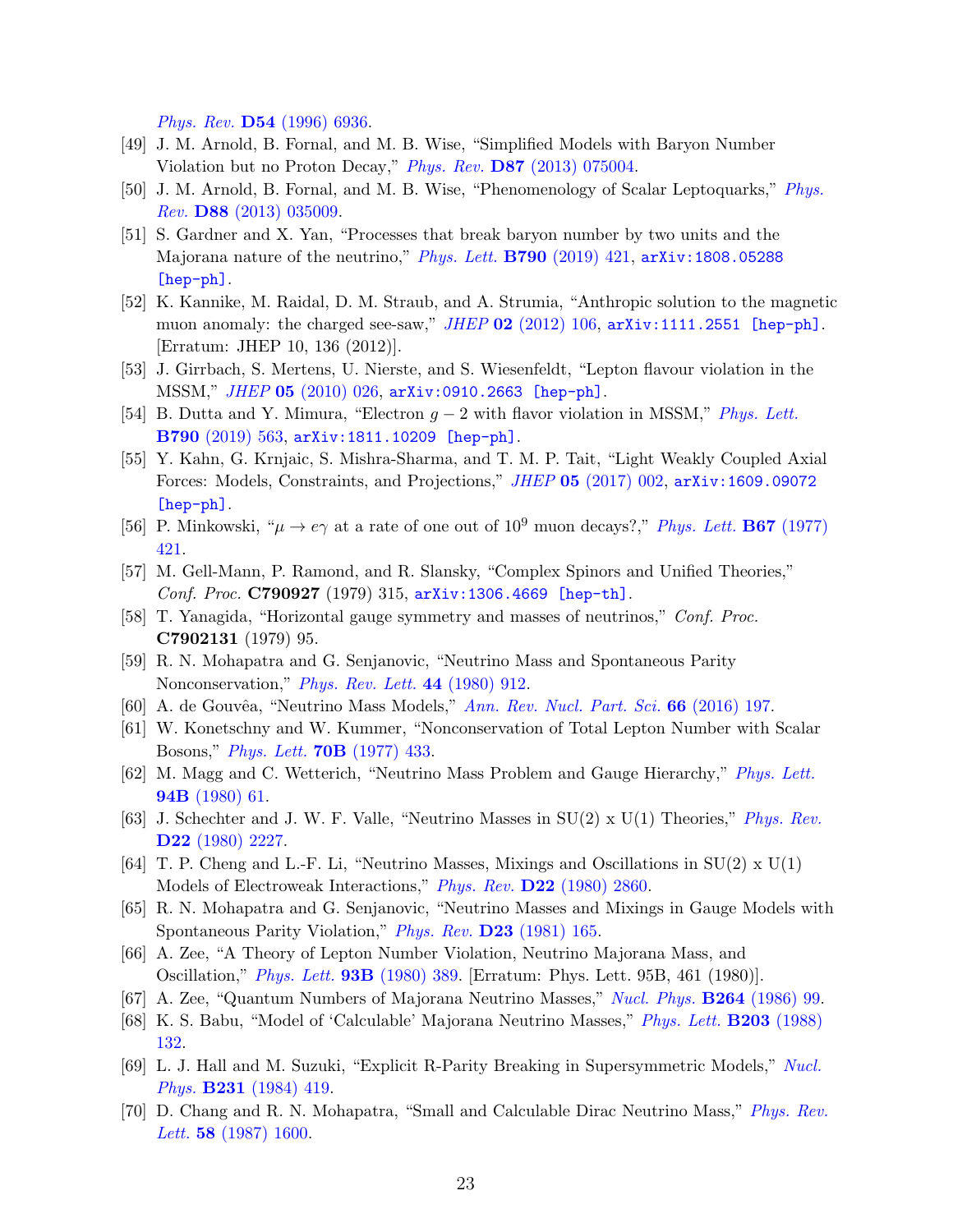- [71] K. S. Babu and C. N. Leung, "Classification of effective neutrino mass operators," [Nucl.](http://dx.doi.org/10.1016/S0550-3213(01)00504-1) Phys. B619 [\(2001\) 667,](http://dx.doi.org/10.1016/S0550-3213(01)00504-1) [arXiv:hep-ph/0106054 \[hep-ph\]](http://arxiv.org/abs/hep-ph/0106054).
- <span id="page-23-1"></span>[72] K. S. Babu and C. Macesanu, "Two loop neutrino mass generation and its experimental consequences," Phys. Rev. D67 [\(2003\) 073010,](http://dx.doi.org/10.1103/PhysRevD.67.073010) [arXiv:hep-ph/0212058 \[hep-ph\]](http://arxiv.org/abs/hep-ph/0212058).
- <span id="page-23-0"></span>[73] Y. Cai, J. Herrero-García, M. A. Schmidt, A. Vicente, and R. R. Volkas, "From the trees to the forest: a review of radiative neutrino mass models," [Front.in Phys.](http://dx.doi.org/10.3389/fphy.2017.00063)  $5$  (2017) 63, [arXiv:1706.08524 \[hep-ph\]](http://arxiv.org/abs/1706.08524).
- <span id="page-23-2"></span>[74] P. S. B. Dev, M. J. Ramsey-Musolf, and Y. Zhang, "Doubly-Charged Scalars in the Type-II Seesaw Mechanism: Fundamental Symmetry Tests and High-Energy Searches," [Phys. Rev.](http://dx.doi.org/10.1103/PhysRevD.98.055013) D98 [\(2018\) 055013,](http://dx.doi.org/10.1103/PhysRevD.98.055013) [arXiv:1806.08499 \[hep-ph\]](http://arxiv.org/abs/1806.08499).
- <span id="page-23-3"></span>[75] S. M. Barr and X. Calmet, "Observable Proton Decay from Planck Scale Physics," [Phys.](http://dx.doi.org/10.1103/PhysRevD.86.116010) Rev. D86 [\(2012\) 116010.](http://dx.doi.org/10.1103/PhysRevD.86.116010)
- <span id="page-23-4"></span>[76] R. N. Mohapatra and R. E. Marshak, "Local B-L Symmetry of Electroweak Interactions, Majorana Neutrinos and Neutron Oscillations," [Phys. Rev. Lett.](http://dx.doi.org/10.1103/PhysRevLett.44.1644.2, 10.1103/PhysRevLett.44.1316) 44 (1980) 1316. [Erratum: Phys. Rev. Lett. 44, 1643 (1980)].
- <span id="page-23-5"></span>[77] K. S. Babu and R. N. Mohapatra, "Observable Neutron Anti-neutron Oscillations in Seesaw Models of Neutrino Mass," [Phys. Lett.](http://dx.doi.org/10.1016/S0370-2693(01)01077-2) **B518** (2001) 269.
- <span id="page-23-6"></span>[78] Z. Chacko and R. Mohapatra, "Supersymmetric  $SU(2)$ -L x  $SU(2)$ -R x  $SU(4)$ -c and observable neutron - anti-neutron oscillation," Phys. Rev. D 59 [\(1999\) 055004,](http://dx.doi.org/10.1103/PhysRevD.59.055004) [arXiv:hep-ph/9802388](http://arxiv.org/abs/hep-ph/9802388).
- <span id="page-23-7"></span>[79] K. S. Babu, P. S. Bhupal Dev, and R. N. Mohapatra, "Neutrino Mass Hierarchy, Neutron - Anti-neutron Oscillation from Baryogenesis," Phys. Rev. D79 [\(2009\) 015017.](http://dx.doi.org/10.1103/PhysRevD.79.015017)
- <span id="page-23-8"></span>[80] K. Babu and R. Mohapatra, "Coupling Unification, GUT-Scale Baryogenesis and Neutron-Antineutron Oscillation in SO(10)," Phys. Lett. B 715 [\(2012\) 328–334,](http://dx.doi.org/10.1016/j.physletb.2012.08.006) [arXiv:1206.5701 \[hep-ph\]](http://arxiv.org/abs/1206.5701).
- <span id="page-23-9"></span>[81] H. K. Dreiner, H. E. Haber, and S. P. Martin, "Two-component Spinor Techniques and Feynman Rules for Quantum Field Theory and Supersymmetry," [Phys. Rept.](http://dx.doi.org/10.1016/j.physrep.2010.05.002) 494 (2010) 1.
- <span id="page-23-10"></span>[82] S. Gardner and X. Yan, "CPT, CP, and C Transformations of Fermions, and Their Consequences, in Theories with B-L Violation," Phys. Rev. D93 [\(2016\) 096008.](http://dx.doi.org/10.1103/PhysRevD.93.096008)
- <span id="page-23-11"></span>[83] S. Knapen, T. Lin, and K. M. Zurek, "Light Dark Matter: Models and Constraints," [Phys.](http://dx.doi.org/10.1103/PhysRevD.96.115021)  $Rev.$   $D96$   $(2017)$   $115021$ ,  $arXiv:1709.07882$  [hep-ph].
- <span id="page-23-12"></span>[84] E. Rrapaj and S. Reddy, "Nucleon-nucleon bremsstrahlung of dark gauge bosons and revised supernova constraints," Phys. Rev. C94 [\(2016\) no. 4, 045805,](http://dx.doi.org/10.1103/PhysRevC.94.045805) [arXiv:1511.09136](http://arxiv.org/abs/1511.09136) [\[nucl-th\]](http://arxiv.org/abs/1511.09136).
- <span id="page-23-13"></span>[85] CMS Collaboration, S. Chatrchyan et al., "Search for new physics in events with same-sign dileptons and jets in pp collisions at  $\sqrt{s} = 8$  TeV," *JHEP* 01 [\(2014\) 163.](http://dx.doi.org/10.1007/JHEP01(2014)163) [Erratum: JHEP 01, 014 (2015)].
- <span id="page-23-14"></span>[86] CMS Collaboration, V. Khachatryan et al., "Search for new physics in same-sign dilepton events in proton–proton collisions at  $\sqrt{s} = 13 \text{ TeV}$ ," *[Eur. Phys. J.](http://dx.doi.org/10.1140/epjc/s10052-016-4261-z)* **C76** (2016) 439.
- <span id="page-23-15"></span>[87] **SLAC E158** Collaboration, P. L. Anthony *et al.*, "Precision measurement of the weak mixing angle in Moller scattering," *[Phys. Rev. Lett.](http://dx.doi.org/10.1103/PhysRevLett.95.081601)* **95** (2005) 081601, [arXiv:hep-ex/0504049 \[hep-ex\]](http://arxiv.org/abs/hep-ex/0504049).
- <span id="page-23-16"></span>[88] "Moller: Jefferson lab experiment e12-09-005:,". [https://hallaweb.jlab.org/12GeV/Moller/pubs/moller\\_proposal.pdf](https://hallaweb.jlab.org/12GeV/Moller/pubs/moller_proposal.pdf).
- <span id="page-23-17"></span>[89] MOLLER Collaboration, J. Benesch et al., "The MOLLER Experiment: An Ultra-Precise Measurement of the Weak Mixing Angle Using Møller Scattering," [arXiv:1411.4088](http://arxiv.org/abs/1411.4088)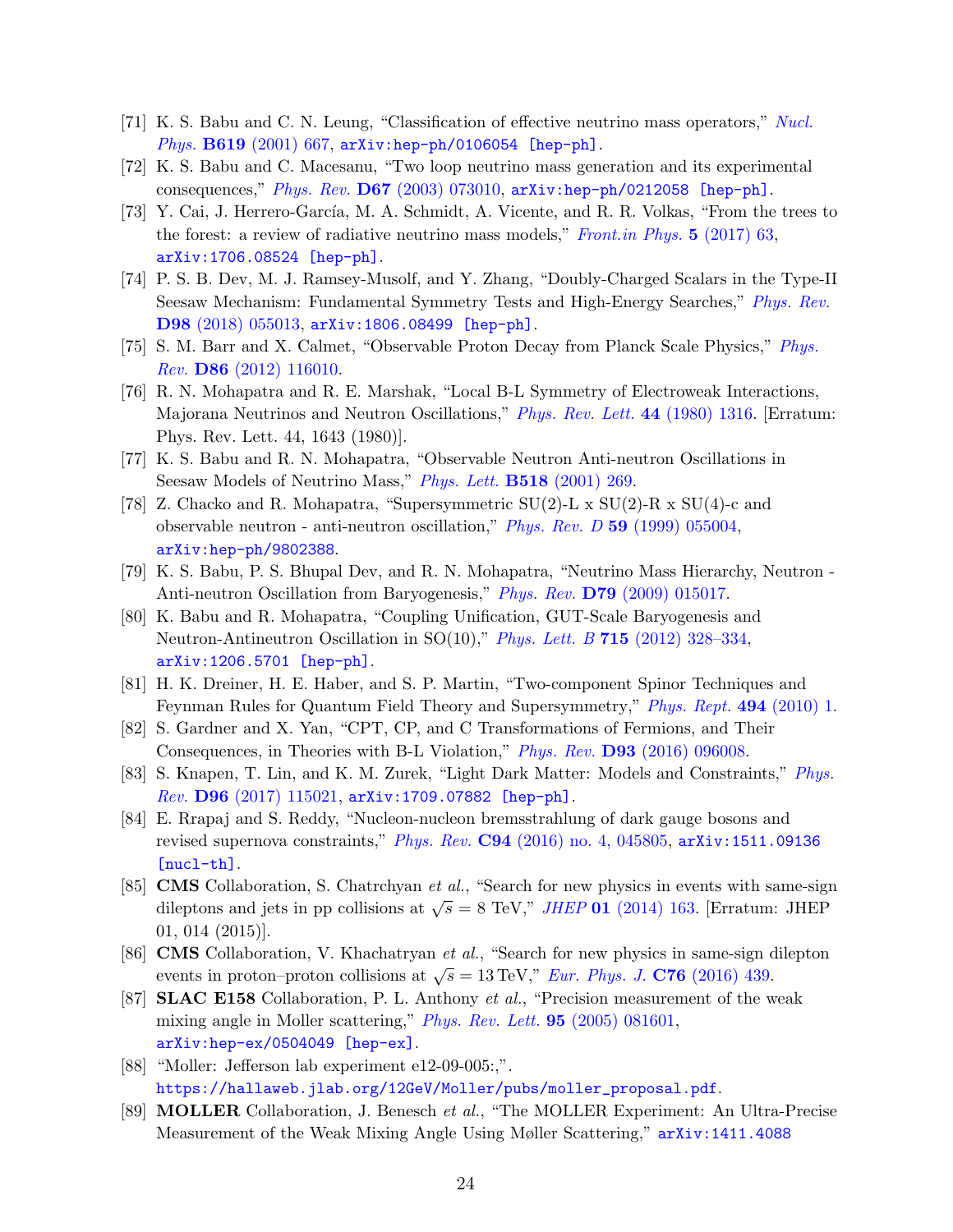[\[nucl-ex\]](http://arxiv.org/abs/1411.4088).

- <span id="page-24-0"></span>[90] DELPHI Collaboration, J. Abdallah et al., "Measurement and interpretation of fermion-pair production at LEP energies above the Z resonance," [Eur. Phys. J. C](http://dx.doi.org/10.1140/epjc/s2005-02461-0)  $45$ [\(2006\) 589–632,](http://dx.doi.org/10.1140/epjc/s2005-02461-0) [arXiv:hep-ex/0512012](http://arxiv.org/abs/hep-ex/0512012).
- <span id="page-24-1"></span>[91] E. Derman and W. J. Marciano, "Parity Violating Asymmetries in Polarized Electron Scattering," [Annals Phys.](http://dx.doi.org/10.1016/0003-4916(79)90095-2) 121 (1979) 147.
- <span id="page-24-3"></span>[92] A. Czarnecki and W. J. Marciano, "Electroweak radiative corrections to polarized Moller scattering asymmetries," Phys. Rev. D53 [\(1996\) 1066,](http://dx.doi.org/10.1103/PhysRevD.53.1066) [arXiv:hep-ph/9507420 \[hep-ph\]](http://arxiv.org/abs/hep-ph/9507420).
- [93] A. Ferroglia, G. Ossola, and A. Sirlin, "The Electroweak form-factor  $\hat{\kappa}(q^2)$  and the running of  $\sin^2 \hat{\theta}_W$ ," *[Eur. Phys. J.](http://dx.doi.org/10.1140/epjc/s2004-01604-1)* **C34** (2004) 165,  $\arXiv:$  hep-ph/0307200 [hep-ph].
- [94] J. Erler, A. Kurylov, and M. J. Ramsey-Musolf, "The Weak charge of the proton and new physics," Phys. Rev. D68 [\(2003\) 016006,](http://dx.doi.org/10.1103/PhysRevD.68.016006) [arXiv:hep-ph/0302149 \[hep-ph\]](http://arxiv.org/abs/hep-ph/0302149).
- [95] J. Erler and M. J. Ramsey-Musolf, "The Weak mixing angle at low energies," [Phys. Rev.](http://dx.doi.org/10.1103/PhysRevD.72.073003) D72 [\(2005\) 073003,](http://dx.doi.org/10.1103/PhysRevD.72.073003) [arXiv:hep-ph/0409169 \[hep-ph\]](http://arxiv.org/abs/hep-ph/0409169).
- <span id="page-24-2"></span>[96] F. J. Petriello, "Radiative corrections to fixed target Moller scattering including hard bremsstrahlung effects," Phys. Rev. D67 [\(2003\) 033006,](http://dx.doi.org/10.1103/PhysRevD.67.033006) [arXiv:hep-ph/0210259](http://arxiv.org/abs/hep-ph/0210259) [\[hep-ph\]](http://arxiv.org/abs/hep-ph/0210259).
- <span id="page-24-4"></span>[97] E. Eichten, K. D. Lane, and M. E. Peskin, "New Tests for Quark and Lepton Substructure," [Phys. Rev. Lett.](http://dx.doi.org/10.1103/PhysRevLett.50.811) 50 (1983) 811.
- <span id="page-24-5"></span>[98] C. C. Nishi, "Simple derivation of general Fierz-like identities," [Am. J. Phys.](http://dx.doi.org/10.1119/1.2074087) **73** (2005) [1160,](http://dx.doi.org/10.1119/1.2074087) [arXiv:hep-ph/0412245 \[hep-ph\]](http://arxiv.org/abs/hep-ph/0412245).
- <span id="page-24-6"></span>[99] M. L. Swartz, "Limits on Doubly Charged Higgs Bosons and Lepton Flavor Violation," [Phys. Rev. D](http://dx.doi.org/10.1103/PhysRevD.40.1521) 40 (1989) 1521.
- <span id="page-24-7"></span>[100] Y.-S. Liu, D. McKeen, and G. A. Miller, "Validity of the Weizsäcker-Williams approximation and the analysis of beam dump experiments: Production of a new scalar boson," Phys. Rev. D95 [\(2017\) 036010,](http://dx.doi.org/10.1103/PhysRevD.95.036010) [arXiv:1609.06781 \[hep-ph\]](http://arxiv.org/abs/1609.06781).
- <span id="page-24-8"></span>[101] H. Tsertos, C. Kozhuharov, P. Armbruster, P. Kienle, B. Krusche, and K. Schreckenbach, "High Sensitivity Measurements of the Excitation Function for Bhabha Scattering at MeV Energies," Phys. Rev. D40 [\(1989\) 1397.](http://dx.doi.org/10.1103/PhysRevD.40.1397)
- <span id="page-24-9"></span>[102] A. G. Beda, V. B. Brudanin, V. G. Egorov, D. V. Medvedev, V. S. Pogosov, M. V. Shirchenko, and A. S. Starostin, "The results of search for the neutrino magnetic moment in GEMMA experiment," [Adv. High Energy Phys.](http://dx.doi.org/10.1155/2012/350150) 2012 (2012) 350150.
- <span id="page-24-10"></span>[103] C. Giunti, K. A. Kouzakov, Y.-F. Li, A. V. Lokhov, A. I. Studenikin, and S. Zhou, "Electromagnetic neutrinos in laboratory experiments and astrophysics," [Annalen Phys.](http://dx.doi.org/10.1002/andp.201500211) 528 [\(2016\) 198,](http://dx.doi.org/10.1002/andp.201500211) [arXiv:1506.05387 \[hep-ph\]](http://arxiv.org/abs/1506.05387).
- <span id="page-24-11"></span>[104] A. Studenikin, "Status and perspectives of neutrino magnetic moments," [J. Phys. Conf.](http://dx.doi.org/10.1088/1742-6596/718/6/062076) Ser. 718 [\(2016\) 062076,](http://dx.doi.org/10.1088/1742-6596/718/6/062076) [arXiv:1603.00337 \[hep-ph\]](http://arxiv.org/abs/1603.00337).
- <span id="page-24-12"></span>[105] S. Gardner, R. J. Holt, and A. S. Tadepalli, "New Prospects in Fixed Target Searches for Dark Forces with the SeaQuest Experiment at Fermilab," *Phys. Rev.* **D93** [\(2016\) 115015,](http://dx.doi.org/10.1103/PhysRevD.93.115015) [arXiv:1509.00050 \[hep-ph\]](http://arxiv.org/abs/1509.00050).
- <span id="page-24-13"></span>[106] A. Pich, "Precision Tau Physics," [Prog. Part. Nucl. Phys.](http://dx.doi.org/10.1016/j.ppnp.2013.11.002) 75 (2014) 41, [arXiv:1310.7922](http://arxiv.org/abs/1310.7922) [\[hep-ph\]](http://arxiv.org/abs/1310.7922).
- <span id="page-24-14"></span>[107] G. Gelmini and M. Roncadelli, "Left-handed neutrino mass scale and spontaneously broken lepton number," *[Phys. Lett.](http://dx.doi.org/https://doi.org/10.1016/0370-2693(81)90559-1)* **99B** (1981) 411.
- [108] R. N. Mohapatra and J. D. Vergados, "A New Contribution to Neutrinoless Double Beta Decay in Gauge Models," *[Phys. Rev. Lett.](http://dx.doi.org/10.1103/PhysRevLett.47.1713)* 47 (1981) 1713.